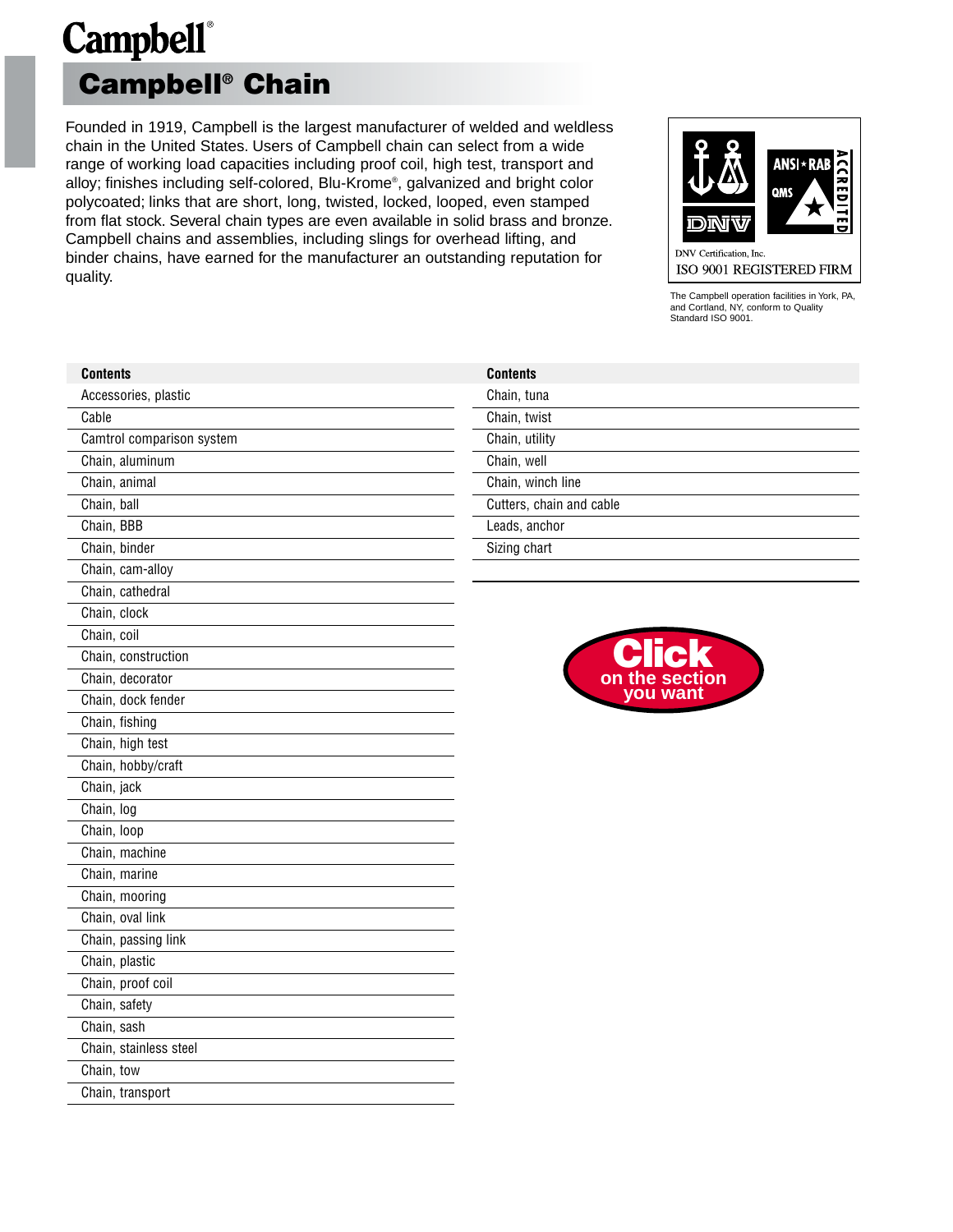### **Campbell**® **Camtrol System**

<span id="page-1-0"></span>Campbell's CAMTROL SYSTEM makes chain products easier to identify and understand. That's because all are based on engineering formulas computed according to ISO (International Organization for Standardization), NACM (National Association of Chain Manufacturers) and ASTM (American Society for Testing and Materials). Use the CAMTROL SYSTEM to make wise chain purchasing decisions. Use it to compare the various categories of chain, to choose the right chain for the job according to the price per thousand pounds of working load

instead of buying on a price per foot. Consult your Campbell Chain distributor for current prices. Then refer to the chart below and divide the price per foot by the working load limit (in thousands of pounds) shown in the table.

By using this comparison system you will discover that you can buy a smaller, easier to handle chain, and at less cost based on its working load limit.

#### **Variations in finish or heat treatment**

The mechanical properties shown on the Camtrol Chart apply only to the various chains in their standard finish and heat treated condition. Finishes such as galvanizing or electroplating may reduce strengths. The manufacturer's revised recommendations should be solicited when such treatments are desirable for specific applications.

#### **Hallmarking (Identification)**

All System 4, 7, 8, and 10 chains and all System 3 chains 5/16" (8 mm) and larger are marked with the grade identifier approximately every 12" or less. Please refer to the chain type of interest in this catalog for the specific hallmarks.

|       | <b>Camtrol</b>          |                  |                   |       |                 | <b>Nominal Dimensions</b> |                      |      |                     | <b>Weight Per</b> |          |                           | <b>Working Load</b> |
|-------|-------------------------|------------------|-------------------|-------|-----------------|---------------------------|----------------------|------|---------------------|-------------------|----------|---------------------------|---------------------|
|       | <b>System</b>           |                  | <b>Trade Size</b> |       | <b>Diameter</b> |                           | <b>Inside Length</b> |      | <b>Inside Width</b> |                   | 100 Feet |                           | Limit               |
| Grade | <b>Number</b>           | in.              | mm                | in.   | mm              | in.                       | mm                   | in.  | mm                  | $\mathsf{I}$      | kg       | $\mathsf{I}^{\mathsf{b}}$ | kg                  |
| 30    | 3                       | 1/8              | 4                 | .156  | 4.0             | .89                       | 22.61                | .29  | 7.33                | 22                | 10       | 400                       | 180                 |
| 30    | 3                       | 3/16             | 5.5               | .205  | 5.5             | .95                       | 24.13                | .34  | 8.63                | 35                | 16       | 800                       | 365                 |
| 30    | 3                       | 1/4              | $\overline{7}$    | .260  | 7.0             | 1.20                      | 30.50                | .45  | 11.40               | 56                | 25       | 1,300                     | 580                 |
| 30    | 3                       | 5/16             | 8                 | .312  | 8.0             | 1.27                      | 32.27                | .47  | 11.93               | 83                | 38       | 1,900                     | 860                 |
| 30    | 3                       | 3/8              | 10                | .369  | 10.0            | 1.36                      | 34.46                | .57  | 14.47               | 125               | 57       | 2,650                     | 1,200               |
| 30    | 3                       | 1/2              | 13                | .512  | 13.0            | 1.70                      | 43.18                | .75  | 19.00               | 237               | 108      | 4,500                     | 2,030               |
| 30    | 3                       | 5/8              | 16                | .656  | 16.7            | 2.10                      | 53.34                | .87  | 22.09               | 390               | 177      | 6,900                     | 3,130               |
| 30    | 3                       | 3/4              | 20                | .781  | 19.8            | 2.70                      | 68.58                | 1.02 | 26.00               | 535               | 243      | 10,600                    | 4,810               |
| 30    | 3                       | 7/8              | 22                | .906  | 23.0            | 2.34                      | 59.44                | 1.37 | 34.80               | 770               | 349      | 12,800                    | 5,810               |
| 43    | 4                       | 1/4              | $\overline{7}$    | .276  | 7.0             | 1.20                      | 30.50                | .45  | 11.40               | 63                | 28       | 2,600                     | 1,180               |
| 43    | 4                       | 5/16             | 8                 | .343  | 8.7             | 1.27                      | 32.27                | .47  | 11.94               | 102               | 46       | 3,900                     | 1,770               |
| 43    | 4                       | 3/8              | 10                | .394  | 10.0            | 1.15                      | 29.21                | .58  | 14.73               | 160               | 73       | 5,400                     | 2,450               |
| 43    | 4                       | 7/16             | 11.9              | .468  | 11.9            | 1.29                      | 32.77                | .67  | 17.02               | 216               | 98       | 7,200                     | 3,270               |
| 43    | $\overline{4}$          | 1/2              | 13                | .531  | 13.0            | 1.70                      | 43.18                | .75  | 19.00               | 260               | 118      | 9,200                     | 4,170               |
| 43    | 4                       | 5/8              | 16                | .656  | 16.7            | 1.94                      | 49.27                | .93  | 23.62               | 356               | 161      | 11,500                    | 5,220               |
| 43    | $\overline{\mathbf{4}}$ | 3/4              | 20                | .781  | 23.0            | 2.21                      | 56.13                | 1.10 | 27.94               | 535               | 243      | 16,200                    | 7,350               |
| 70    | $\overline{7}$          | 1/4              | $\overline{7}$    | .312  | 7.9             | .94                       | 23.88                | .46  | 11.68               | 91                | 41       | 3,150                     | 1,430               |
| 70    | $\overline{7}$          | 5/16             | 8.7               | .343  | 8.7             | 1.01                      | 25.65                | .48  | 11.68               | 111               | 50       | 4,700                     | 2,130               |
| 70    | $\overline{7}$          | 3/8              | 10                | .406  | 10              | 1.36                      | 34.46                | .57  | 14.47               | 150               | 68       | 6,600                     | 2,990               |
| 70    | $\overline{7}$          | 7/16             | 11.9              | .468  | 11.9            | 1.29                      | 32.77                | .67  | 17.02               | 212               | 96       | 8,750                     | 3,970               |
| 70    | $\overline{7}$          | 1/2              | 13                | .531  | 13.0            | 1.70                      | 43.18                | .75  | 19.00               | 260               | 118      | 11,300                    | 5,130               |
| 70    | $\overline{7}$          | 5/8              | 16                | .630  | 16.0            | 1.93                      | 49.02                | .87  | 22.10               | 375               | 170      | 15,800                    | 7,170               |
| 80    | 8                       | 7/32             | 5.5               | .218  | 5.5             | .69                       | 17.53                | .30  | 7.62                | 43                | 20       | 2,100                     | 970                 |
| 80    | 8                       | 5/16             | 8                 | .315  | 8.0             | .94                       | 23.88                | .46  | 11.68               | 92                | 42       | 4,500                     | 2,000               |
| 80    | 8                       | 1                | 26                | 1.000 | 25.4            | 2.80                      | 71.12                | 1.40 | 35.56               | 965               | 438      | 47,700                    | 21,600              |
| 80    | 8                       | 11/4             | 32                | 1.250 | 31.8            | 3.50                      | 88.90                | 1.75 | 44.45               | 1525              | 692      | 72,300                    | 32,800              |
| 63    | 6                       | 11/2             | 38                | 1.500 | 38.1            | 4.49                      | 114.04               | 1.94 | 49.27               | 2140              | 971      | 80,000                    | 36,400              |
| 100   | 10                      | 9/32             | $\overline{7}$    | .285  | 7.2             | .86                       | 21.80                | .41  | 11.40               | 74                | 34       | 4,300                     | 1,950               |
| 100   | 10                      | 3/8              | 10                | .402  | 10.2            | 1.22                      | 31.00                | .55  | 14.00               | 148               | 67       | 8,800                     | 3,990               |
| 100   | 10                      | 1/2              | 13                | .522  | 13.2            | 1.54                      | 39.90                | .45  | 19.10               | 250               | 113      | 15,000                    | 6,800               |
| 100   | 10                      | 5/8              | 16                | .643  | 16.3            | 1.93                      | 49.00                | .87  | 22.10               | 379               | 172      | 22,600                    | 10,250              |
| 100   | 10                      | 3/4              | 20                | .802  | 20.4            | 2.42                      | 61.50                | 1.09 | 27.70               | 598               | 271      | 35,300                    | 16,000              |
| 100   | 10                      | $\overline{7/8}$ | $\overline{22}$   | .882  | 22.4            | 2.70                      | 68.52                | 1.28 | 32.48               | 775               | 351      | 42,700                    | 19,400              |

| AADVERTENCIA                                                                                                                                                                                                                                                                                                | AWARNING                                                                                                                       |
|-------------------------------------------------------------------------------------------------------------------------------------------------------------------------------------------------------------------------------------------------------------------------------------------------------------|--------------------------------------------------------------------------------------------------------------------------------|
| Para prevenir la posibilidad de una lesión personal sería:                                                                                                                                                                                                                                                  | IT To prevent the possibility of serious bodily injury:                                                                        |
| <b>.</b> NO EXCEDA los límites de carga de las cadenas o componentes.<br><b>.</b> NO LA UTILICE para cargar hacia arriba o para izar.<br>• NO LA UTILICE si la cadena o los componentes están visualmente    • DO NOT USE if the chain or components are visibly distorted or<br>distorsionados o gastados. | ● DO NOT EXCEED the working load limits for chain or components.<br>   ● DO NOT USE for overhead lifting or hoisting.<br>worn. |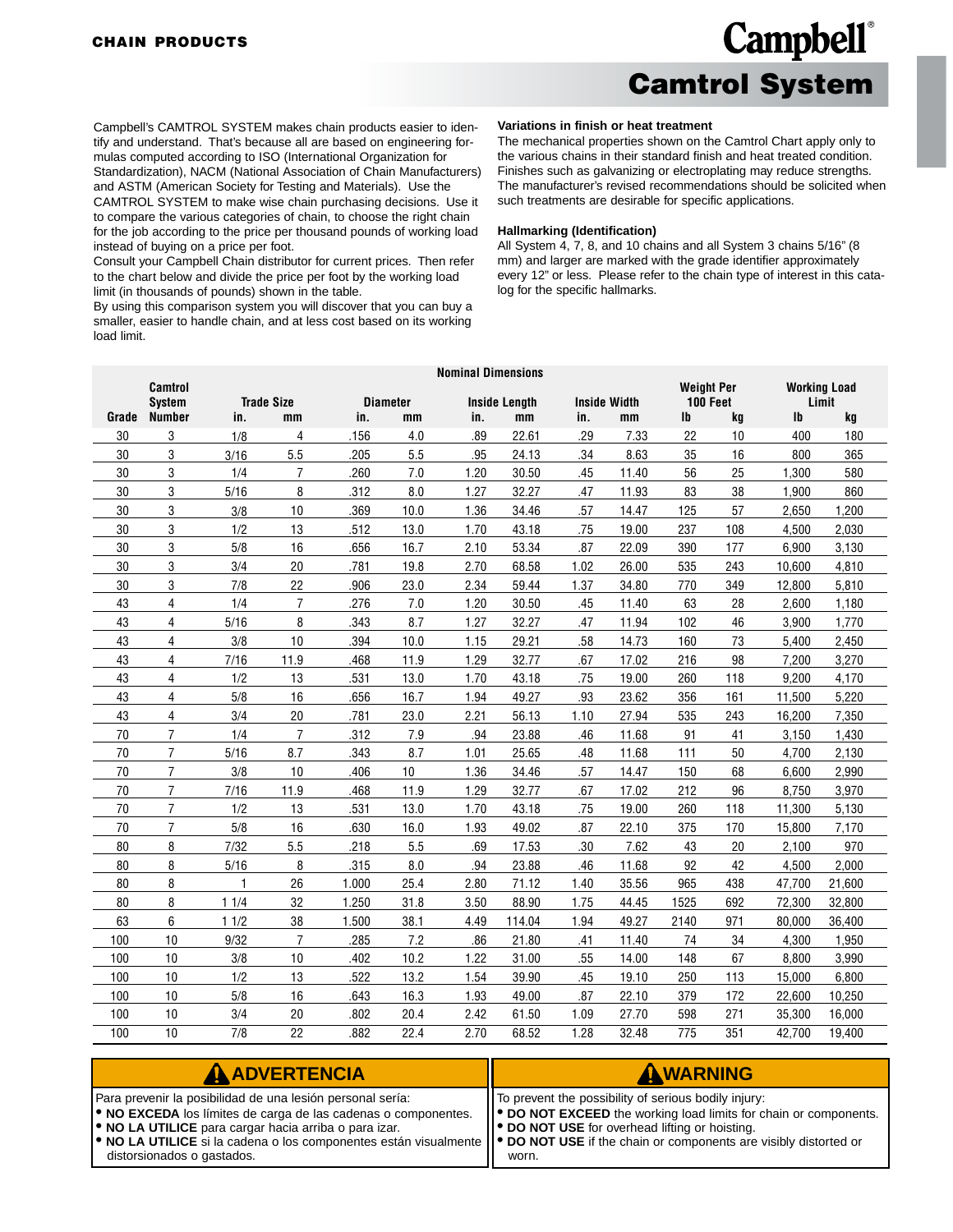### **Campbell**® **Important Chain Terms**

#### **WORKING LOAD LIMIT**

The "working load limit" (rated capacity) is the maximum combined static and dynamic load in pounds or kilograms which should ever be applied to the product in service, even when the product is new, and when the load is uniformly applied in direct tension to the product.

#### **PROOF TEST**

The "proof test" is a quality control test applied to chain for the purpose of verifying weld and material quality. It is the minimum force in pounds or newtons that the chain has withstood in direct tension as part of the manufacturing process. Proof testing assures that the chain is more than capable of performing at its rated working load limit. Proof test loads are a manufacturing integrity test and shall not be used as criteria for service or design purposes. All Campbell proof tested chain and components are proof tested in accordance with the applicable ASTM, NACM and AISI/ASME requirements.

#### **Warnings, Cautions, Inspection and Proper Use of Chain**

Campbell chain products and components are designed and built for rugged lasting service. As with any quality product certain precautions and standards of treatment should be observed. Proper care will extend the useful life of the product.

#### **INSTRUCTIONS REGARDING COMPONENTS AND FITTINGS**

Components, such as hooks or shackles, should have at least the same working load limit (rated capacity) as the chain with which they are used. If not, the assembly shall be rated to the capacity of the weakest component. Campbell offers a full line of components engineered specifically to be compatible with our chain products.

#### **WARNINGS AND CAUTIONS**

- The use of chain is subject to certain hazards that cannot be met by mechanical or manufacturing means, but only by the exercise of intelligence, care, and common sense
- **Do not exceed the working load limit of the chain or any component**
- Chemically active environments may adversely affect chain and components. Do not use in highly acidic or caustic environments. Campbell should be contacted if the chain will be exposed to chemically active environments during use
- High and low temperatures will affect chain and components. Campbell should be contacted if temperatures below -20°F (-29°C) or above 400°F (200°C) will be experienced
- Chains used in certain applications are subject to governmental regulations. Please follow all Federal, State and/or Local Department of Transportation, OSHA, or other applicable standards and regulations when using Campbell products
- Never field weld or repair chain
- See other specific information under "Inspection and Proper Use" sections

#### **INSPECTION**

Regular inspections should be conducted on chain to detect damage or deterioration from use. The chain should be inpected for any of the below conditions. If present, the chain should immediately be removed from service.

- Cracks in the chain or any component
- Excessive nicks or gouges
- Excessive wear. Chain should be removed from service if the thickness at any point on the link is below the value shown in the Chain Minimum Allowable Thickness chart. All other components should be removed from service if any dimension is worn by more than 10% from the original dimension
- Stretched, bent, twisted, or distorted chain links or components
- Excessive corrosion
- Evidence of heat damage
- Evidence of field welding or weld splatter
- Any other condition which questions the integrity of the chain

#### **PROPER USE**

To protect the users and to prevent damage to the chain, the following safe practices should be followed:

• Select a chain suitable for the application and environment

- The hooks or other components should be of a size to fit the intended connections
- Avoid shock loading
- Pad all sharp edges or corners in contact with the chain
- Rig so that the load is properly seated in the hooks or other components. Avoid tip loading of hooks and side loadingof chain and components
- Avoid twisting or kinking the chain
- Never knot chain

Purchasers please note that all "Warnings and Cautions" apply to chain as well as all components and fittings. Purchasers are responsible for conveying the "Warnings and Cautions," including the "Inspection" and "Proper Use" section information to the end user.

Campbell denies any liability for damage that results from use in excess of the working load limit or any abuse or misuse of the product.

Any questions concerning the use of Campbell products may be directed to your CooperTools Sales representative or CooperTools Customer Service representative.

#### **OTHER PRODUCTS**

Campbell produces a number of products for specialty applications. Please contact your Cooper Sales representative, or Customer Service representative, if you have special requirements.

Not all products produced by Campbell appear in this catalog. Campbell can produce engineered chain to meet customer design specifications, and also produces a variety of chain assemblies. Minimum order quantities may apply to special order products.

**NOTICE:** The product specifications and dimensions are as accurate as possible at the time of printing. However, because we are continually improving the quality and design of our products, they can change without notice.

The dimensions and weights are approximate nominal values, and some variation will occur. If specific dimensional requirements are necessary for the application, please contact your CooperTools Sales representative, or Customer Service representative.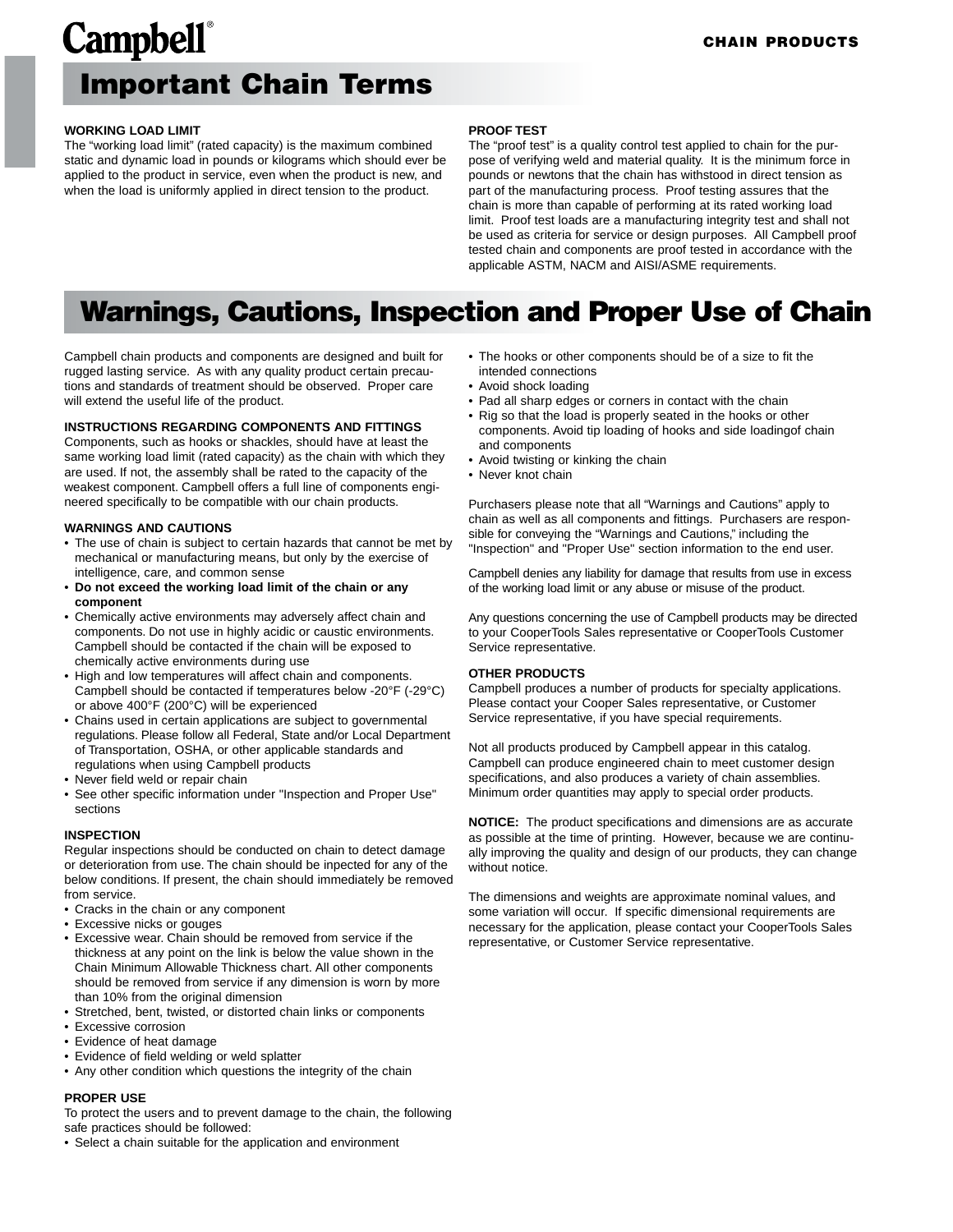**Minimum Allowable Thickness Chart**

### **Campbell**® **Care and Maintenance of Chain**

|                         | <b>MINIMUM ANOWADIC THICKNESS GRAFI</b> |                                                 | <b>Nominal</b>          |      | <b>Min. Allowable</b>    |       |
|-------------------------|-----------------------------------------|-------------------------------------------------|-------------------------|------|--------------------------|-------|
| <b>Trade Size</b>       |                                         | <b>Chain Type</b>                               | <b>Material Diamter</b> |      | <b>Thickness on Link</b> |       |
| in.                     | mm                                      | or Grade                                        | in.                     | mm   | in.                      | mm    |
| 4                       | 3.0                                     | Machine, Coil                                   | 0.120                   | 3.0  | 0.104                    | 2.64  |
| 3                       | 3.4                                     | Machine, Coil                                   | 0.135                   | 3.4  | 0.117                    | 2.97  |
| $\overline{\mathbf{c}}$ | 3.8                                     | Machine, Coil                                   | 0.148                   | 3.8  | 0.128                    | 3.25  |
| 1                       | 4.1                                     | Machine, Coil                                   | 0.162                   | 4.1  | 0.140                    | 3.56  |
| 1/0                     | 4.5                                     | Machine, Coil                                   | 0.177                   | 4.5  | 0.153                    | 3.89  |
| 2/0                     | 4.9                                     | Machine, Coil, Passing Link                     | 0.192                   | 4.9  | 0.166                    | 4.22  |
| 3/0                     | 5.3                                     | Machine, Coil                                   | 0.207                   | 5.3  | 0.179                    | 4.55  |
| 4/0                     | 5.5                                     | Machine, Coil, Passing Link                     | 0.218                   | 5.5  | 0.189                    | 4.80  |
| 5/0                     | 6.4                                     | Machine, Coil                                   | 0.250                   | 6.4  | 0.217                    | 5.50  |
| 1/8                     | 4.0                                     | Grade 30                                        | 0.156                   | 4.0  | 0.135                    | 3.43  |
| 3/16                    | 5.5                                     | Grade 30, 80, 100                               | 0.217                   | 5.5  | 0.189                    | 4.80  |
| $1/4 - 9/32$            | 7.0                                     | Grade 30, 43, 70, 80, 100 (Grade $43 = 0.281$ ) | 0.276                   | 7.0  | 0.239                    | 6.07  |
| 5/16                    | 8.4                                     | Grade 30                                        | 0.331                   | 8.4  | 0.286                    | 7.28  |
| 5/16                    | 8.7                                     | Grade 43, 70                                    | 0.343                   | 8.7  | 0.297                    | 7.54  |
| 5/16                    | 8.0                                     | Grade 80, 100                                   | 0.312                   | 8.0  | 0.273                    | 6.93  |
| 3/8                     | 10.0                                    | Grade 30, 80, 100                               | 0.394                   | 10.0 | 0.342                    | 8.69  |
| 3/8                     | 10.3                                    | Grade 43, 70                                    | 0.406                   | 10.3 | 0.351                    | 8.93  |
| 7/16                    | 11.9                                    | Grade 30, 43, 70                                | 0.468                   | 11.9 | 0.405                    | 10.30 |
| 1/2                     | 13.0                                    | Grade 30, 80, 100                               | 0.512                   | 13.0 | 0.443                    | 11.26 |
| 1/2                     | 13.5                                    | Grade 43, 70                                    | 0.531                   | 13.5 | 0.460                    | 11.68 |
| 5/8                     | 16.0                                    | Grade 30, 43, 70                                | 0.630                   | 16.0 | 0.546                    | 13.87 |
| 3/4                     | 20.0                                    | Grade 80, 100                                   | 0.787                   | 20.0 | 0.687                    | 17.45 |
| 7/8                     | 20.0                                    | Grade 30, 43, 80, 100                           | 0.866                   | 22.0 | 0.750                    | 19.05 |
| 1                       | 26.0                                    | Grade 30, 80                                    | 1.020                   | 26.0 | 0.887                    | 22.53 |
| $1 - 1/4$               | 32.0                                    | Grade 80                                        | 1.260                   | 32.0 | 1.091                    | 27.71 |
| $1 - 1/2$               | 38.0                                    | Grade 63                                        | 1.500                   | 38.0 | 1.300                    | 32.99 |

**Warning:** Remove chain from service if the thickness is less than the minimum shown, at any location on the link

- (S.C.) stands for Self Colored. A finish without any cleaning operations to remove oil or dirt or surface oxidation from the welding process
- (BRT) stands for Bright. A finish where the surface is cleaned by shot peening or tumbling to produce a clean bright surface
- (B.K.) stands for Blu-Krome®, a registered trade name for Campbell's method of zinc electroplating with a tinted blue chromate finish. The zinc electroplating is an attractive finish that also serves to prevent the onset of rust on the chain. The chromate finish serves to protect the zinc electroplate
- (Y.C.) stands for Yellow Chromate, a name for Campbell's method of zinc electroplating with a yellow chromate finish. The zinc electroplating is an attractive finish that also serves to prevent the onset of rust on the chain. The chromate finish serves to protect the zinc electroplate

#### **Finish Abbreviations**

• (GALV) stands for Hot-dip Galvanized. Hot-dip galvanizing is a process where the chain is immersed in molton zinc. This produces both a chemical reaction between the steel and the zinc, as well as an outside layer of zinc on the chain. The end result is an adherent coating of zinc that is much thicker than that produced by zinc electroplating. Corrosion resistance is proportional to zinc thickness, and therefore galvanized products offer superior corrosion resistance to electroplated products.

**Note:** Due to the temperature of the molten zinc, the strengths of hot-dip galvanized products are often reduced by 15%

- (M-GALV) stands for Mechanically Galvanized. Mechanical galvanizing is a process where zinc powder is mechanically applied to the outside of the chain. Because this is a mechanical process and not a molten process, the coating is very uniform
- (Polycoated) is a finish where the chain is coated with a colored plastic powder which is then fused onto each link

| <b>A ADVERTENCIA</b>                                                                                                                 | AWARNING                                                         |
|--------------------------------------------------------------------------------------------------------------------------------------|------------------------------------------------------------------|
| Para prevenir la posibilidad de una lesión personal sería:                                                                           | To prevent the possibility of serious bodily injury:             |
| <b>. NO EXCEDA</b> los límites de carga de las cadenas o componentes.                                                                | ● DO NOT EXCEED the working load limits for chain or components. |
| <b>ORIGIO NO LA UTILICE</b> para cargar hacia arriba o para izar.                                                                    | ● DO NOT USE for overhead lifting or hoisting.                   |
| • NO LA UTILICE si la cadena o los componentes están visualmente    • DO NOT USE if the chain or components are visibly distorted or |                                                                  |
| distorsionados o gastados.                                                                                                           | worn.                                                            |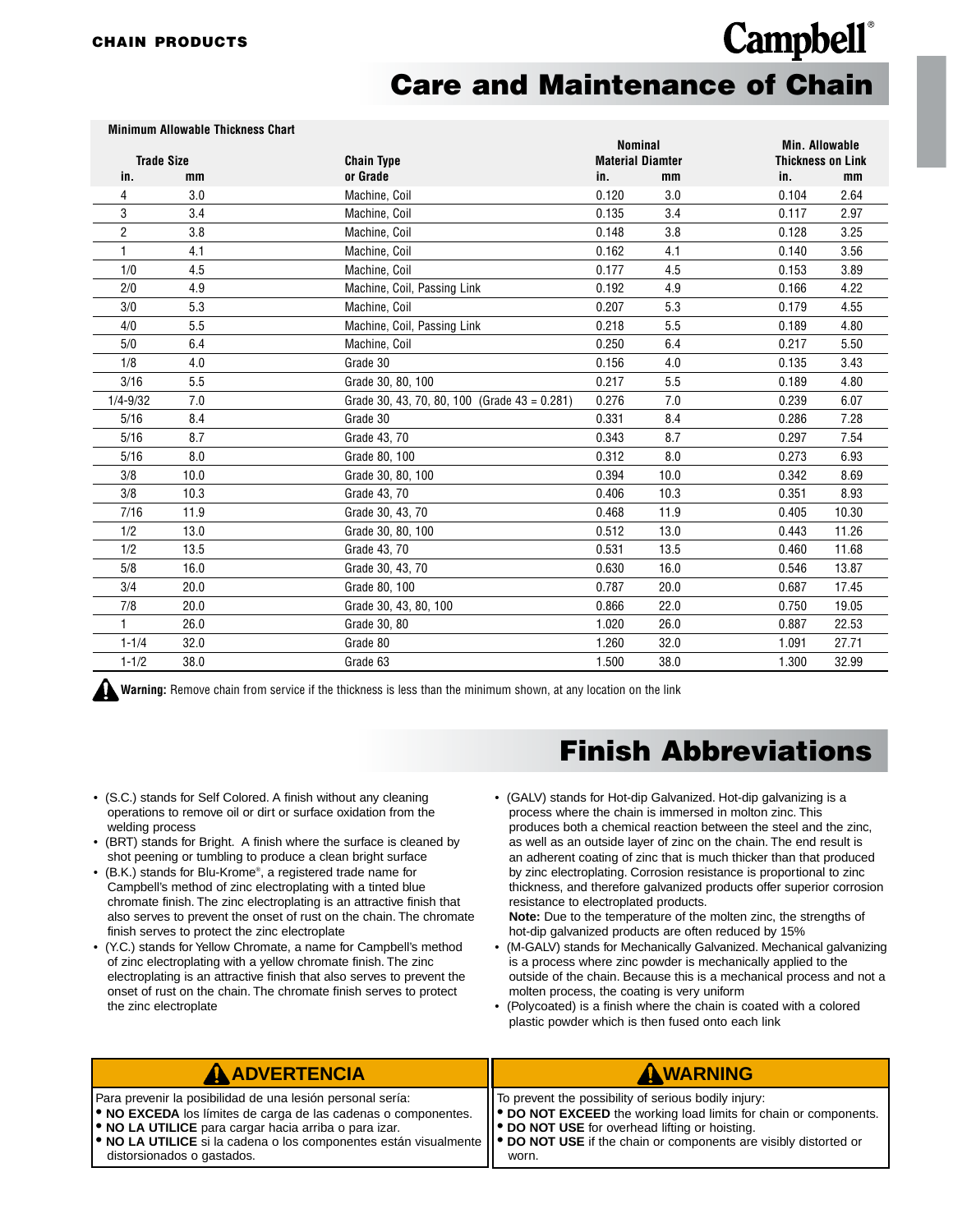### <span id="page-4-0"></span>**Campbell**® **System 3, Proof Coil Chain (Grade 30)**











**Drums Half Drums Pails, including Anchor Lead**

**SquarePails Reels**

- Uses: Excellent general-purpose chain of standard commercial quality
- Frequently used for fabricating tow chains, binding or tie down chains and logging chains
- Standard Material: Low carbon steel
- Standard Finish: Self Colored (S.C.) or Galvanized (GALV); also available Blu-Krome (B.K.) 3/16" through 1/2" and polycoated
- Hallmarking: "C3" or "M3" on 5/16" (8mm) and larger
- Proof tested
- Packaging: Drums and half drums (order unit is "feet"), pails and refill reels to fit Campbell merchandisers (order unit is "each")
- **Do not use for overhead lifting**

#### **Drums, System 3, Proof Coil Chain (Order Unit is "Feet")**

|                |             |     |      | Nominal Dimensions (in. and mm) |    |                          |    |                     |         |                  |         |            |         |                   |      |         |      |        |
|----------------|-------------|-----|------|---------------------------------|----|--------------------------|----|---------------------|---------|------------------|---------|------------|---------|-------------------|------|---------|------|--------|
| Trade          |             |     | Mat. |                                 |    | <b>Inside Dimensions</b> |    | <b>Self Colored</b> |         | <b>Blu-Krome</b> |         | Galvanized |         | Workina           |      | Length/ |      |        |
|                | <b>Size</b> |     | Dia. | Length                          |    | Width                    |    | Cat.                | UPC No. | Cat.             | UPC No. | Cat.       | UPC No. | <b>Load Limit</b> |      | ft. per | Lb/  | Links/ |
| in.            | mm          | in. | mm   | in.                             | mm | in.                      | mm | No.                 | 020418  | No.              | 020418  | No.        | 020418  | -lb               | kq   | drum    | 100' | ft.    |
| ⅛              | 4           | .16 | 4    | .89                             | 23 | .29                      |    | 0120202             | 056932  | --               | --      | 0120232    | 056949  | 400               | 180  | 1000    | 22   | 13.5   |
| $\frac{3}{16}$ | 6           | .21 | 6    | .95                             | 24 | .34                      | 9  | 0120302             | 056970  | 0120322          | 057007  | 0120332    | 057045  | 800               | 365  | 1000    | 35   | 12.6   |
| $\frac{1}{4}$  |             | .26 |      | 1.20                            | 30 | .45                      | 11 | 0120402             | 057076  | 0120422          | 057106  | 0120432    | 057144  | 1300              | 580  | 800     | 56   | 10.0   |
| $\frac{5}{16}$ | 8           | .31 | 8    | 1.27                            | 32 | .47                      | 12 | 0120502             | 057205  | 0120522          | 057243  | 0120532    | 057281  | 1900              | 860  | 550     | 83   | 9.4    |
| $\frac{3}{8}$  | 10          | .37 | 10   | 1.36                            | 35 | .57                      | 14 | 0120602             | 057335  | 0120622          | 057373  | 0120632    | 057410  | 2650              | 1200 | 400     | 125  | 8.8    |
| $\frac{7}{6}$  | 12          | .47 | 12   | 1.37                            | 35 | .75                      | 19 | 0120702             | 057441  | --               | --      | 0120732    | 057489  | 3700              | 1680 | 300     | 210  | 8.8    |
| $\frac{1}{2}$  | 13          | .51 | 13   | 1.70                            | 43 | .75                      | 19 | 0120802             | 057502  | 0120822          | 057526  | 0120832    | 057557  | 4500              | 2030 | 200     | 238  | 7.1    |
| $\frac{5}{8}$  | 16          | .66 | 17   | 2.10                            | 53 | .87                      | 22 | 0121002             | 057595  | --               | --      | 0121032    | 057618  | 6900              | 3130 | 150     | 390  | 5.7    |
| $\frac{3}{4}$  | 20          | .78 | 20   | 2.70                            | 69 | 1.02                     | 26 | 0121202             | 057632  | --               | --      | 0121232    | 057656  | 10.600            | 4800 | 100     | 536  | 4.4    |

 $\frac{7}{8}$ ", 1" and 1<sup>1</sup>/4" available upon request.

The last digit of the catalog number changes to a 1 if a non-standard quantity is ordered.

#### **Half Drums, System 3, Proof Coil Chain (Order Unit is "Feet")**

|                |    |      |    | Nominal Dimensions (in. and mm) |                          |       |    |                     |         |                          |                  |            |         |         |                   |             |      |        |
|----------------|----|------|----|---------------------------------|--------------------------|-------|----|---------------------|---------|--------------------------|------------------|------------|---------|---------|-------------------|-------------|------|--------|
| <b>Trade</b>   |    | Mat. |    |                                 | <b>Inside Dimensions</b> |       |    | <b>Self Colored</b> |         |                          | <b>Blu-Krome</b> | Galvanized |         | Working |                   | Ft. per     |      |        |
| <b>Size</b>    |    | Dia. |    | Length                          |                          | Width |    | Cat.                | UPC No. | Cat.                     | UPC No.          | Cat.       | UPC No. |         | <b>Load Limit</b> | <b>Half</b> | Lb/  | Links/ |
| in.            | mm | in.  | mm | in.                             | mm                       | in.   | mm | No.                 | 020418  | No.                      | 020418           | No.        | 020418  | - Ib    | kg                | drum        | 100' | ft.    |
| $\frac{3}{16}$ | 6  | .21  |    | .95                             | 24                       | .34   | 9  | 0120300             | 056956  | $- -$                    | --               | 0120330    | 057021  | 800     | 365               | 500         | 35   | 12.6   |
| $\frac{1}{4}$  |    | 26   |    | .20                             | 30                       | .45   |    | 0120400             | 057052  | $\sim$                   | --               | 0120430    | 057120  | 1300    | 580               | 400         | 56   | 10.0   |
| $\frac{5}{16}$ | 8  | .31  |    | 1.27                            | 32                       | .47   | 12 | 0120500             | 057182  | $\sim$                   | --               | 0120530    | 057267  | 1900    | 860               | 275         | 83   | 9.4    |
| $\frac{3}{8}$  |    | .37  | 10 | . 36                            | 35                       | .57   | 14 | 0120600             | 057311  | $\overline{\phantom{a}}$ | --               | 0120630    | 057397  | 2650    | 1200              | 200         | 125  | 8.8    |

| <b>A ADVERTENCIA</b>                                                                                                                                                                                                                                                                                                                                                                                           | AWARNING                                                                                                                                                                                   |
|----------------------------------------------------------------------------------------------------------------------------------------------------------------------------------------------------------------------------------------------------------------------------------------------------------------------------------------------------------------------------------------------------------------|--------------------------------------------------------------------------------------------------------------------------------------------------------------------------------------------|
| Para prevenir la posibilidad de una lesión personal sería:<br><b>.</b> NO EXCEDA los límites de carga de las cadenas o componentes.<br><b>.</b> NO LA UTILICE para cargar hacia arriba o para izar.<br>$\blacktriangleright$ NO LA UTILICE si la cadena o los componentes están visualmente $\blacktriangleright$ DO NOT USE if the chain or components are visibly distorted or<br>distorsionados o gastados. | IT To prevent the possibility of serious bodily injury:<br>  ● DO NOT EXCEED the working load limits for chain or components.<br>  ● DO NOT USE for overhead lifting or hoisting.<br>worn. |

#### **CHAIN PRODUCTS**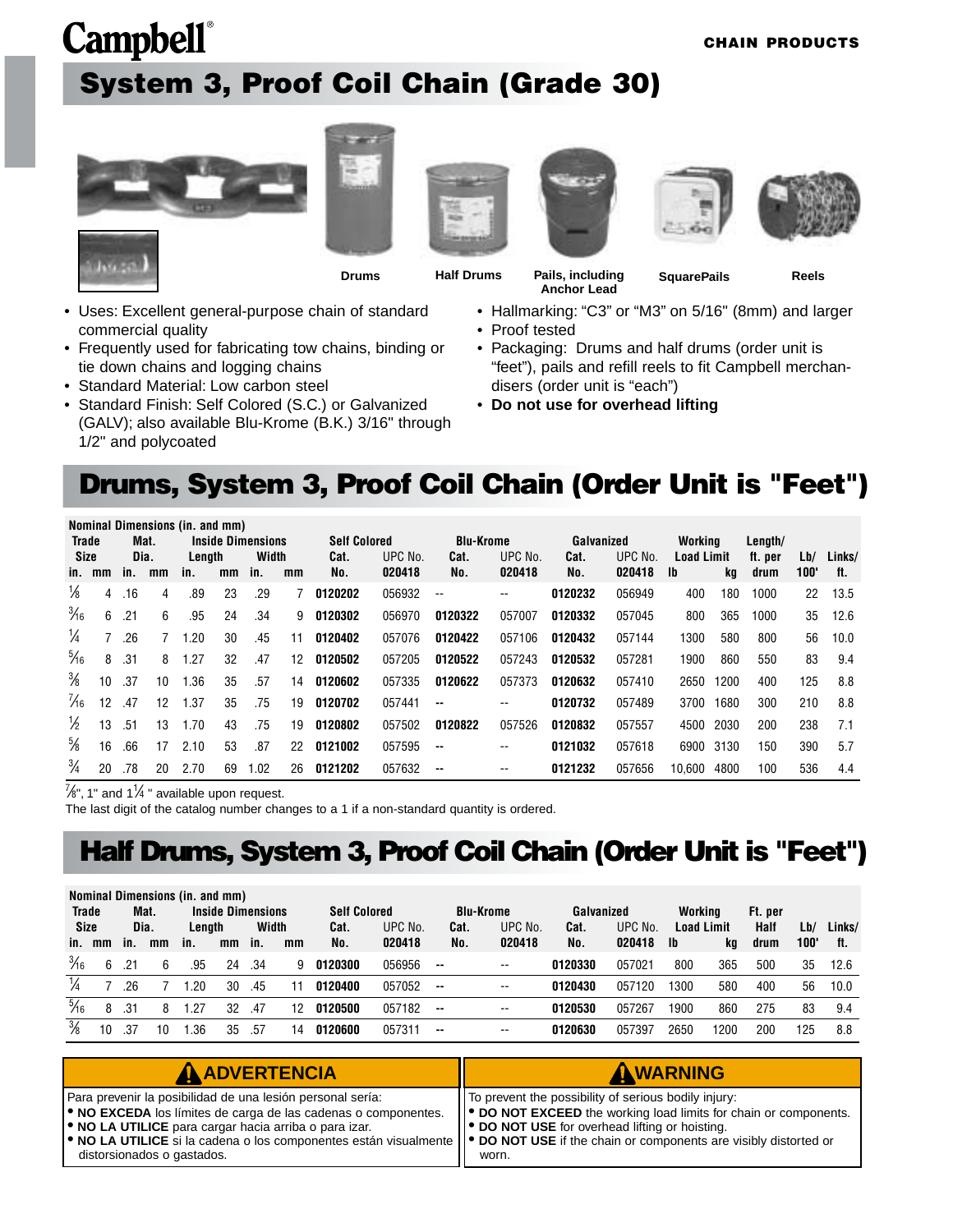#### **Round Pails, System 3, Proof Coil Chain (Order Unit is "Each Pail")**

|                |    |      |      | Nominal Dimensions (in. and mm) |                          |       |                 |        |                          |                  |         |            |         |                   |      |                 |      |        |
|----------------|----|------|------|---------------------------------|--------------------------|-------|-----------------|--------|--------------------------|------------------|---------|------------|---------|-------------------|------|-----------------|------|--------|
| <b>Trade</b>   |    |      | Mat. |                                 | <b>Inside Dimensions</b> |       |                 |        | <b>Self Colored</b>      | <b>Blu-Krome</b> |         | Galvanized |         | Working           |      |                 |      |        |
| <b>Size</b>    |    | Dia. |      | Length                          |                          | Width |                 | Cat.   | UPC No.                  | Cat.             | UPC No. | Cat.       | UPC No. | <b>Load Limit</b> |      | Ft. per         | Lb/  | Links/ |
| in.            | mm | in.  | mm   | in.                             | mm                       | in.   | mm              | No.    | 020418                   | No.              | 020418  | No.        | 020418  | Ib                | kq   | $pail \uparrow$ | pail | ft.    |
| $\frac{3}{16}$ | 6  | .21  | 6    | .95                             | 24                       | .34   |                 | $9 -$  | $\overline{\phantom{a}}$ | 0140323          | 057991  | 0140333    | 058004  | 800               | 365  | 250             | 88   | 12.6   |
|                |    | .26  |      | .20                             | 30                       | .45   | 11              | $\sim$ | $\overline{\phantom{a}}$ | 0140423          | 058028  | 0140433    | 058035  | 1300              | 580  | 141             | 79   | 10.0   |
| $\frac{5}{16}$ | 8  | .31  | 8    | 1.27                            | 32                       | .47   | 12 <sup>2</sup> | $\sim$ | $\overline{\phantom{a}}$ | 0140523          | 058059  | 0140533    | 058066  | 1900              | 860  | 92              | 76   | 9.4    |
| $\frac{3}{8}$  | 10 | .37  | 10   | . 36                            | 35                       | .57   | $14 -$          |        | $\overline{\phantom{a}}$ | 0140623          | 058080  | 0140633    | 058097  | 2650              | 1200 | 63              | 79   | 8.8    |
| ℅              | 13 | .51  | 13   | 70، ،                           | 43                       | .75   | 19              | $\sim$ | $\overline{\phantom{a}}$ | 0140823          | 058103  | --         | --      | 4500              | 2030 | 40              | 95   | 7.1    |

‡ Approximate.

#### **Round Pails, Anchor lead, System 3, Proof Coil Chain (Order Unit is "Each Pail")**

|              |    |     |      |     | Nominal Dimensions (in. and mm) |                          |    |                            |         |                   |     |        |      |        |
|--------------|----|-----|------|-----|---------------------------------|--------------------------|----|----------------------------|---------|-------------------|-----|--------|------|--------|
| <b>Trade</b> |    |     | Mat. |     |                                 | <b>Inside Dimensions</b> |    | Galvanized & PolyCoated ** |         | Working           |     |        |      |        |
| Size         |    |     | Dia. |     | Lenath                          | Width                    |    | Cat.                       | UPC No. | <b>Load Limit</b> |     | Feet/‡ | Lb/  | Links/ |
| in.          | mm | in. | mm   | in. | mm                              | in.                      | mm | No.                        | 020418  | lb                | kg  | pail   | pail | ft.    |
|              |    | .26 |      | .20 | 30                              | .45                      |    | 0200391                    | 164453  | 1300              | 580 | 141    |      | 10.0   |

\*\* White polycoated.  $\qquad$   $\ddagger$  Approximate.

#### **Square Pails, System 3, Proof Coil Chain (Order Unit is "Each Pail")**

| <b>Trade</b>   |        |             | Mat. |               | <b>Inside Dimensions</b> |              | Nominal Dimensions (in. and mm) | <b>Self Colored</b> |                   | <b>Blu-Krome</b> |                   | Galvanized    |                   | Working                  |      |                |             |               |
|----------------|--------|-------------|------|---------------|--------------------------|--------------|---------------------------------|---------------------|-------------------|------------------|-------------------|---------------|-------------------|--------------------------|------|----------------|-------------|---------------|
| Size           | in. mm | Dia.<br>in. | mm   | Length<br>in. | mm                       | Width<br>in. | mm                              | Cat.<br>No.         | UPC No.<br>020418 | Cat.<br>No.      | UPC No.<br>020418 | Cat.<br>No.   | UPC No.<br>020418 | <b>Load Limit</b><br>-lb | kg   | Feet/‡<br>pail | Lb/<br>pail | Links/<br>ft. |
| ⅓              | 4      | .16         | 4    | .89           | 23                       | .29          |                                 | $\sim$              | --                | 0143226          | 190360            | $\sim$ $\sim$ | --                | 400                      | 180  | 200            | 44          | 13.5          |
| $\frac{1}{8}$  | 4      | .16         | 4    | .89           | 23                       | .29          |                                 | $\sim$              | --                | --               | --                | 0143236       | 189326            | 400                      | 180  | 325            | 72          | 13.5          |
| $\frac{3}{16}$ | 6      | .21         | 6    | .95           | 24                       | .34          | 9                               | 0143316             | 190667            | 0143326          | 183058            | 0143336       | 183065            | 800                      | 365  | 150            | 53          | 12.6          |
| $\frac{1}{4}$  |        | .26         |      | .20           | 30                       | .45          | 11                              | 0143416             | 190674            | 0143426          | 183072            | 0143436       | 183089            | 1300                     | 580  | 100            | 56          | 10.0          |
| $\frac{5}{16}$ | 8      | .31         | 8    | .27           | 32                       | .47          | 12                              | 0143516             | 190681            | 0143526          | 183096            | 0143536       | 183102            | 1900                     | 860  | 75             | 62          | 9.4           |
| $\frac{3}{8}$  | 10     | .37         | 10   | .36           | 35                       | .57          | 14                              | 0143616             | 190698            | 0143626          | 183119            | 0143636       | 183126            | 2650                     | 1200 | 45             | 56          | 8.8           |

‡ Approximate.

| <b>A ADVERTENCIA</b>                                                                                                                                                                                                                                                                                                                                                             | AWARNING                                                                                                                                                                                                 |
|----------------------------------------------------------------------------------------------------------------------------------------------------------------------------------------------------------------------------------------------------------------------------------------------------------------------------------------------------------------------------------|----------------------------------------------------------------------------------------------------------------------------------------------------------------------------------------------------------|
| Para prevenir la posibilidad de una lesión personal sería:<br><b>. NO EXCEDA</b> los límites de carga de las cadenas o componentes.<br><b>.</b> NO LA UTILICE para cargar hacia arriba o para izar.<br><b> ● NO LA UTILICE</b> si la cadena o los componentes están visualmente   ● DO NOT USE if the chain or components are visibly distorted or<br>distorsionados o gastados. | To prevent the possibility of serious bodily injury:<br>   <sup>●</sup> DO NOT EXCEED the working load limits for chain or components.<br><b>P</b> DO NOT USE for overhead lifting or hoisting.<br>worn. |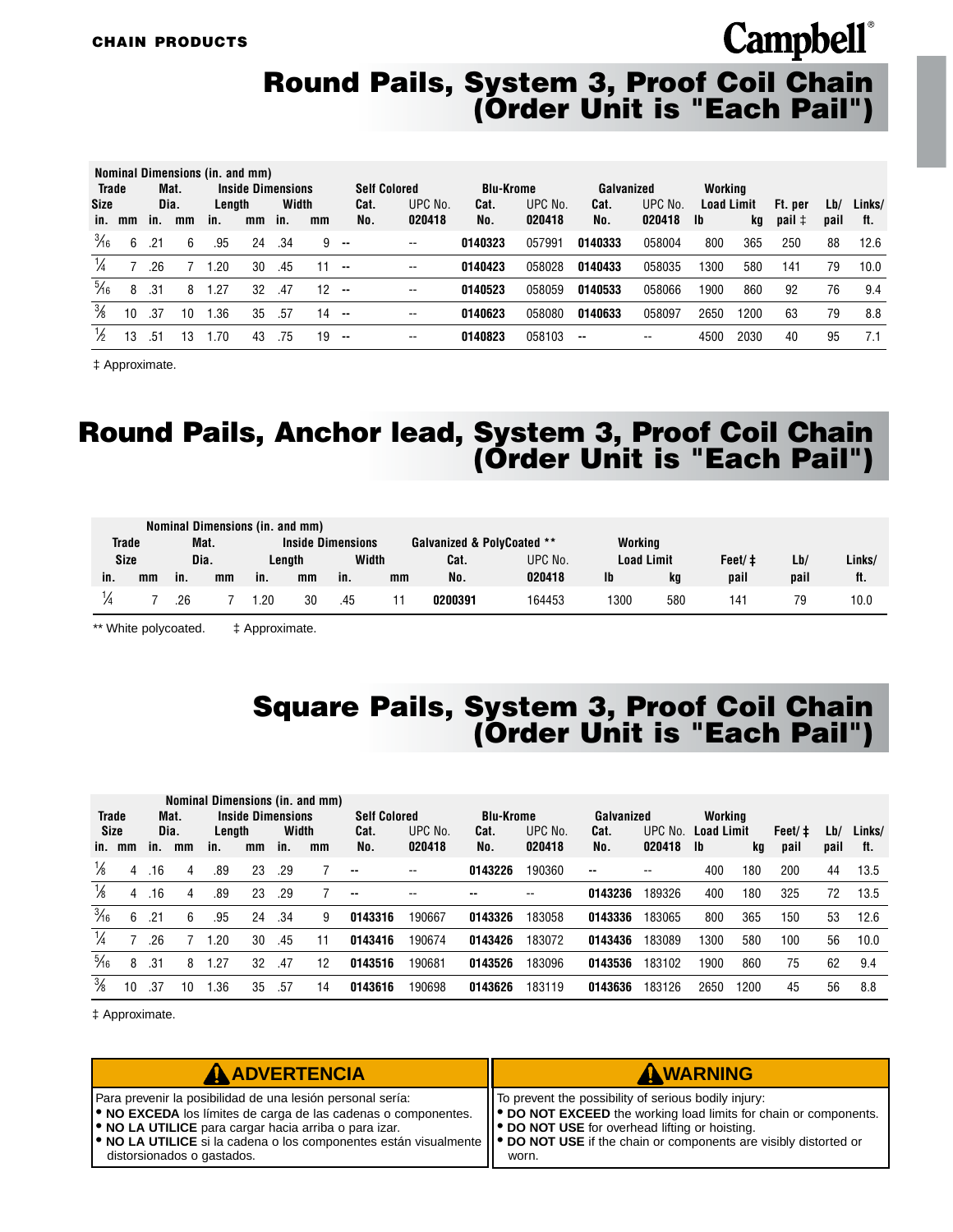#### **Square Pails, System 3, Proof Coil Chain (Order Unit is "Each Pail")**

|                |             |     |      |      | Nominal Dimensions (in. and mm) |     |       |               |         |                   |     |         |      |        |
|----------------|-------------|-----|------|------|---------------------------------|-----|-------|---------------|---------|-------------------|-----|---------|------|--------|
| <b>Trade</b>   |             |     | Mat. |      | <b>Inside Dimensions</b>        |     |       | Polycoated ** |         | Working           |     |         |      |        |
|                | <b>Size</b> |     | Dia. |      | Lenath                          |     | Width | Cat.          | UPC No. | <b>Load Limit</b> |     | Feet/ ‡ | Lb/  | Links/ |
| in.            | mm          | in. | mm   | in.  | mm                              | in. | mm    | No.           | 020418  | Ib                | ka  | pail    | pail | ft.    |
| $\frac{5}{16}$ |             | .31 |      | 1.27 | 32                              | .47 |       | HV0142526     | 187940  | 1900              | 860 |         | 62   | 9.4    |

\*\* Hi-visibility orange polycoated.  $\qquad \qquad \qquad \qquad \pm$  Approximate.

#### **Square Pails, Anchor lead, System 3, Proof Coil Chain (Order Unit is "Each Pail")**

|                |    |      | Nominal Dimensions (in. and mm) |      |                          |     |       |         |                            |                   |     |        |      |        |
|----------------|----|------|---------------------------------|------|--------------------------|-----|-------|---------|----------------------------|-------------------|-----|--------|------|--------|
| <b>Trade</b>   |    |      | Mat.                            |      | <b>Inside Dimensions</b> |     |       |         | Galvanized & PolyCoated ** | Working           |     |        |      |        |
| <b>Size</b>    |    | Dia. |                                 |      | Lenath                   |     | Width | Cat.    | UPC No.                    | <b>Load Limit</b> |     | Feet/‡ | Lb/  | Links/ |
| in.            | mm | in.  | mm                              | in.  | mm                       | in. | mm    | No.     | 020418                     | Ib                | ka  | pail   | pail | ft.    |
| $\frac{5}{16}$ |    | .31  |                                 | 1.27 | 32                       | .47 |       | 0200356 | 183881                     | 1900              | 860 |        | 62   | 9.4    |

\*\* White polycoated.  $\qquad \qquad \qquad \pm$  Approximate.

#### **Reels, System 3, Proof Coil Chain (Order Unit is "Each Reel")**

|                |    |     |      | Nominal Dimensions (in. and mm) |                          |       |    |               |                  |                          |         |                   |      |       |      |       |
|----------------|----|-----|------|---------------------------------|--------------------------|-------|----|---------------|------------------|--------------------------|---------|-------------------|------|-------|------|-------|
| <b>Trade</b>   |    |     | Mat. |                                 | <b>Inside Dimensions</b> |       |    |               | <b>Blu-Krome</b> | <b>Polycoated Yellow</b> |         | Working           |      |       |      | Reel  |
| Size           |    |     | Dia. | Length                          |                          | Width |    | Cat.          | UPC No.          | Cat.                     | UPC No. | <b>Load Limit</b> |      | Feet/ | Lb/  | Width |
| in.            | mm | in. | mm   | in.                             | mm                       | in.   | mm | No.           | 020418           | No.                      | 020418  | <b>Ib</b>         | kg   | Reel  | Reel | in.   |
| $\frac{3}{16}$ | 6  | .21 | 6    | .95                             | 24                       | .34   | 9  | 0725027       | 064982           | PD0725027                | 184642  | 800               | 365  | 100   | 35   | 10.75 |
| $\frac{1}{4}$  |    | .26 |      | .20                             | 30                       | .45   | 11 | 0722127       | 183270           | $- -$                    | --      | 1300              | 580  | 65    | 36   | 10.75 |
| $\frac{1}{4}$  |    | .26 |      | .20                             | 30                       | .45   | 11 | $\sim$ $\sim$ | $- -$            | PD0722127                | 183393  | 1300              | 580  | 60    | 36   | 10.75 |
| $\frac{5}{16}$ | 8  | .31 | 8    | .27                             | 32                       | .47   | 12 | 0722227       | 183287           | $\overline{\phantom{a}}$ | --      | 1900              | 860  | 60    | 50   | 10.75 |
| $\frac{3}{8}$  | 10 | .37 | 10   | .36                             | 35                       | .57   | 14 | 0722327       | 183294           | $\overline{\phantom{a}}$ | --      | 2650              | 1200 | 35    | 44   | 10.75 |

| <b>A ADVERTENCIA</b>                                                                                                                                                                                                                                                                                          | AWARNING                                                                                                                       |
|---------------------------------------------------------------------------------------------------------------------------------------------------------------------------------------------------------------------------------------------------------------------------------------------------------------|--------------------------------------------------------------------------------------------------------------------------------|
| Para prevenir la posibilidad de una lesión personal sería:                                                                                                                                                                                                                                                    | IT To prevent the possibility of serious bodily injury:                                                                        |
| <b>.</b> NO EXCEDA los límites de carga de las cadenas o componentes.<br><b>.</b> NO LA UTILICE para cargar hacia arriba o para izar.<br>  ● NO LA UTILICE si la cadena o los componentes están visualmente    ● DO NOT USE if the chain or components are visibly distorted or<br>distorsionados o gastados. | ● DO NOT EXCEED the working load limits for chain or components.<br>   ● DO NOT USE for overhead lifting or hoisting.<br>worn. |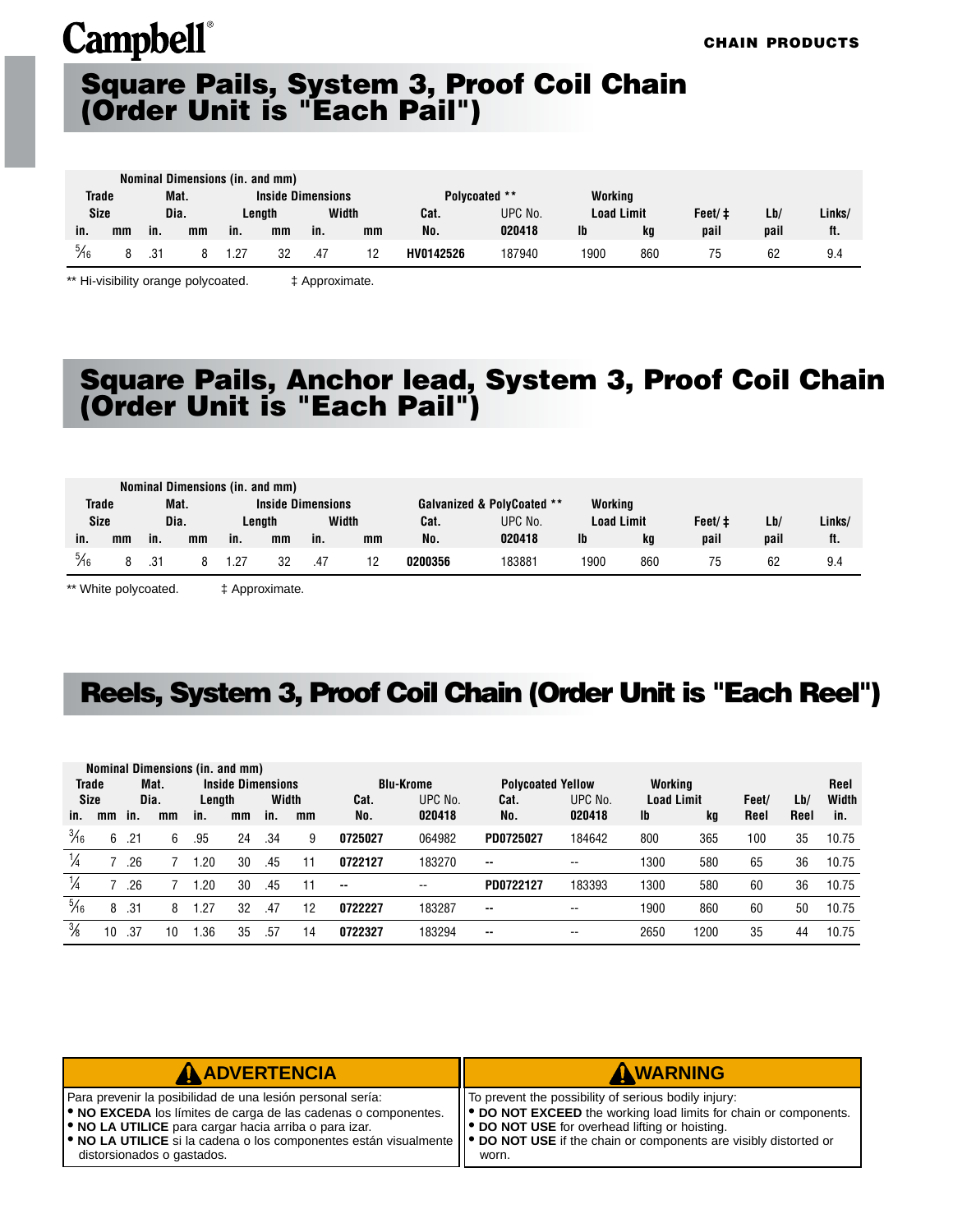#### <span id="page-7-0"></span>**Drums, Marine, Proof Coil Chain (Order Unit is "Feet")**

- An excellent low-carbon steel chain made with a shorter length than standard proof coil
- Packaging: Drums (order unit is "feet")
- Standard finish: Self-colored (S.C.) or Hot Dipped Galvanized (GALV)
- Proof tested





**Drums**

|                |                              |     |                |      | Nominal Dimensions (in. and mm) |       |    |         |         |                   |      |       |      |        |
|----------------|------------------------------|-----|----------------|------|---------------------------------|-------|----|---------|---------|-------------------|------|-------|------|--------|
| <b>Trade</b>   |                              |     | Mat.           |      | <b>Inside Dimensions</b>        |       |    |         |         | Working           |      |       |      |        |
| <b>Size</b>    |                              |     | Dia.           |      | Length                          | Width |    | Cat.    | UPC No. | <b>Load Limit</b> |      | Feet/ | Lb/  | Links/ |
| in.            | mm                           | in. | mm             | in.  | mm                              | in.   | mm | No.     | 020418  | Ib                | kq   | drum  | 100' | foot   |
|                | <b>Hot Dipped Galvanized</b> |     |                |      |                                 |       |    |         |         |                   |      |       |      |        |
| $\frac{1}{4}$  |                              | .28 | $\overline{7}$ | 1.00 | 25                              | .50   | 13 | 0128132 | 170645  | 1300              | 590  | 800   | 42   | 7.6    |
| $\frac{5}{16}$ | 8                            | .34 | 9              | 1.10 | 28                              | .50   | 13 | 0128232 | 170652  | 1900              | 862  | 550   | 115  | 6.7    |
| $\frac{3}{8}$  | 10                           | .41 | 10             | 1.23 | 31                              | .62   | 16 | 0128332 | 170669  | 2650              | 1202 | 400   | 166  | 5.9    |
| $\frac{1}{2}$  | 13                           | .53 | 13             | 1.50 | 38                              | .81   | 21 | 0128432 | 170676  | 4500              | 2041 | 200   | 286  | 4.7    |
| $\frac{5}{8}$  | 16                           | .66 | 16             | 1.84 | 47                              | .99   | 25 | 0128532 | 170683  | 6900              | 3130 | 150   | 413  | 6.5    |
|                | Self-colored                 |     |                |      |                                 |       |    |         |         |                   |      |       |      |        |
| $\frac{1}{4}$  |                              | .28 |                | 1.00 | 25                              | .50   | 13 | 0128102 | 182969  | 1300              | 590  | 800   | 42   | 7.6    |
| $\frac{5}{16}$ | 8                            | .34 | 9              | 1.10 | 28                              | .50   | 13 | 0128202 | 182976  | 1900              | 862  | 550   | 115  | 6.7    |
| $\frac{3}{8}$  | 10                           | .41 | 10             | 1.23 | 31                              | .62   | 16 | 0128302 | 182983  | 2650              | 1202 | 400   | 166  | 5.9    |

#### **Drums, Mooring Chain (Order Unit is "Feet")**

- An excellent low-carbon steel chain with a long link design for mooring applications
- The longer link allows the use of a shackle anywhere in the length of chain, not just at end links
- Greater Working Load Limit than Proof Coil
- Standard finish: Hot Dipped Galvanized (GALV)
- Packaging: Drums (order unit is "feet")
- Proof tested



**Drums**



|               |    |      |      | Nominal Dimensions (in. and mm) |        |                          |    |                              |         |         |                   |       |      |        |
|---------------|----|------|------|---------------------------------|--------|--------------------------|----|------------------------------|---------|---------|-------------------|-------|------|--------|
| <b>Trade</b>  |    |      | Mat. |                                 |        | <b>Inside Dimensions</b> |    | <b>Hot Dipped Galvanized</b> |         | Working |                   |       |      |        |
| <b>Size</b>   |    | Dia. |      |                                 | Length | Width                    |    | Cat.                         | UPC No. |         | <b>Load Limit</b> | Feet/ | Lb/  | Links/ |
| in.           | mm | in.  | mm   | in.                             | mm     | in.                      | mm | No.                          | 020418  | Ib      | kg                | drum  | 100' | foot   |
| $\frac{3}{8}$ | 10 | .39  | 10   | .58                             | 40     | .59                      | 15 | 0129332                      | 152108  | 3700    | 1678              | 400   | 134  | --     |
|               | 13 | .51  | 13   | 2.05                            | 52     | .83                      | 21 | 0129432                      | 152092  | 6000    | 2721              | 200   | 230  | --     |
| $\frac{5}{8}$ | 16 | .63  | 16   | 2.52                            | 64     | .94                      | 24 | 0129532                      | 152078  | 9000    | 4082              | 150   | 340  | $- -$  |
| $\frac{3}{4}$ | 20 | .79  | 20   | 3.00                            | 76     | .16،                     | 29 | 0129632                      | 152085  | 13500   | 6123              | 100   | 510  | --     |

| AADVERTENCIA                                                                                                                                                                                                                                                                                                                                                                     | AWARNING                                                                                                                                                                                     |
|----------------------------------------------------------------------------------------------------------------------------------------------------------------------------------------------------------------------------------------------------------------------------------------------------------------------------------------------------------------------------------|----------------------------------------------------------------------------------------------------------------------------------------------------------------------------------------------|
| Para prevenir la posibilidad de una lesión personal sería:<br><b>. NO EXCEDA</b> los límites de carga de las cadenas o componentes.<br><b>ORIGIO NO LA UTILICE</b> para cargar hacia arriba o para izar.<br>  ● NO LA UTILICE si la cadena o los componentes están visualmente    ● DO NOT USE if the chain or components are visibly distorted or<br>distorsionados o gastados. | To prevent the possibility of serious bodily injury:<br>  ● DO NOT EXCEED the working load limits for chain or components.<br><b>P</b> DO NOT USE for overhead lifting or hoisting.<br>worn. |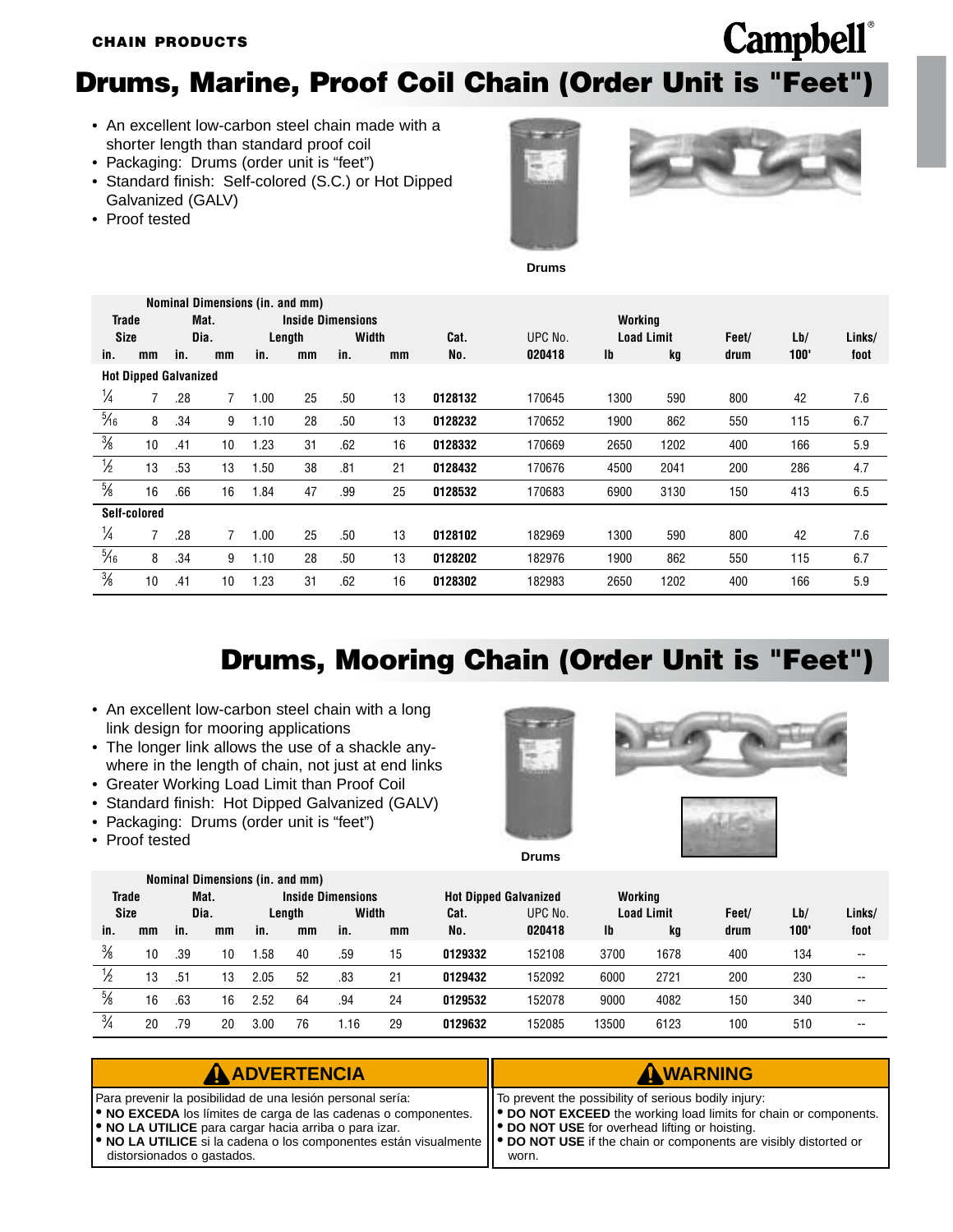### <span id="page-8-0"></span>**Campbell**® **Drums, BBB Chain (Order Unit is "Feet")**



- Made especially for windlass or pocket wheel applications, low carbon steel
- Packaged in drums, Order unit is "feet"
- Standard finish: Self-colored (S.C.) or Hot Galvanized
- Proof tested

|                |    |      |      |                   | Nominal Dimensions (in. and mm) |       |    |         |         |                   |      |       |      |        |
|----------------|----|------|------|-------------------|---------------------------------|-------|----|---------|---------|-------------------|------|-------|------|--------|
| <b>Trade</b>   |    |      | Mat. |                   | <b>Inside Dimensions</b>        |       |    |         |         | Working           |      |       |      |        |
| <b>Size</b>    |    | Dia. |      |                   | Length                          | Width |    | Cat.    | UPC No. | <b>Load Limit</b> |      | Feet/ | Lb/  | Links/ |
| in.            | mm | in.  | mm   | in.               | mm                              | in.   | mm | No.     | 020418  | Ib                | kg   | drum  | 100' | foot   |
| Galvanized     |    |      |      |                   |                                 |       |    |         |         |                   |      |       |      |        |
| $\frac{5}{16}$ | 8  | .34  | 9    | $\overline{0.00}$ | 25                              | .50   | 13 | 0150532 | 058301  | 1950              | 885  | 550   | 114  | 12     |
| $\frac{3}{8}$  | 10 | .41  | 10   | .09               | 28                              | .62   | 16 | 0150632 | 058370  | 2750              | 1247 | 400   | 164  | 11     |
| Self-colored   |    |      |      |                   |                                 |       |    |         |         |                   |      |       |      |        |
| $\frac{9}{16}$ | 14 | .59  | 15   | .58               | 40                              | .78   | 20 | 0150902 | 058493  | 5875              | 2665 | 200   | 350  |        |

#### **System 4, High Test Chain (Grade 43)**





- Uses: Designed for use in load binding, towing, logging and other applications requiring high strength
- Standard Material: Carbon steel
- Standard Finish: Bright (BRT) and Galvanized (GALV); Blu-Krome (B.K.) available in pails and reels
- Hallmarking: "C4" or "M4"







**Drums Round Pails Square Pails**

- Proof tested
- Packaging: Drums (order unit is "feet"), pails and refill reels to fit Campbell merchandisers (order unit is "each")
- **Do not use for overhead lifting**

#### **Drums, System 4, High Test Chain (Order Unit is "Feet")**

|                |    |     |      |        |    | <b>Nominal Dimensions (in. and mm)</b><br><b>Inside Dimensions</b> |    |               |         |            |         |                   |      |       |     |        |  |  |  |  |
|----------------|----|-----|------|--------|----|--------------------------------------------------------------------|----|---------------|---------|------------|---------|-------------------|------|-------|-----|--------|--|--|--|--|
| <b>Trade</b>   |    |     | Mat. |        |    |                                                                    |    | <b>Bright</b> |         | Galvanized |         | Workina           |      |       | Lb/ |        |  |  |  |  |
| Size           |    |     | Dia. | Length |    | Width                                                              |    | Cat.          | UPC No. | Cat.       | UPC No. | <b>Load Limit</b> |      | Feet/ | 100 | Links/ |  |  |  |  |
| in.            | mm | in. | mm   | in.    | mm | in.                                                                | mm | No.           | 020418  | No.        | 020418  | Ib                | kg   | Drum  | ft. | ft.    |  |  |  |  |
| $\frac{1}{4}$  |    | .28 |      | .20    | 30 | .45                                                                | 11 | 0180412       | 058769  | 0180432    | 058820  | 2600              | 1180 | 800   | 63  | 10.0   |  |  |  |  |
| $\frac{5}{16}$ | 8  | .34 | 9    | .27    | 32 | .47                                                                | 12 | 0180512       | 058851  | 0180532    | 058912  | 3900              | 1770 | 550   | 102 | 9.4    |  |  |  |  |
| $\frac{3}{8}$  | 10 | .39 | 10   | 1.15   | 29 | .58                                                                | 15 | 0180612       | 058943  | 0180632    | 059018  | 5400              | 2450 | 400   | 155 | 10.4   |  |  |  |  |
| $\frac{7}{16}$ | 12 | .47 | 12   | .29    | 33 | .67                                                                | 17 | 0180712       | 059049  | --         | --      | 7200              | 3270 | 300   | 216 | 9.3    |  |  |  |  |
| $\frac{1}{2}$  | 13 | .53 | 13   | .70    | 43 | .75                                                                | 19 | 0180812       | 059094  | 0180832    | 059155  | 9200              | 4170 | 200   | 260 | 7.1    |  |  |  |  |
| $\frac{5}{8}$  | 16 | .66 | 17   | .94    | 49 | .93                                                                | 24 | 0181012       | 059186  | 0181032    | 059216  | 13.000            | 5910 | 150   | 356 | 6.2    |  |  |  |  |
| $\frac{3}{4}$  | 20 | .78 | 20   | 2.21   | 56 | .10                                                                | 28 | 0181212       | 059254  | --         | --      | 20.200            | 9180 | 100   | 581 | 5.4    |  |  |  |  |

The last digit of the catalog number changes to a 1 if a non-standard quantity is ordered.

| <b>A ADVERTENCIA</b>                                                                                                                                                                                                                                                                                                                                                                   | AWARNING                                                                                                                                                                                 |
|----------------------------------------------------------------------------------------------------------------------------------------------------------------------------------------------------------------------------------------------------------------------------------------------------------------------------------------------------------------------------------------|------------------------------------------------------------------------------------------------------------------------------------------------------------------------------------------|
| Para prevenir la posibilidad de una lesión personal sería:<br><b>. NO EXCEDA</b> los límites de carga de las cadenas o componentes.<br><b>.</b> NO LA UTILICE para cargar hacia arriba o para izar.<br>$\bullet$ NO LA UTILICE si la cadena o los componentes están visualmente $\bullet$ DO NOT USE if the chain or components are visibly distorted or<br>distorsionados o gastados. | To prevent the possibility of serious bodily injury:<br>  ● DO NOT EXCEED the working load limits for chain or components.<br>   ● DO NOT USE for overhead lifting or hoisting.<br>worn. |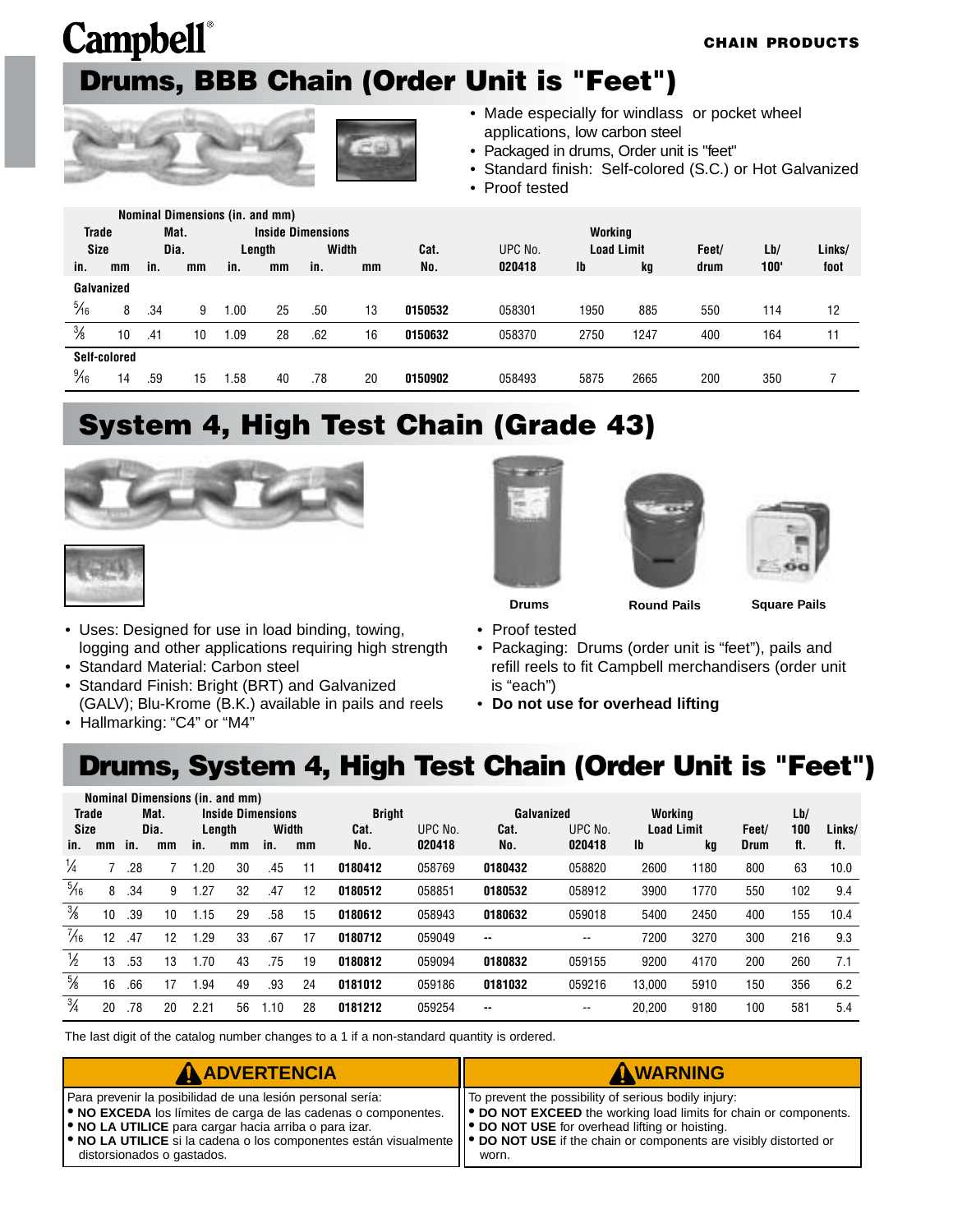#### **Round, Pails, System 4, High Test Chain (Order Unit is "Each Pail")**

|                | Nominal Dimensions (in. and mm) |      |    |        |                          |       |    |               |         |         |                  |                   |      |        |      |        |
|----------------|---------------------------------|------|----|--------|--------------------------|-------|----|---------------|---------|---------|------------------|-------------------|------|--------|------|--------|
|                | <b>Trade</b>                    | Mat. |    |        | <b>Inside Dimensions</b> |       |    | <b>Bright</b> |         |         | <b>Blu-Krome</b> | Working           |      |        |      |        |
|                | <b>Size</b>                     | Dia. |    | Lenath |                          | Width |    | Cat.          | UPC No. | Cat.    | UPC No.          | <b>Load Limit</b> |      | Feet/‡ | Lb/  | Links/ |
| in.            | mm                              | in.  | mm | in.    | mm                       | in.   | mm | No.           | 020418  | No.     | 020418           | <b>Ib</b>         | kq   | Pail   | Pail | ft.    |
|                |                                 | .28  |    | .20    | 30                       | .45   |    | 0181413       | 059278  | 0181423 | 059285           | 2600              | 1180 | 150    | 98   | 10.0   |
| $\frac{5}{16}$ | 8                               | .34  | 9  | 1.27   | 32                       | .47   | 12 | 0181513       | 059292  | 0181523 | 059308           | 3900              | 1770 | 100    | 105  | 9.4    |
| $\frac{3}{8}$  | 10                              | .39  |    | .15    | 29                       | .58   | 15 | 0181613       | 059315  | 0181623 | 059322           | 5400              | 2450 | 75     | 116  | 10.4   |

‡ Approximate.

#### **Square, Pails, System 4, High Test Chain (Order Unit is "Each Pail")**

|                |                     |      |    | Nominal Dimensions (in. and mm) |                          |     |       |               |         |                  |         |                   |      |        |      |        |
|----------------|---------------------|------|----|---------------------------------|--------------------------|-----|-------|---------------|---------|------------------|---------|-------------------|------|--------|------|--------|
|                | <b>Trade</b>        | Mat. |    |                                 | <b>Inside Dimensions</b> |     |       | <b>Bright</b> |         | <b>Blu-Krome</b> |         | Working           |      |        |      |        |
|                | <b>Size</b><br>Dia. |      |    | Lenath                          |                          |     | Width | Cat.          | UPC No. | Cat.             | UPC No. | <b>Load Limit</b> |      | Feet/‡ | Lb/  | Links/ |
| in.            | mm                  | in.  | mm | in.                             | mm                       | in. | mm    | No.           | 020418  | No.              | 020418  | <b>Ib</b>         | kq   | Pail   | Pail | ft.    |
|                |                     | .28  |    | .20                             | 30                       | .45 |       | 0184416       | 183133  | 0184436          | 185861  | 2600              | 180  | 100    | 66   | 10.0   |
| $\frac{5}{16}$ | 8                   | .34  | 9  | .27                             | 32                       | .47 | 12    | 0184516       | 183140  | 0184536          | 185878  | 3900              | 1770 | 60     | 64   | 9.4    |
| $\frac{3}{8}$  | 10                  | .39  | 10 | .15                             | 29                       | .58 | 15    | 0184616       | 183157  | 0184636          | 185885  | 5400              | 2450 | 40     | 63   | 10.4   |

‡ Approximate.

#### **Square, Pails, System 4, High Test Chain (Order Unit is "Each Pail")**

|                                           |              |     |    | Nominal Dimensions (in. and mm) |    |                                        |                 |           |                  |         |                   |      |        |      |        |     |
|-------------------------------------------|--------------|-----|----|---------------------------------|----|----------------------------------------|-----------------|-----------|------------------|---------|-------------------|------|--------|------|--------|-----|
| <b>Inside Dimensions</b><br>Trade<br>Mat. |              |     |    |                                 |    | <b>Polycoated Hi-Visibility Orange</b> |                 |           | <b>Blu-Krome</b> | Workina |                   |      |        |      |        |     |
|                                           | Size<br>Dia. |     |    | Width<br>Lenath                 |    |                                        | UPC No.<br>Cat. |           | Cat.             | UPC No. | <b>Load Limit</b> |      | Feet/‡ | Lb/  | Links/ |     |
| in.                                       | mm           | in. | mm | in.                             | mm | in.                                    | mm              | No.       | 020418           | No.     | 020418            | Ib   | ka     | Pail | Pail   | ft. |
| $\frac{5}{16}$                            |              | 34  |    | 1.27                            | 32 | 47                                     | 12              | HV0184526 | 187698           | $\sim$  | --                | 3900 | 770    | 60   | 64     | 9.4 |

‡ Approximate.

#### **Drums, Marine High Test Chain (Order Unit is "Feet")**

- Made especially for windlass or pocket wheel applications requiring higher strength
- Packaged in drums, Order unit is "feet"
- Standard finish: Galvanized



|                |      |     |      |        | Nominal Dimensions (in. and mm) |                          |    |            |         |                   |     |       |      |                          |
|----------------|------|-----|------|--------|---------------------------------|--------------------------|----|------------|---------|-------------------|-----|-------|------|--------------------------|
| <b>Trade</b>   |      |     | Mat. |        |                                 | <b>Inside Dimensions</b> |    | Galvanized |         | Working           |     |       |      |                          |
| <b>Size</b>    | Dia. |     |      | Lenath |                                 | Width                    |    | Cat.       | UPC No. | <b>Load Limit</b> |     | Feet/ | Lb/  | Links/                   |
| in.            | mm   | in. | mm   | in.    | mm                              | in.                      | mm | No.        | 020418  | Ib                | ka  | drum  | 100' | foot                     |
| $\frac{5}{16}$ |      | .34 |      | 01. ا  | 26                              | .48                      |    | 0183532    | 76661   | 3900              | 770 | 550   | 114  | $\overline{\phantom{a}}$ |

| AADVERTENCIA                                                                                                                                                                                                                                                                                                                                                              | AWARNING                                                                                                                                                                                              |
|---------------------------------------------------------------------------------------------------------------------------------------------------------------------------------------------------------------------------------------------------------------------------------------------------------------------------------------------------------------------------|-------------------------------------------------------------------------------------------------------------------------------------------------------------------------------------------------------|
| Para prevenir la posibilidad de una lesión personal sería:<br><b>.</b> NO EXCEDA los límites de carga de las cadenas o componentes.<br><b>.</b> NO LA UTILICE para cargar hacia arriba o para izar.<br>• NO LA UTILICE si la cadena o los componentes están visualmente    • DO NOT USE if the chain or components are visibly distorted or<br>distorsionados o gastados. | I To prevent the possibility of serious bodily injury:<br>  ● DO NOT EXCEED the working load limits for chain or components.<br>   <sup>●</sup> DO NOT USE for overhead lifting or hoisting.<br>worn. |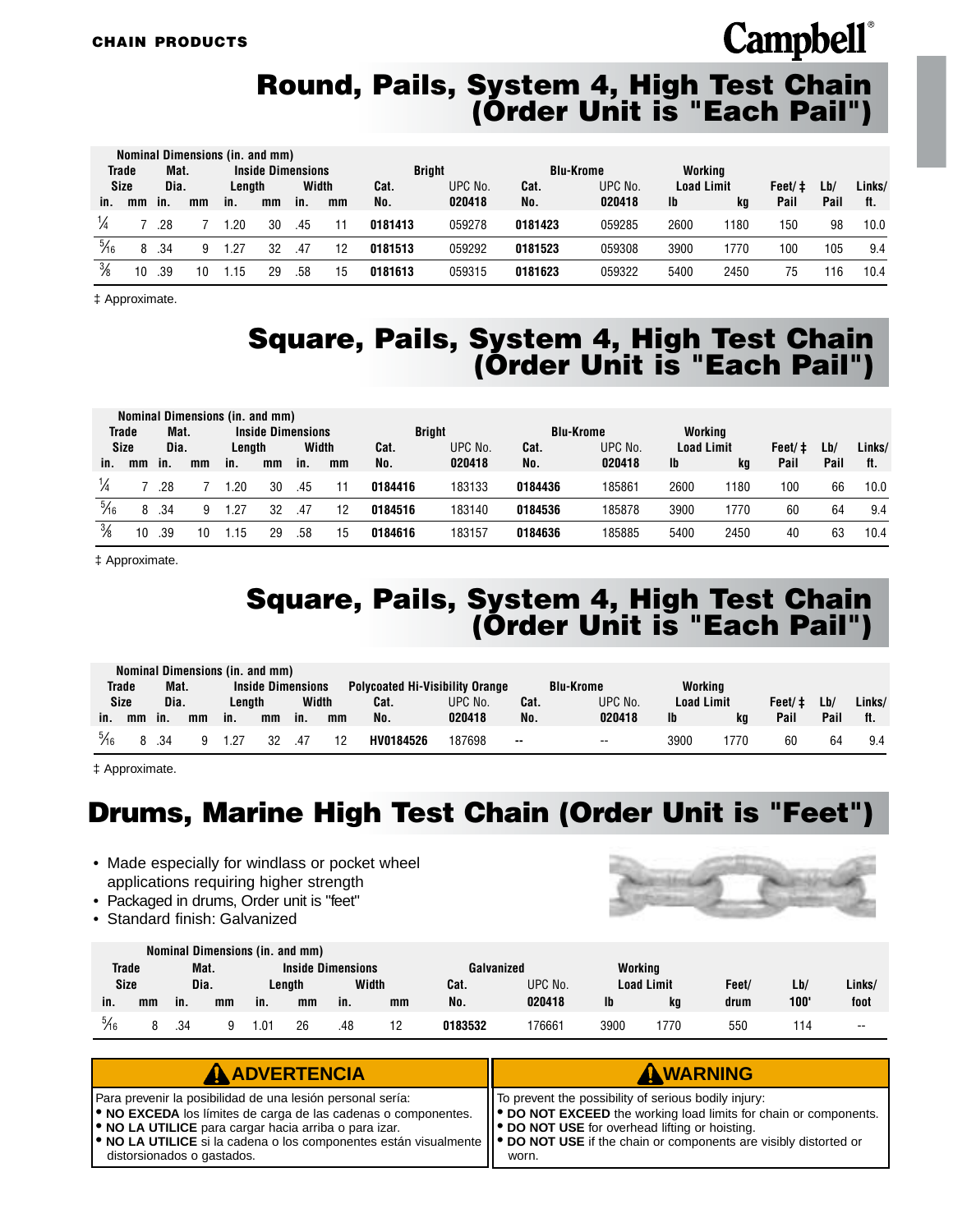### **Drums, Sweep Chain (Order Unit is "Feet")**





• Produced specifically for scallop and oyster dredging

• Made of high strength, heat treated alloy steel

• Designed for use with the larger nets in the trawling industry

- Thru hardened for wear resistance
- Packaged in drums, Order unit is "feet"
- Proof tested

|               |    |      |    | Nominal Dimensions (in. and mm) |    |                          |    |               |         |         |                   |      |      |        |
|---------------|----|------|----|---------------------------------|----|--------------------------|----|---------------|---------|---------|-------------------|------|------|--------|
| Trade         |    | Mat. |    |                                 |    | <b>Inside Dimensions</b> |    | <b>Bright</b> |         | Working |                   |      |      |        |
| <b>Size</b>   |    | Dia. |    | Lenath                          |    | Width                    |    | Cat.          | UPC No. |         | <b>Load Limit</b> |      | Lb/  | Links/ |
| in.           | mm | in.  | mm | in.                             | mm | in.                      | mm | No.           | 020418  | lb      | ka                | drum | 100' | foot   |
| $\frac{5}{8}$ | 16 | .66  | 16 | .94                             | 49 | .93                      | 24 | 0181092       | 179921  | 15800   | 7170              | 150  | 409  | 6.19   |

#### **Drums, Marine Alloy Trawl Chain (Order Unit is "Feet")**



**Midlink**



**Long Link**



• Grade 80 strengths



**Drums**

|               | Nominal Dimensions (in. and mm) |                |      |        |                          |       |                  |         |                           |                   |       |      |        |  |
|---------------|---------------------------------|----------------|------|--------|--------------------------|-------|------------------|---------|---------------------------|-------------------|-------|------|--------|--|
| <b>Trade</b>  |                                 |                |      |        | <b>Inside Dimensions</b> |       | <b>Bright</b>    |         |                           | Working           |       |      |        |  |
| <b>Size</b>   |                                 |                |      | Length |                          | Width | Cat.             | UPC No. |                           | <b>Load Limit</b> | Feet/ | Lb/  | Links/ |  |
| in.           | mm                              |                | in.  | mm     | in.                      | mm    | No.              | 020418  | $\mathsf{I}^{\mathsf{b}}$ | kg                | drum  | 100' | foot   |  |
| $\frac{1}{2}$ | 13                              | <b>Midlink</b> | 2.05 | 52     | .83                      | 21    | 0406512          | 190414  | 12000                     | 5443              | 200   | 230  | --     |  |
| $\frac{1}{2}$ | 13                              | Long link      | 3.13 | 80     | .85                      | 22    | 0407512          | 190452  | 12000                     | 5443              | 200   | 190  | $- -$  |  |
| $\frac{5}{8}$ | 16                              | <b>Midlink</b> | 2.52 | 64     | .94                      | 24    | 0406612          | 190421  | 18100                     | 8210              | 150   | 340  | $- -$  |  |
| $\frac{5}{8}$ | 16                              | Long link      | 3.67 | 93     | .88                      | 22    | 0407612          | 190469  | 18100                     | 8210              | 150   | 315  | --     |  |
| $\frac{3}{4}$ | 19                              | Midlink        | 3.00 | 76     | 1.16                     | 29    | $\nabla$ 0406712 | 190438  | 28300                     | 12837             | 100   | 510  | --     |  |
| $\frac{3}{4}$ | 19                              | Long link      | 3.99 | 101    | 1.10                     | 28    | 0407712          | 190476  | 28300                     | 12837             | 100   | 480  | $- -$  |  |
| $\frac{7}{8}$ | 22                              | <b>Midlink</b> | 4.00 | 102    | 1.10                     | 28    | 0406812          | 190445  | 34200                     | 15513             | 80    | 650  | --     |  |
| $\frac{7}{8}$ | 22                              | Long link      | 4.62 | 117    | 1.20                     | 30    | 0407812          | 190483  | 34200                     | 15513             | 80    | 620  | --     |  |

These items are made to order. <sup>∆</sup>

| <b>A ADVERTENCIA</b>                                                                                                                                                                                                                                                                                                                                                      | AWARNING                                                                                                                                                                                    |
|---------------------------------------------------------------------------------------------------------------------------------------------------------------------------------------------------------------------------------------------------------------------------------------------------------------------------------------------------------------------------|---------------------------------------------------------------------------------------------------------------------------------------------------------------------------------------------|
| Para prevenir la posibilidad de una lesión personal sería:<br><b>. NO EXCEDA</b> los límites de carga de las cadenas o componentes.<br><b>.</b> NO LA UTILICE para cargar hacia arriba o para izar.<br>• NO LA UTILICE si la cadena o los componentes están visualmente    • DO NOT USE if the chain or components are visibly distorted or<br>distorsionados o gastados. | IT To prevent the possibility of serious bodily injury:<br>   ● DO NOT EXCEED the working load limits for chain or components.<br>  ● DO NOT USE for overhead lifting or hoisting.<br>worn. |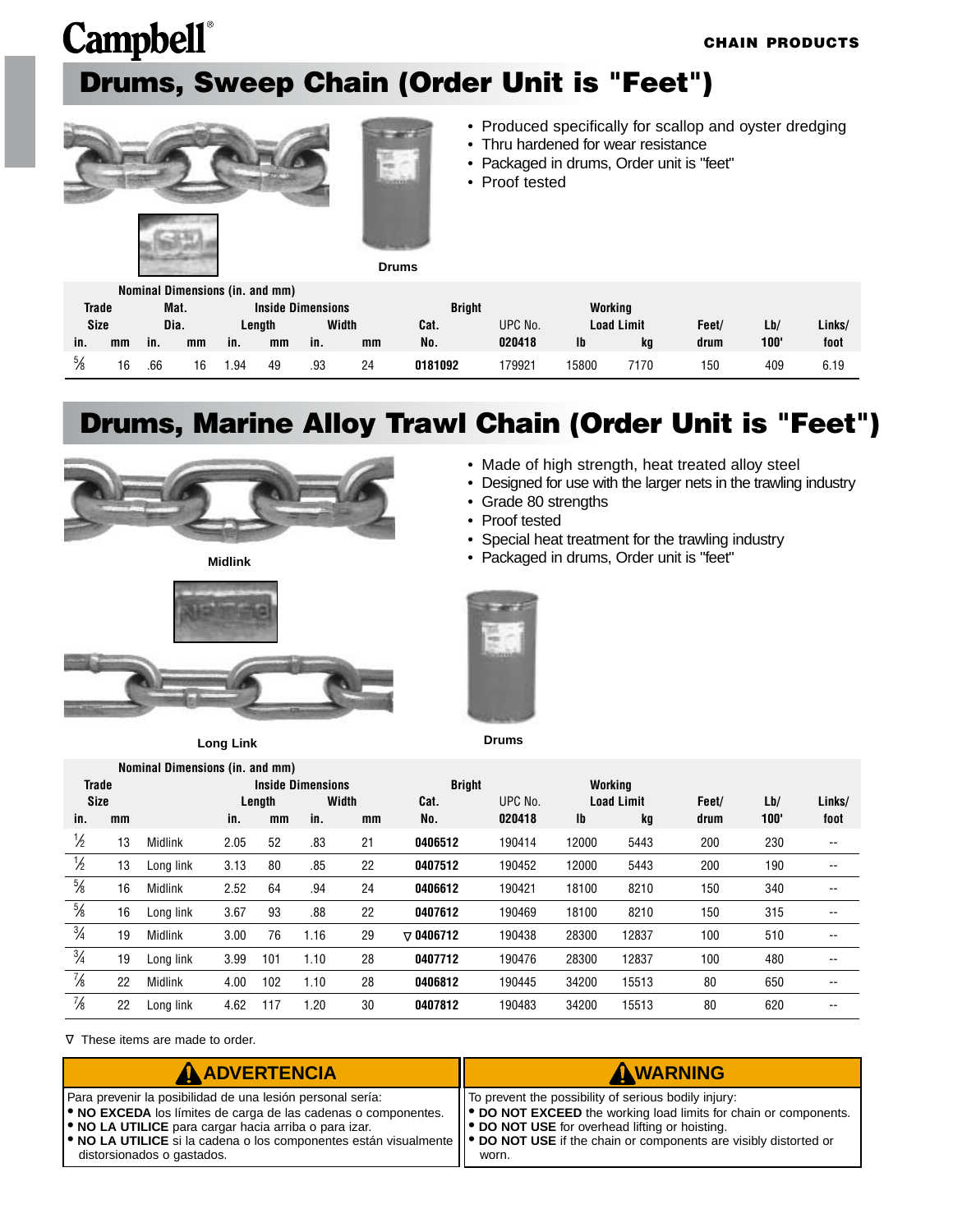**System 7, Transport Chain (Grade 70)**

<span id="page-11-0"></span>



Transportation regulations

chromate conversion coating

• Uses: For use in load binding, towing and logging • Can be used in accordance with Department of

• Standard Material: Heat treated carbon steel • Standard Finish: Zinc electroplate with yellow

**Drums Half Drums Pails, including** 

**Anchor Lead**



- Hallmarking: "C7" or "M7"
	- Proof tested
	- Packaging: Drums and half drums (order unit is "feet"), pails (order unit is "each")
	- **Do not use for overhead lifting**

#### **Drums, System 7, Transport Chain (Order Unit is "Feet")**

|                |    |     | Nominal Dimensions (in. and mm) |        |                          |       |    |         |         |                           |      |             |         |        |
|----------------|----|-----|---------------------------------|--------|--------------------------|-------|----|---------|---------|---------------------------|------|-------------|---------|--------|
| Trade          |    |     | Mat.                            |        | <b>Inside Dimensions</b> |       |    |         |         | Workina                   |      |             |         |        |
| <b>Size</b>    |    |     | Dia.                            | Length |                          | Width |    | Cat.    | UPC No. | <b>Load Limit</b>         |      | Feet/       | Lb/     | Links/ |
| in.            | mm | in. | mm                              | in.    | mm                       | in.   | mm | No.     | 020418  | $\mathsf{I}^{\mathsf{b}}$ | kg   | <b>Drum</b> | 100 ft. | ft.    |
| $\frac{1}{4}$  |    | .31 | 8                               | .94    | 24                       | .46   | 12 | 0510412 | 063763  | 3150                      | 1430 | 800         | 94      | 12.8   |
| $\frac{5}{16}$ | 8  | .34 | 9                               | 01.ا   | 26                       | .48   | 12 | 0510512 | 063800  | 4700                      | 2130 | 550         | 111     | 11.9   |
| $\frac{3}{8}$  | 10 | .41 | 10                              | .36    | 35                       | .57   | 14 | 0510612 | 063848  | 6600                      | 2990 | 400         | 150     | 8.8    |
| $\frac{7}{16}$ | 12 | .47 | 12                              | .29    | 33                       | .67   | 17 | 0510712 | 063886  | 8750                      | 3970 | 300         | 212     | 9.3    |
| 1∕2            | 13 | .53 | 13                              | 1.70   | 43                       | .75   | 19 | 0510812 | 063916  | 11.300                    | 5130 | 200         | 260     |        |

The last digit of the catalog number changes to a 1 if a non-standard quantity is ordered.

#### **Half Drums, System 7, Transport Chain (Order Unit is "Feet")**

|                |    |     | Nominal Dimensions (in. and mm) |       |                          |       |    |         |         |                   |      |             |           |        |
|----------------|----|-----|---------------------------------|-------|--------------------------|-------|----|---------|---------|-------------------|------|-------------|-----------|--------|
| <b>Trade</b>   |    |     | Mat.                            |       | <b>Inside Dimensions</b> |       |    |         |         | Working           |      | Feet/       |           |        |
| <b>Size</b>    |    |     | Dia.                            |       | Length                   | Width |    | Cat.    | UPC No. | <b>Load Limit</b> |      | Half        | Lb/       | Links/ |
| in.            | mm | in. | mm                              | in.   | mm                       | in.   | mm | No.     | 020418  | Ib                | kg   | <b>Drum</b> | $100$ ft. | ft.    |
| 1/4            |    | .31 | 8                               | .94   | 24                       | .46   | 12 | 0510410 | 063749  | 3150              | 1430 | 400         | 94        | 12.8   |
| $\frac{5}{16}$ | 8  | .34 | 9                               | 01. ، | 26                       | .48   | 12 | 0510510 | 063787  | 4700              | 2130 | 275         | 111       | 11.9   |
| $\frac{3}{8}$  | 10 | .41 | 10                              | .36   | 35                       | .57   | 14 | 0510610 | 063824  | 6600              | 2990 | 200         | 150       | 8.8    |
|                | 13 | .53 | 13                              | .70   | 43                       | .75   | 19 | 0510810 | 063893  | 11300             | 5130 | 100         | 260       |        |

| <b>A ADVERTENCIA</b>                                                                                                                                                                                                                                                                                                                                                                   | AWARNING                                                                                                                                                                                                 |
|----------------------------------------------------------------------------------------------------------------------------------------------------------------------------------------------------------------------------------------------------------------------------------------------------------------------------------------------------------------------------------------|----------------------------------------------------------------------------------------------------------------------------------------------------------------------------------------------------------|
| Para prevenir la posibilidad de una lesión personal sería:<br><b>. NO EXCEDA</b> los límites de carga de las cadenas o componentes.<br><b>.</b> NO LA UTILICE para cargar hacia arriba o para izar.<br>$\bullet$ NO LA UTILICE si la cadena o los componentes están visualmente $\bullet$ DO NOT USE if the chain or components are visibly distorted or<br>distorsionados o gastados. | To prevent the possibility of serious bodily injury:<br>   <sup>●</sup> DO NOT EXCEED the working load limits for chain or components.<br><b>P</b> DO NOT USE for overhead lifting or hoisting.<br>worn. |



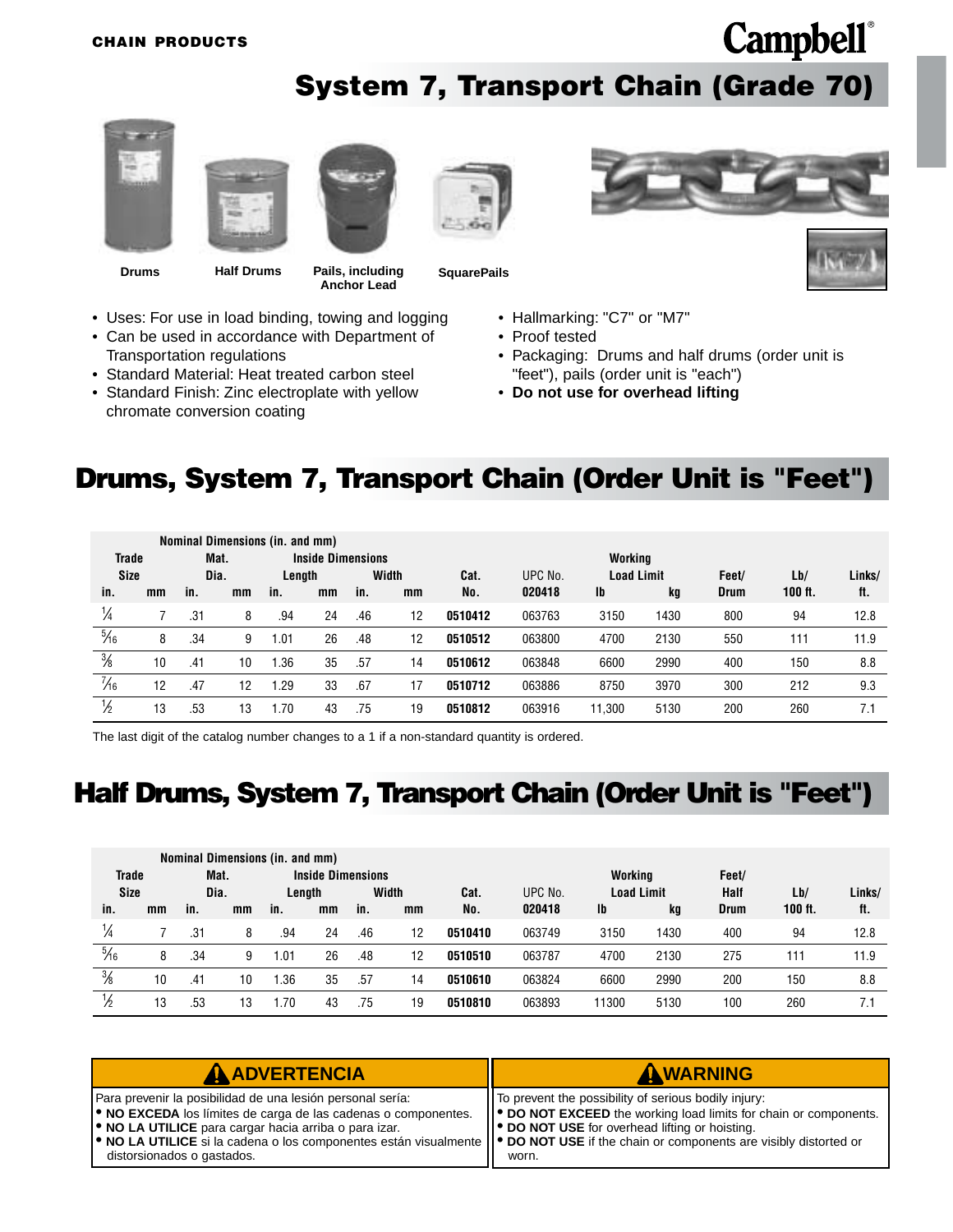#### <span id="page-12-0"></span>**Round Pails, System 7, Transport Chain (Order Unit is "Each Pail")**

|                |              |      |    | Nominal Dimensions (in. and mm) |                          |       |    |         |         |                   |         |        |      |        |
|----------------|--------------|------|----|---------------------------------|--------------------------|-------|----|---------|---------|-------------------|---------|--------|------|--------|
| <b>Trade</b>   |              | Mat. |    |                                 | <b>Inside Dimensions</b> |       |    |         |         |                   | Working |        |      |        |
|                | Size<br>Dia. |      |    | Length                          |                          | Width |    | Cat.    | UPC No. | <b>Load Limit</b> |         | Feet/‡ | Lb/  | Links/ |
| in.            | mm           | in.  | mm | in.                             | mm                       | in.   | mm | No.     | 020418  | Ib                | kg      | Pail   | Pail | ft.    |
| ¼              |              | .31  | 8  | .94                             | 24                       | .46   | 12 | 0510413 | 063770  | 3150              | 1430    | 150    | 139  | 12.8   |
| $\frac{5}{16}$ | 8            | .34  | 9  | .01                             | 26                       | .48   | 12 | 0510513 | 063817  | 4700              | 2130    | 100    | 114  | 11.9   |
| $\frac{3}{8}$  | 10           | .41  | 10 | .36                             | 35                       | .57   | 14 | 0510613 | 063855  | 6600              | 2990    | 75     | 113  | 8.8    |

‡ Approximate.

#### **Square Pails, System 7, Transport Chain (Order Unit is "Each Pail")**

|                |    |      |    | Nominal Dimensions (in. and mm) |                          |       |    |         |         |                   |         |        |      |        |
|----------------|----|------|----|---------------------------------|--------------------------|-------|----|---------|---------|-------------------|---------|--------|------|--------|
| <b>Trade</b>   |    | Mat. |    |                                 | <b>Inside Dimensions</b> |       |    |         |         |                   | Working |        |      |        |
| <b>Size</b>    |    | Dia. |    | Lenath                          |                          | Width |    | Cat.    | UPC No. | <b>Load Limit</b> |         | Feet/‡ | Lb/  | Links/ |
| in.            | mm | in.  | mm | in.                             | mm                       | in.   | mm | No.     | 020418  | Ib                | kg      | Pail   | Pail | ft.    |
| $\frac{1}{4}$  |    | .31  | 8  | .94                             | 24                       | .46   | 12 | 0510426 | 183867  | 3150              | 1430    | 65     | 64   | 12.8   |
| $\frac{5}{16}$ | 8  | .34  | 9  | .01                             | 26                       | .48   | 12 | 0510526 | 183874  | 4700              | 2130    | 50     | 60   | 11.9   |
| $\frac{3}{8}$  | 10 | .41  | 10 | .36                             | 35                       | .57   | 14 | 0510626 | 186639  | 6600              | 2990    | 45     | 68   | 8.8    |

‡ Approximate.

#### **Drums, Tuna Net Chain (Order Unit is "Feet")**



- Made of high strength, heat treated steel
- Designed for sinker lines and bridles in purse seining
- Hot dipped Galvanized (GALV)
- Proof tested
- Packaged in drums, Order unit is "feet"

**Drums**

|                |    |      |      | Nominal Dimensions (in. and mm) |        |                          |    |                              |         |         |                   |       |      |        |
|----------------|----|------|------|---------------------------------|--------|--------------------------|----|------------------------------|---------|---------|-------------------|-------|------|--------|
| <b>Trade</b>   |    |      | Mat. |                                 |        | <b>Inside Dimensions</b> |    | <b>Hot Dipped Galvanized</b> |         | Working |                   |       |      |        |
| Size           |    | Dia. |      |                                 | Length | Width                    |    | Cat.                         | UPC No. |         | <b>Load Limit</b> | Feet/ | Lb/  | Links/ |
| in.            | mm | in.  | mm   | in.                             | mm     | in.                      | mm | No.                          | 020418  | Ib      | kg                | drum  | 100' | foot   |
| $\frac{3}{8}$  | 10 | .39  | 10   | .36                             | 34     | .57                      | 14 | 0514632                      | 175480  | 5600    | 2550              | 400   | 155  | 9.75   |
| $\frac{7}{16}$ | 12 | .47  | 12   | 1.37                            | 35     | .75                      | 19 | 0514732                      | 064241  | 7500    | 3410              | 300   | 217  | 8.75   |
| ⅛              | 13 | .50  | 13   | .70                             | 43     | .75                      | 19 | 0514832                      | 064272  | 9600    | 4360              | 200   | 238  | 7.75   |
| $\frac{5}{8}$  | 16 | .63  | 16   | .93                             | 49     | .87                      | 22 | 0514932                      | 177507  | 13500   | 6140              | 150   | 375  | 6.25   |

| <b>A ADVERTENCIA</b>                                                                                                                                                                                                                                                                                                                                                               | AWARNING                                                                                                                                                                                   |
|------------------------------------------------------------------------------------------------------------------------------------------------------------------------------------------------------------------------------------------------------------------------------------------------------------------------------------------------------------------------------------|--------------------------------------------------------------------------------------------------------------------------------------------------------------------------------------------|
| Para prevenir la posibilidad de una lesión personal sería:<br><b>.</b> NO EXCEDA los límites de carga de las cadenas o componentes.<br><b>.</b> NO LA UTILICE para cargar hacia arriba o para izar.<br><b>  ● NO LA UTILICE</b> si la cadena o los componentes están visualmente    ● DO NOT USE if the chain or components are visibly distorted or<br>distorsionados o gastados. | To prevent the possibility of serious bodily injury:<br>  ● DO NOT EXCEED the working load limits for chain or components.<br><b>DO NOT USE</b> for overhead lifting or hoisting.<br>worn. |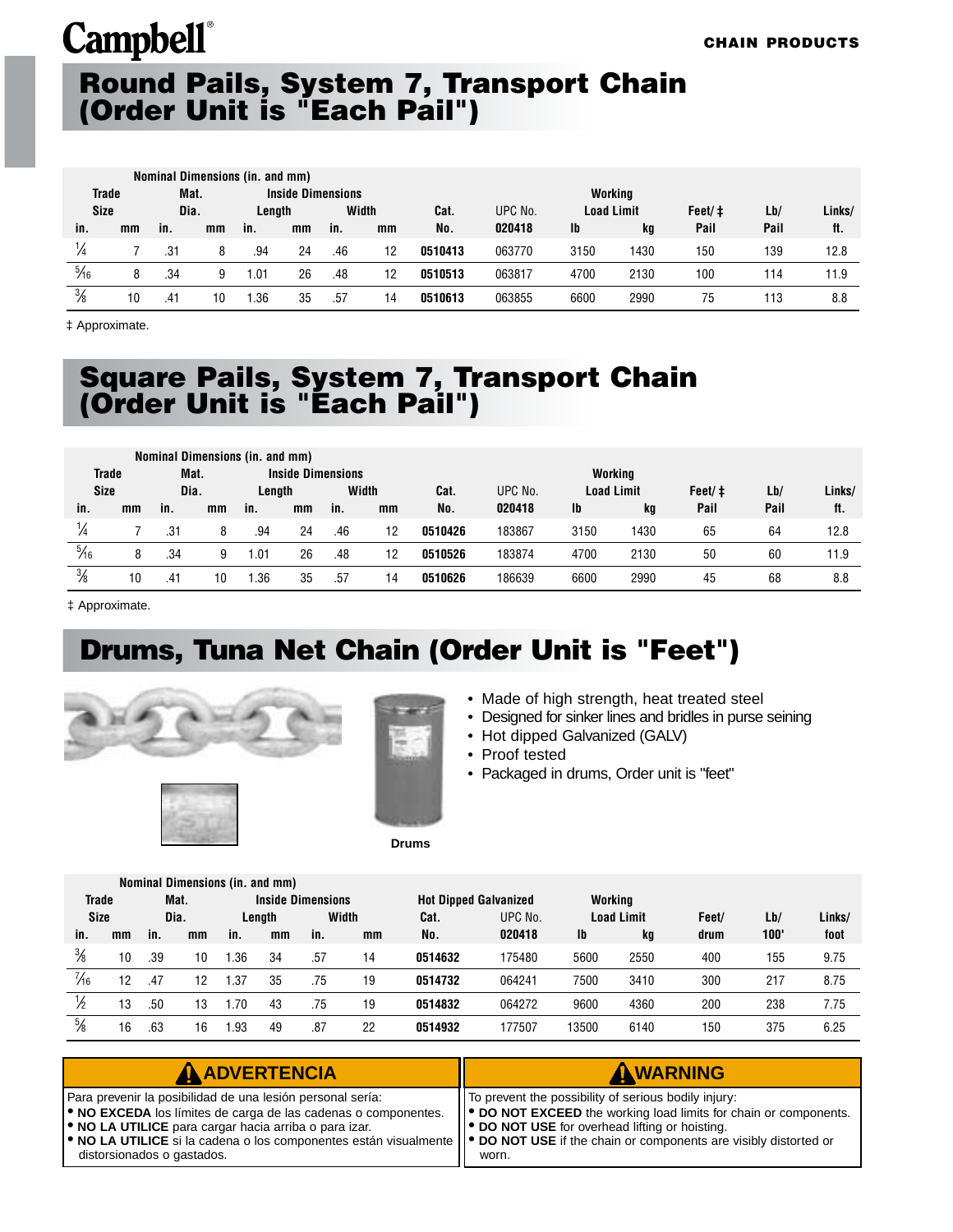**Drums, Dock Fender Chain (Order Unit is "Feet")**

- <span id="page-13-0"></span>• High tensile chain holds thick rubber fenders to dock sides
- Galvanized
- Packaged in drums, Order unit is "feet"



**Drums**

**Campbell**®

|               |                |      |    |      | Nominal Dimensions (in. and mm) |                          |    |                              |         |       |                   |                          |     |        |
|---------------|----------------|------|----|------|---------------------------------|--------------------------|----|------------------------------|---------|-------|-------------------|--------------------------|-----|--------|
|               | <b>Nominal</b> | Mat. |    |      |                                 | <b>Inside Dimensions</b> |    | <b>Hot Dipped Galvanized</b> |         |       | Working           |                          |     |        |
| <b>Size</b>   |                | Dia. |    |      | Length                          | Width                    |    | Cat.                         | UPC No. |       | <b>Load Limit</b> | Feet/                    | Lb/ | Links/ |
| in.           | mm             | in.  | mm | in.  | mm                              | in.                      | mm | No.                          | 020418  | Ib    | kg                | drum                     | 100 | foot   |
| 1∕2           | 13             | .53  | 13 | 3.50 | 89                              | .78                      | 20 | $\nabla$ 0516431             | 181870  | 7500  | 3410              | $\overline{\phantom{a}}$ | 205 | $- -$  |
| $\frac{5}{8}$ | 16             | .66  | 16 | 3.75 | 95                              | .90                      | 23 | $\nabla$ 0516531             | 181887  | 12500 | 5860              | $\overline{\phantom{a}}$ | 320 | $- -$  |
| $\frac{3}{4}$ | 19             | .78  | 20 | 3.75 | 95                              | . . 13                   | 29 | $\nabla$ 0516631             | 181894  | 22300 | 10100             | $\overline{\phantom{a}}$ | 446 | $- -$  |
|               | 25             | .00  | 26 | 4.13 | 105                             | .38                      | 35 | $\nabla$ 0516831             | 181917  | 40000 | 18200             | $\overline{\phantom{a}}$ | 614 | --     |

These items are made to order. <sup>∆</sup>

#### **Beacon 7 Fishing Chain**



**Drums**

- Uses: Designed to accommodate all types of chain needs in the trawling and marine industry
- Standard Material: Heat treated carbon steel
- Standard Finish: Bright (BRT)
- Hallmarking: "CB" and a Lighthouse Beacon



- Proof tested
- Packaging: Drums (order unit is "feet")
- **Do not use for overhead lifting**

|               |    |      |    | Nominal Dimensions (in. and mm) |                          |       |    |             |         |                   |      |             |           |        |
|---------------|----|------|----|---------------------------------|--------------------------|-------|----|-------------|---------|-------------------|------|-------------|-----------|--------|
| <b>Trade</b>  |    | Mat. |    |                                 | <b>Inside Dimensions</b> |       |    | <b>Drum</b> |         | Working           |      |             |           |        |
| <b>Size</b>   |    | Dia. |    | Lenath                          |                          | Width |    | Cat.        | UPC No. | <b>Load Limit</b> |      | Feet/       | Lb/       | Links/ |
| in.           | mm | in.  | mm | in.                             | mm                       | in.   | mm | No.         | 020418  | Ib                | kg   | <b>Drum</b> | $100$ ft. | ft.    |
| $\frac{3}{8}$ | 10 | .39  | 10 | .58                             | 40                       | .59   | 15 | 0520612     | 064302  | 6600              | 2990 | 200         | 134       | 7.6    |
|               | 13 | .51  | 13 | 2.05                            | 52                       | .83   | 21 | 0520812     | 064319  | 11.300            | 5130 | 200         | 230       | 5.9    |
| $\frac{5}{8}$ | 16 | .63  | 16 | 2.52                            | 64                       | .94   | 24 | 0521012     | 064326  | 15.800            | 7167 | 200         | 340       | 4.8    |

| <b>A ADVERTENCIA</b>                                                                                                                                                                                                                                                                                                                                                      | AWARNING                                                                                                                                                                                     |
|---------------------------------------------------------------------------------------------------------------------------------------------------------------------------------------------------------------------------------------------------------------------------------------------------------------------------------------------------------------------------|----------------------------------------------------------------------------------------------------------------------------------------------------------------------------------------------|
| Para prevenir la posibilidad de una lesión personal sería:<br><b>.</b> NO EXCEDA los límites de carga de las cadenas o componentes.<br><b>.</b> NO LA UTILICE para cargar hacia arriba o para izar.<br>• NO LA UTILICE si la cadena o los componentes están visualmente    • DO NOT USE if the chain or components are visibly distorted or<br>distorsionados o gastados. | To prevent the possibility of serious bodily injury:<br>  ● DO NOT EXCEED the working load limits for chain or components.<br><b>P</b> DO NOT USE for overhead lifting or hoisting.<br>worn. |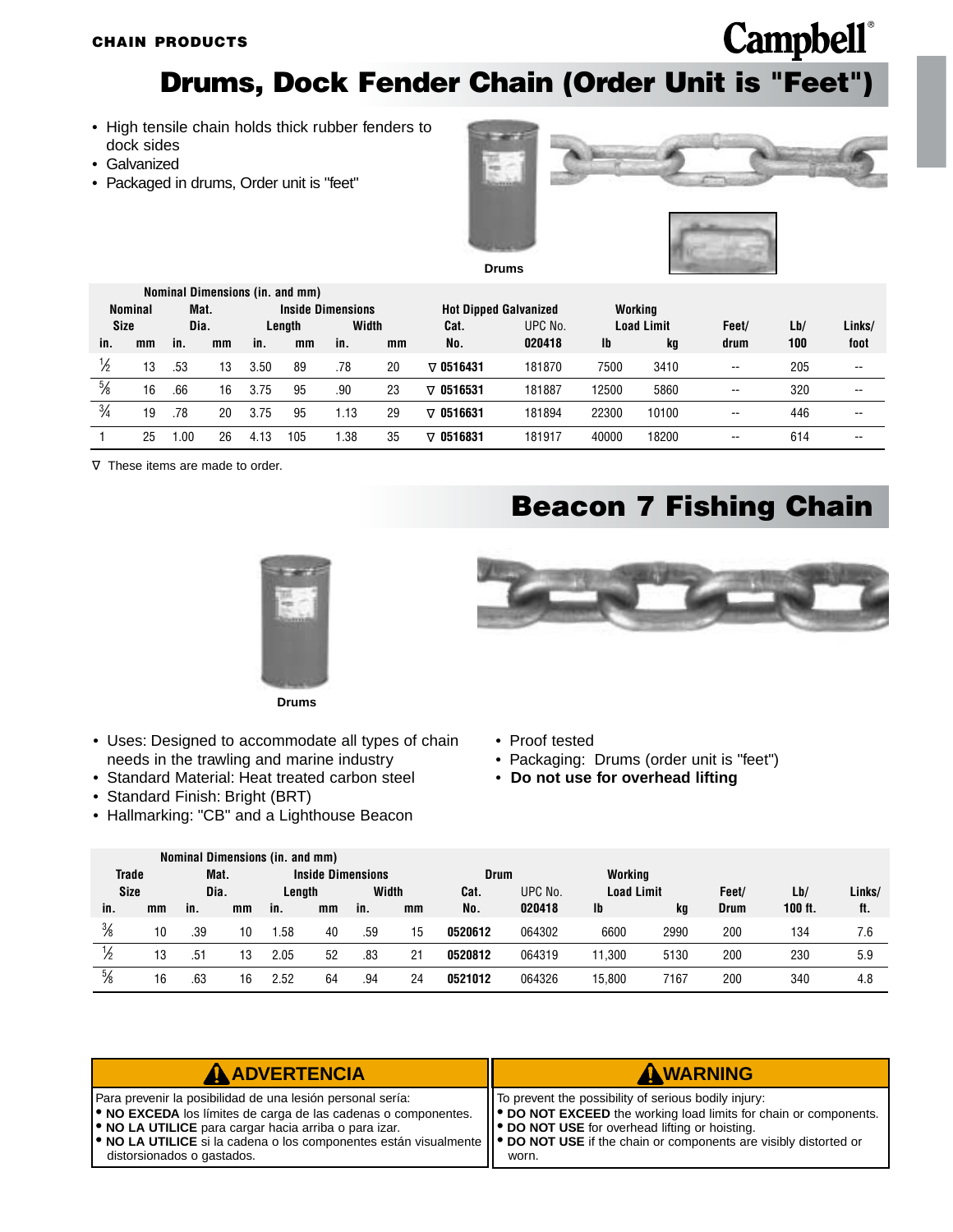# <span id="page-14-0"></span>**Campbell**® **System 8, Cam-Alloy Chain (Grade 80)**







- Uses: Specifically recommended for overhead lifting
- Standard Material: Alloy steel, heat treated
- Standard Finish: Bright (BRT)
- Hallmarking: "C8" or "CA8" and traceability code
- Proof tested
- Packaging: Continuous lengths in drums (order unit is "feet")

|                 |     |      |    | <b>Nominal Dimensions (in. and mm)</b> |     |                          |    |             |         |                   |        |             |         |        |
|-----------------|-----|------|----|----------------------------------------|-----|--------------------------|----|-------------|---------|-------------------|--------|-------------|---------|--------|
| <b>Trade</b>    |     | Mat. |    |                                        |     | <b>Inside Dimensions</b> |    | <b>Drum</b> |         | Workina           |        |             |         |        |
| <b>Size</b>     |     | Dia. |    | Length                                 |     | Width                    |    | Cat.        | UPC No. | <b>Load Limit</b> |        | Feet/       | Lb/     | Links/ |
| in.             | mm  | in.  | mm | in.                                    | mm  | in.                      | mm | No.         | 020418  | $\mathbf{I}$      | kg     | <b>Drum</b> | 100 ft. | ft.    |
| $\frac{7}{32}$  | 5.5 | .22  | 6  | .69                                    | 18  | .30                      | 8  | 0400312     | 063312  | 2100              | 970    | 800         | 43      | 17.5   |
| $\frac{5}{16}$  | 8   | .32  | 8  | .94                                    | 24  | .46                      | 12 | 0400512     | 063367  | 4500              | 2000   | 500         | 92      | 12.8   |
|                 | 26  | .00  | 25 | 2.80                                   | 71  | .40                      | 36 | 0401612     | 063510  | 47.700            | 21.600 | 100         | 965     | 4.3    |
| $1\frac{1}{4}$  | 32  | .25  | 32 | 3.50                                   | 89  | ı.75                     | 44 | 0402012     | 063534  | 72.300            | 32.800 | 60          | 1525    | 3.5    |
| $*1\frac{1}{2}$ | 38  | .50  | 38 | 4.49                                   | 114 | .94                      | 49 | 0402412     | 179808  | 80.000            | 36,300 | 45          | 2140    | 2.6    |

\* Manufactured to System 6 specifications.

The last digit of the catalog number changes to a 1 if a non-standard quantity is ordered.

#### **System 10, Cam-Alloy Chain (Grade 100)**



- Uses: Specifically recommended for overhead lifting. 25% stronger than System 8. Enables you to perform some lifts with lighter weight chain
- Standard Material: Alloy steel, heat treated

**Nominal Dimensions (in. and mm)**

• Proof tested



- Standard Finish: Bright (BRT) **Drums**
- System 10 chain should not be plated or galvanized
- Hallmarking: C10 and traceability code
- Packaging: Continuous lengths in drums (order unit is "feet")

|                |    |      |      | <u>NUMMAL DIMENSIUMS (ML. ANU MMI</u> |    |                          |    |             |         |                   |        |             |           |        |
|----------------|----|------|------|---------------------------------------|----|--------------------------|----|-------------|---------|-------------------|--------|-------------|-----------|--------|
| <b>Trade</b>   |    |      | Mat. |                                       |    | <b>Inside Dimensions</b> |    | <b>Drum</b> |         | Working           |        |             |           |        |
| <b>Size</b>    |    | Dia. |      | Length                                |    | Width                    |    | Cat.        | UPC No. | <b>Load Limit</b> |        | Feet/       | Lb/       | Links/ |
| in.            | mm | in.  | mm   | in.                                   | mm | in.                      | mm | No.         | 020418  | Ib                | kg     | <b>Drum</b> | $100$ ft. | ft.    |
| $\frac{9}{32}$ |    | .29  |      | .86                                   | 22 | .41                      | 10 | 0405212     | 182204  | 4300              | 1950   | 500         | 74        | 13.8   |
| $\frac{3}{8}$  | 10 | .40  | 10   | 1.22                                  | 31 | .55                      | 14 | 0405412     | 182211  | 8800              | 4000   | 500         | 148       | 10.0   |
| $\frac{1}{2}$  | 13 | .52  | 13   | 1.57                                  | 40 | .75                      | 19 | 0405512     | 182228  | 15.000            | 6800   | 300         | 250       | 7.8    |
| $\frac{5}{8}$  | 16 | .64  | 16   | 1.93                                  | 49 | .87                      | 22 | 0405612     | 182235  | 22.600            | 10.300 | 200         | 379       | 6.5    |
| $\frac{3}{4}$  | 20 | .80  | 20   | 2.42                                  | 61 | .09                      | 28 | 0405712     | 182242  | 35.300            | 16.000 | 100         | 598       | 5.5    |
| $\frac{7}{8}$  | 22 | .88  | 22   | 2.70                                  | 68 | .28                      | 32 | 0405812     | 063497  | 42.700            | 19.400 | 100         | 775       | 4.4    |

The last digit of the catalog number changes to a 1 if a non-standard quantity is ordered.

| <b>A ADVERTENCIA</b>                                                                                                                                                                                                                                                                                           | AWARNING                                                                                                                                |
|----------------------------------------------------------------------------------------------------------------------------------------------------------------------------------------------------------------------------------------------------------------------------------------------------------------|-----------------------------------------------------------------------------------------------------------------------------------------|
| Para prevenir la posibilidad de una lesión personal sería:<br><b>ORIGIO NO EXCEDA</b> los límites de carga de las cadenas o componentes.<br> ● NO LA UTILICE si la cadena o los componentes están visualmente   ● DO NOT USE if the chain or components are visibly distorted or<br>distorsionados o gastados. | IT To prevent the possibility of serious bodily injury:<br>   ● DO NOT EXCEED the working load limits for chain or components.<br>worn. |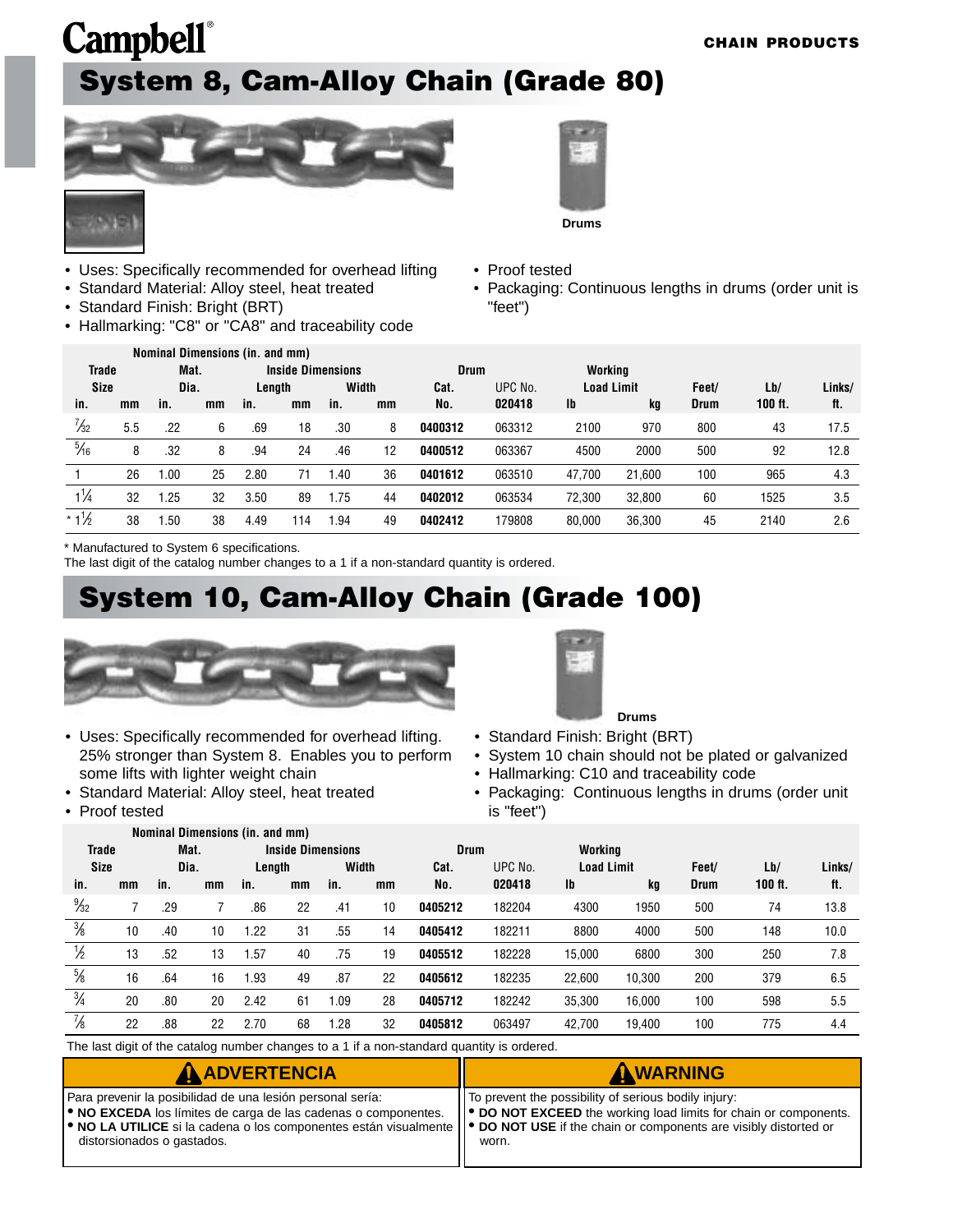### **Campbell**® **Stainless Steel Chain**





- <span id="page-15-0"></span>• Uses: Food processing, chemical and marine applications, wherever non-magnetic, electrically welded corrosion resistant chain is needed
- Standard Material: Type 316L Stainless
- Standard Finish: Bright (BRT)
- Hallmarking: SS6
- Proof tested
- Packaging: Bulk. Order unit is "feet"
- **Do not use for overhead lifting**

|                |              |     | Nominal Dimensions (in. and mm) |      |                          |     |       |                  |         |      |                           |           |         |
|----------------|--------------|-----|---------------------------------|------|--------------------------|-----|-------|------------------|---------|------|---------------------------|-----------|---------|
|                | <b>Trade</b> |     | Mat.                            |      | <b>Inside Dimensions</b> |     |       | <b>Bright</b>    |         |      |                           |           |         |
|                | <b>Size</b>  |     | Dia.                            |      | Length                   |     | Width | Cat.             | UPC No. |      | <b>Working Load Limit</b> | Lb per    | Links / |
| in.            | mm           | in. | mm                              | in.  | mm                       | in. | mm    | No.              | 020418  | Ib   | kg                        | $100$ ft. | ft.     |
| $\frac{1}{8}$  | 4            | .16 | 4                               | .94  | 24                       | .26 |       | 0192411          | 177422  | 410  | 186                       | 21        | 12.8    |
| $\frac{7}{32}$ | 5            | .22 | 6                               | .95  | 24                       | .38 | 10    | 0192711          | 176043  | 1200 | 545                       | 41        | 12.6    |
| $\frac{9}{32}$ |              | .28 |                                 | .86  | 22                       | .45 | 11    | 0192911          | 176050  | 2000 | 907                       | 75        | 14.0    |
| $\frac{5}{16}$ | 8            | .31 | 8                               | .94  | 24                       | .46 | 12    | 0193111          | 176067  | 2400 | 1089                      | 95        | 12.8    |
| $\frac{3}{8}$  | 10           | .38 | 10                              | 1.10 | 28                       | .55 | 14    | 0193311          | 176074  | 3550 | 1610                      | 138       | 11.0    |
| $\frac{1}{2}$  | 13           | .50 | 13                              | 1.55 | 39                       | .72 | 18    | $\nabla$ 0193511 | 176081  | 6500 | 2948                      | 245       | 7.7     |

These items are made to order. <sup>∆</sup>

Working load limits (WLL) shown are room temperatures. Reduce WLL by 15% for temperatures up to 250°F, 25% between 250°F and 800°F, 33% between 800°F and 1000°F, 50% between 1000°F and 1200°F, and 60% between 1200°F and 1400°F.

#### **Aluminum Chain**



- Uses: Chemical processing, petroleum refining, food processing, landscaping, crowd control, wherever a non-magnetic, non-sparking chain is needed
- Standard Material: 5056 aluminum-magnesium alloy
- Standard Finish: Bright (BRT)
- Proof tested
- Packaging: Bulk order unit is "feet"
- **Do not use for overhead lifting or dynamic load conditions**

|                 |    |      |      | Nominal Dimensions (in. and mm) |                          |     |       |         |         |                   |     |     |        |
|-----------------|----|------|------|---------------------------------|--------------------------|-----|-------|---------|---------|-------------------|-----|-----|--------|
| Trade           |    |      | Mat. |                                 | <b>Inside Dimensions</b> |     |       |         |         | Working           |     | Lb/ |        |
| <b>Size</b>     |    | Dia. |      | Length                          |                          |     | Width | Cat.    | UPC No. | <b>Load Limit</b> |     | 100 | Links/ |
| in.             | mm | in.  | mm   | in.                             | mm                       | in. | mm    | No.     | 020418  | <b>Ib</b>         | kg  | ft. | ft.    |
| $\frac{17}{64}$ |    | .26  |      | .06                             | 27                       | .37 | 9     | 0635211 | 176098  | 550               | 249 | 19  | 11.3   |
| $\frac{5}{16}$  |    | .34  |      | .14                             | 29                       | .49 | 12    | 0635311 | 176104  | 850               | 380 | 36  | 10.5   |

| <b>A ADVERTENCIA</b>                                                                                                                                                                                                                                                                                                                                                                                           | AWARNING                                                                                                                                                                                   |
|----------------------------------------------------------------------------------------------------------------------------------------------------------------------------------------------------------------------------------------------------------------------------------------------------------------------------------------------------------------------------------------------------------------|--------------------------------------------------------------------------------------------------------------------------------------------------------------------------------------------|
| Para prevenir la posibilidad de una lesión personal sería:<br><b>.</b> NO EXCEDA los límites de carga de las cadenas o componentes.<br><b>.</b> NO LA UTILICE para cargar hacia arriba o para izar.<br>$\blacktriangleright$ NO LA UTILICE si la cadena o los componentes están visualmente $\blacktriangleright$ DO NOT USE if the chain or components are visibly distorted or<br>distorsionados o gastados. | I To prevent the possibility of serious bodily injury:<br>  ● DO NOT EXCEED the working load limits for chain or components.<br>   ● DO NOT USE for overhead lifting or hoisting.<br>worn. |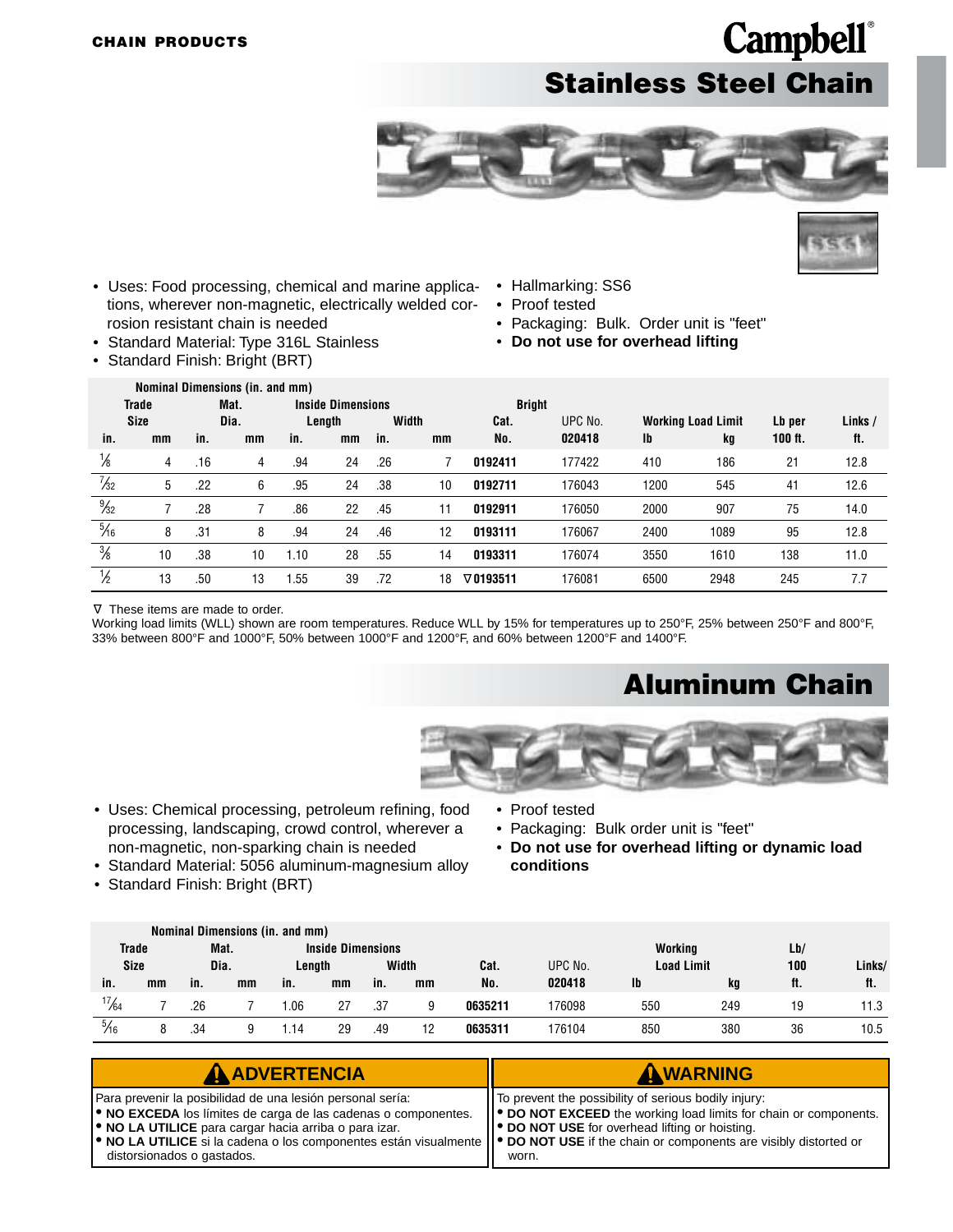# <span id="page-16-0"></span>**Campbell**® **Straight Link Machine Chain**





Individual chain links shown actual size in reference section page 45.

• Standard Finish: Bright (BRT), Blu-Krome (B.K.) and

• Uses: General utility; farm and animal • Standard Material: Low carbon steel

Brass Glo



**Carton Reel**

- Proof tested
- Packaging: 100-foot cartons (order unit is "feet"), refill reels to fit Campbell merchandisers (order unit is "each")
- **Do not use for overhead lifting**

#### **Carton - Straight Link Machine Chain (Order Unit is "Feet")**

|       |      |    | Nominal Dimensions (in. and mm) |                          |       |    |               |                          |                  |         |            |                          |                   |     |         |            |            |
|-------|------|----|---------------------------------|--------------------------|-------|----|---------------|--------------------------|------------------|---------|------------|--------------------------|-------------------|-----|---------|------------|------------|
|       | Mat. |    |                                 | <b>Inside Dimensions</b> |       |    | <b>Bright</b> |                          | <b>Blu-Krome</b> |         | Galvanized |                          | Workina           |     | Length  |            |            |
| Trade | Dia. |    | Length                          |                          | Width |    | Cat.          | UPC No.                  | Cat.             | UPC No. | Cat.       | UPC No.                  | <b>Load Limit</b> |     | Carton/ |            | Lb/ Links/ |
| Size  | in.  | mm | in.                             | mm                       | in.   | mm | No.           | 020418                   | No.              | 020418  | No.        | 020418                   | -lb               | kg  | ft.     | $100'$ ft. |            |
| 4     | .12  | 3  | .55                             | 14                       | .21   | 5  | $\sim$        | --                       | 0310424          | 060908  | --         | --                       | 215               | 98  | 100     | 11         | 21.8       |
| 3     | .14  | 3  | .59                             | 15                       | .24   | 6  | $\sim$        | $\overline{\phantom{a}}$ | 0310324          | 060878  | --         | --                       | 270               | 122 | 100     | 15         | 20.3       |
| 2     | .15  | 4  | .61                             | 15                       | .26   |    | $\sim$        | $\overline{\phantom{a}}$ | 0310224          | 060847  | $\sim$     | $- -$                    | 325               | 147 | 100     | 19         | 19.7       |
|       | .16  | 4  | .63                             | 16                       | .28   |    | $\sim$        | $\overline{\phantom{a}}$ | 0310124          | 060816  | --         | $\overline{\phantom{a}}$ | 390               | 177 | 100     | 23         | 19.0       |
| 1/0   | .18  | 4  | .74                             | 19                       | .31   | 8  | $\sim$        | $\overline{\phantom{a}}$ | 0311024          | 060946  | --         | --                       | 465               | 211 | 100     | 27         | 16.2       |
| 2/0   | .19  | 5  | .78                             | 20                       | .34   | 9  | 0312014       | 060977                   | 0312024          | 060984  | ۰.         | --                       | 545               | 247 | 100     | 33         | 15.4       |
| 3/0   | .21  | 5  | 1.01                            | 26                       | .36   | 9  | $\sim$ $\sim$ | $\overline{\phantom{a}}$ | 0313024          | 061011  | ۰.         | $\overline{\phantom{a}}$ | 635               | 288 | 100     | 37         | 11.9       |
| 4/0   | .23  | 6  | .03                             | 26                       | .38   | 10 | 0314014       | 061035                   | 0314024          | 061042  | ۰.         | $- -$                    | 700               | 318 | 100     | 47         | 11.7       |
| 5/0   | .25  | 6  | .07                             | 27                       | .44   | 11 | 0315014       | 061073                   | 0315024          | 061080  | --         | $\overline{\phantom{a}}$ | 925               | 420 | 100     | 52         | 11.2       |

#### **Reels-Straight Link Machine Chain (Order Unit is "Each Reel")**

|              | Nominal Dimensions (in. and mm) |      |                 |                          |     |      |                          |                          |         |                  |                   |       |      |        |       |       |
|--------------|---------------------------------|------|-----------------|--------------------------|-----|------|--------------------------|--------------------------|---------|------------------|-------------------|-------|------|--------|-------|-------|
|              |                                 | Mat. |                 | <b>Inside Dimensions</b> |     |      | <b>Blu-Krome</b>         |                          |         | <b>Brass Glo</b> | Working           |       |      |        |       | Reel  |
| <b>Trade</b> |                                 | Dia. | Width<br>Lenath |                          |     | Cat. | UPC No.                  | Cat.                     | UPC No. |                  | <b>Load Limit</b> | Feet/ | Lb/  | Links/ | Width |       |
| <b>Size</b>  | in.                             | mm   | in.             | mm                       | in. | mm   | No.                      | 020418                   | No.     | 020418           | Ib                | kg    | Reel | Reel   | ft.   | in.   |
| 4            | .12                             |      | .55             | 14                       | .21 | 5    | AW0310427                | 145384                   | $\sim$  | $- -$            | 215               | 98    | 100  | 12     | 22    | 3.5   |
| 3            | .14                             |      | .59             | 15                       | .24 | 6.   | $\overline{\phantom{a}}$ | $\overline{\phantom{a}}$ | 0723367 | 064814           | 270               | 122   | 50   | 9      | 20    | 3.5   |
|              | .15                             | 4    | .61             | 15                       | .26 |      | 0726727                  | 184475                   | $\sim$  | $-$              | 325               | 147   | 125  | 26     | 19.7  | 10.75 |

(Reels used on Campbell merchandisers)

| <b>A ADVERTENCIA</b>                                                                                                                                                                                                                                                                                                                                                      | AWARNING                                                                                                                                                                                    |
|---------------------------------------------------------------------------------------------------------------------------------------------------------------------------------------------------------------------------------------------------------------------------------------------------------------------------------------------------------------------------|---------------------------------------------------------------------------------------------------------------------------------------------------------------------------------------------|
| Para prevenir la posibilidad de una lesión personal sería:<br><b>. NO EXCEDA</b> los límites de carga de las cadenas o componentes.<br><b>.</b> NO LA UTILICE para cargar hacia arriba o para izar.<br>• NO LA UTILICE si la cadena o los componentes están visualmente    • DO NOT USE if the chain or components are visibly distorted or<br>distorsionados o gastados. | IT To prevent the possibility of serious bodily injury:<br>  ● DO NOT EXCEED the working load limits for chain or components.<br>   ● DO NOT USE for overhead lifting or hoisting.<br>worn. |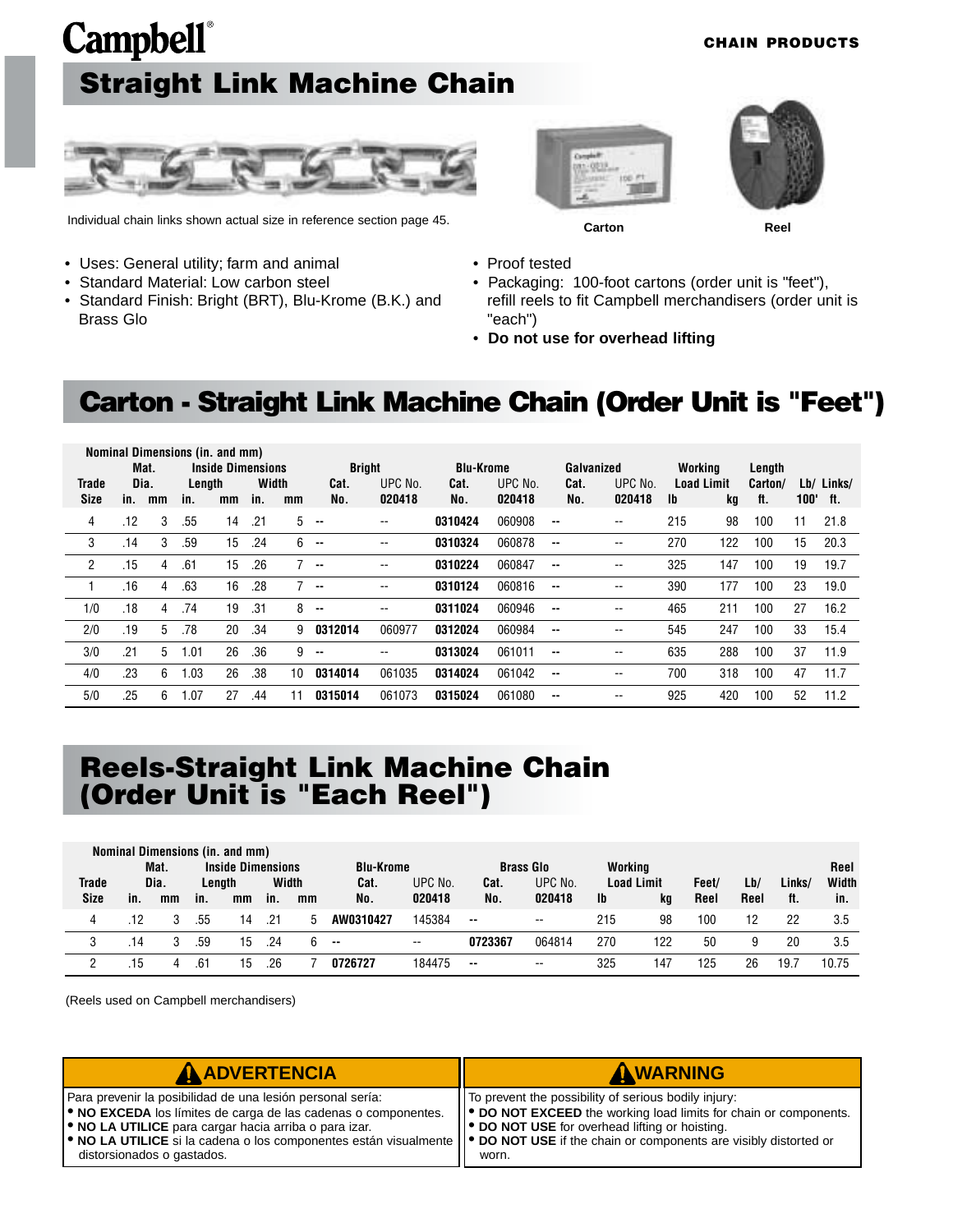#### **Twist Link Machine Chain**











**Carton Reel Round Pail Square Pail**

Individual chain links shown actual size in reference section page 45.

- Uses: General utility
- Standard Material: Low carbon steel
- Standard Finish: Bright (BRT), Blu-Krome (B.K.), Galvanized (GALV) and Brass Glo
- Packaging: 100 ft. cartons (order unit is "feet"), refill reels to fit Campbell merchandisers (order unit is "each") and pails (order unit is "each")
- **Do not use for overhead lifting**

#### **Cartons - Twist Link Machine Chain (Order Unit is "Feet")**

|     |             | Mat.                                                                |      |    |     |               |         |                  |         |            |               |         |            |        |         |      |        |
|-----|-------------|---------------------------------------------------------------------|------|----|-----|---------------|---------|------------------|---------|------------|---------------|---------|------------|--------|---------|------|--------|
|     |             | <b>Inside Dimensions</b><br>Width<br>Dia.<br><b>Trade</b><br>Length |      |    |     | <b>Bright</b> |         | <b>Blu-Krome</b> |         | Galvanized |               | Workina |            | Length |         |      |        |
|     |             |                                                                     |      |    |     |               | Cat.    | UPC No.          | Cat.    | UPC No.    | Cat.          | UPC No. | Load Limit |        | Carton/ | Lb/  | Links/ |
|     | in.         | mm                                                                  | in.  | mm | in. | mm            | No.     | 020418           | No.     | 020418     | No.           | 020418  | -lb        | kg     | tt.     | 100' | ft.    |
| 3   | .14         | 3                                                                   | .56  | 14 | .20 | 5             | 0320314 | 061158           | 0320324 | 061165     | $\sim$        | --      | 255        | 116    | 100     | 16   | 21.4   |
| 2   | .15         | 4                                                                   | .58  | 15 | .21 | 5             | 0320214 | 061127           | 0320224 | 061134     | $\sim$ $\sim$ | $- -$   | 310        | 141    | 100     | 20   | 20.7   |
| 1/0 | .18         | 4                                                                   | .68  | 17 | .26 |               | $\sim$  | $- -$            | 0321024 | 061219     | $\sim$ $\sim$ | --      | 440        | 200    | 100     | 28   | 17.6   |
| 2/0 | .19         | 5                                                                   | .73  | 19 | .28 |               | 0322014 | 061233           | --      | --         | --            | $- -$   | 520        | 236    | 100     | 34   | 16.4   |
| 4/0 | .23         | 6                                                                   | .89  | 23 | .32 | 8             | $-$     | $- -$            | 0324024 | 061301     | $\sim$        | --      | 670        | 304    | 100     | 48   | 13.5   |
| 5/0 | .25         | 6                                                                   | l.OO | 25 | .37 | 9             | --      | --               | --      | --         | 0325034       | 061349  | 880        | 399    | 100     | 56   | 12.0   |
|     | <b>Size</b> |                                                                     |      |    |     |               |         |                  |         |            |               |         |            |        |         |      |        |

#### **Reels-Twist Link Machine Chain (Order Unit is "Each Reel")**

|              |     |      |     | Nominal Dimensions (in. and mm) |     |       |                          |         |                  |                          |           |                   |       |      |        |       |
|--------------|-----|------|-----|---------------------------------|-----|-------|--------------------------|---------|------------------|--------------------------|-----------|-------------------|-------|------|--------|-------|
|              |     | Mat. |     | <b>Inside Dimensions</b>        |     |       | <b>Brass Glo</b>         |         | <b>Blu-Krome</b> |                          | Workina   |                   |       |      |        | Reel  |
| <b>Trade</b> |     | Dia. |     | Length                          |     | Width | Cat.                     | UPC No. | Cat.             | UPC No.                  |           | <b>Load Limit</b> | Feet/ | Lb/  | Links/ | Width |
| <b>Size</b>  | in. | mm   | in. | mm                              | in. | mm    | No.                      | 020418  | No.              | 020418                   | <b>Ib</b> | kg                | Reel  | Reel | ft.    | in.   |
| 4            | .12 | 3    | .52 | 13                              |     | 4     | $\sim$                   | $- -$   | AW0320427        | 145391                   | 205       | 93                | 100   | 13   | 14     | 3.5   |
| 2            | .15 | 4    | .58 | 15                              | .21 | 5     | 0723388                  | 064838  | $\sim$           | $\overline{\phantom{a}}$ | 310       | 141               | 70    | 15   | 20.7   | 3.5   |
| 2            | .15 | 4    | .58 | 15                              | .21 | h     | $\sim$                   | $- -$   | 0726627          | 184468                   | 310       | 141               | 125   | 27   | 20.7   | 5.5   |
| 2/0          | .19 | b.   | .73 | 19                              | .28 |       | $\overline{\phantom{a}}$ | $- -$   | 0722527          | 183300                   | 520       | 236               | 70    | 25   | 16     | 5.5   |

#### **Rd. Pail-Twist Link Machine Chain (Order Unit is "Each Pail")**

|              | Nominal Dimensions (in. and mm) |      |     |                          |     |       |         |         |           |                   |        |      |        |  |  |
|--------------|---------------------------------|------|-----|--------------------------|-----|-------|---------|---------|-----------|-------------------|--------|------|--------|--|--|
|              |                                 | Mat. |     | <b>Inside Dimensions</b> |     |       |         |         | Working   |                   |        |      |        |  |  |
| <b>Trade</b> | Dia.                            |      |     | Lenath                   |     | Width | Cat.    | UPC No. |           | <b>Load Limit</b> | Feet/‡ | Lb/  | Links/ |  |  |
| Size         | in.                             | mm   | in. | mm                       | in. | mm    | No.     | 020418  | <b>Ib</b> | ka                | Pail   | Pail | ft.    |  |  |
| 2/0          | .19                             |      | .73 | 19                       | .28 |       | 0329500 | 169434  | 520       | 236               | 300    | 102  | 16.4   |  |  |

‡ Approximate.

| <b>A ADVERTENCIA</b>                                                                                                                                                                                                                                                                                        | AWARNING                                                                                                                           |
|-------------------------------------------------------------------------------------------------------------------------------------------------------------------------------------------------------------------------------------------------------------------------------------------------------------|------------------------------------------------------------------------------------------------------------------------------------|
| Para prevenir la posibilidad de una lesión personal sería:                                                                                                                                                                                                                                                  | To prevent the possibility of serious bodily injury:                                                                               |
| • NO EXCEDA los límites de carga de las cadenas o componentes.<br><b>ORIGIO NO LA UTILICE</b> para cargar hacia arriba o para izar.<br>  ● NO LA UTILICE si la cadena o los componentes están visualmente    ● DO NOT USE if the chain or components are visibly distorted or<br>distorsionados o gastados. | ● DO NOT EXCEED the working load limits for chain or components.<br><b>. DO NOT USE</b> for overhead lifting or hoisting.<br>worn. |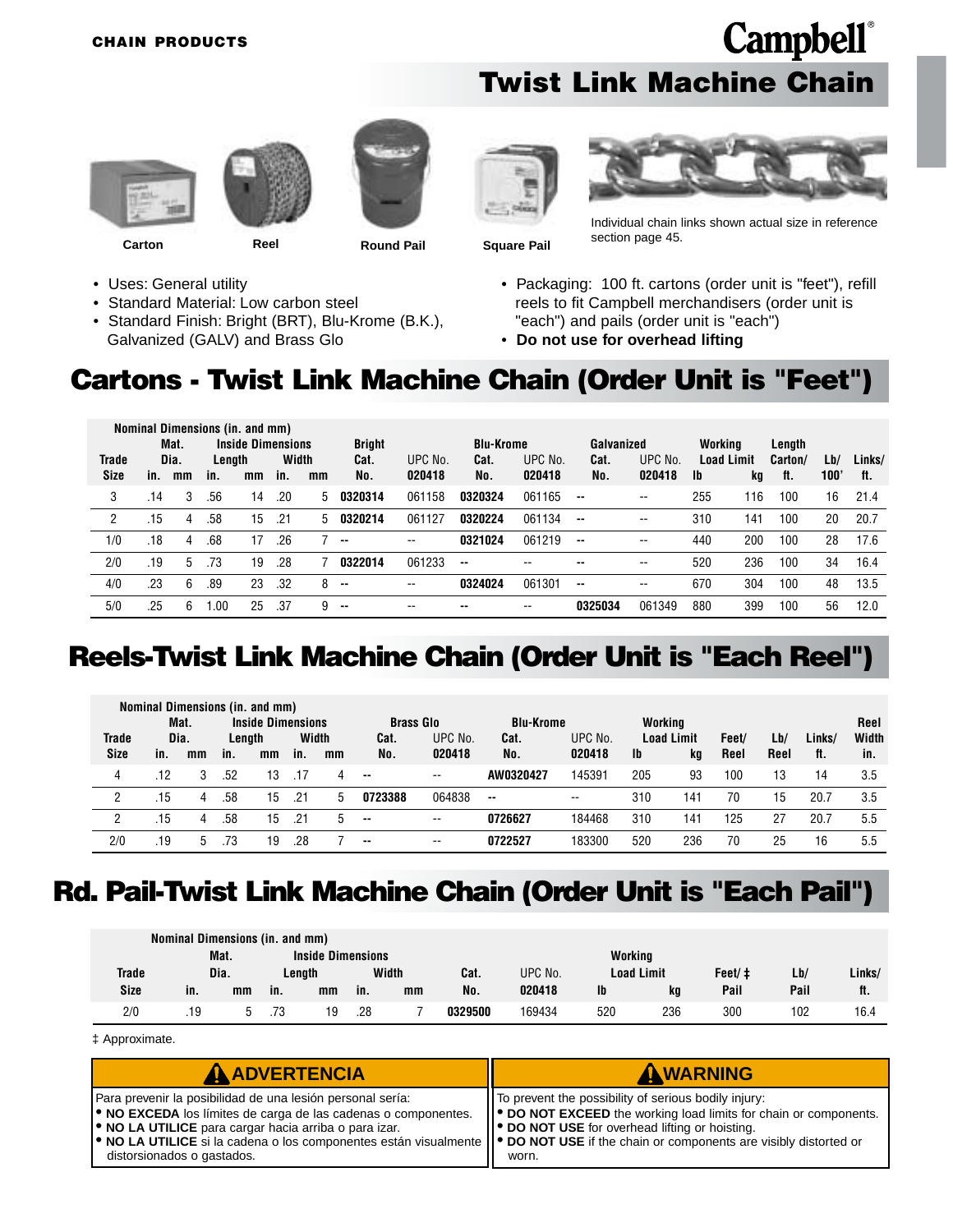#### <span id="page-18-0"></span>**Square Pails - Twist Link Machine Chain (Order Unit is "Each Pail")**

|              | Nominal Dimensions (in. and mm) |    |     |                          |     |       |         |         |                   |     |        |      |        |  |
|--------------|---------------------------------|----|-----|--------------------------|-----|-------|---------|---------|-------------------|-----|--------|------|--------|--|
|              | Mat.                            |    |     | <b>Inside Dimensions</b> |     |       |         |         | Working           |     |        |      |        |  |
| <b>Trade</b> | Dia.                            |    |     | Lenath                   |     | Width | Cat.    | UPC No. | <b>Load Limit</b> |     | Feet/‡ | Lb/  | Links/ |  |
| <b>Size</b>  | in.                             | mm | in. | mm                       | in. | mm    | No.     | 020418  | Ib                | ka  | Pail   | Pail | ft.    |  |
| 2/0          | .19                             |    | .73 | 19                       | .28 |       | 0322026 | 183171  | 520               | 236 | 175    | 62   | 16.4   |  |

‡ Approximate.

### **Straight Link Coil Chain**



Individual chain links shown actual size in reference section page 45.









**Square Pail**



**Carton Reel Round Pail**

- Uses: Typical uses include tailgates, barrier guards, animal ties
- Standard Material: Low carbon steel
- Standard Finish: Blu-Krome (B.K.) and polycoated
- Proof tested
- Packaging: 100-foot cartons (order unit is "feet"), pails (order unit is "each"), refill reels to fit Campbell merchandisers (order unit is "each")
- **Do not use for overhead lifting**

### **Cartons - Straight Link Coil Chain (Order Unit is "Feet")**

|             |     |      | Nominal Dimensions (in. and mm) |                          |       |                  |               |               |                  |          |                          |            |           |                   |         |      |        |
|-------------|-----|------|---------------------------------|--------------------------|-------|------------------|---------------|---------------|------------------|----------|--------------------------|------------|-----------|-------------------|---------|------|--------|
|             |     | Mat. |                                 | <b>Inside Dimensions</b> |       |                  |               | <b>Bright</b> | <b>Blu-Krome</b> |          |                          | Galvanized | Working   |                   | Length  |      |        |
| Trade       |     | Dia. | Length                          |                          | Width |                  | Cat.          | UPC No.       | Cat.             | UPC No., | Cat.                     | UPC No.    |           | <b>Load Limit</b> | ft. $/$ | Lb/  | Links/ |
| <b>Size</b> | in. | mm   | in.                             | mm                       | in.   | mm               | No.           | 020418        | No.              | 020418   | No.                      | 020418     | <b>Ib</b> | kq                | Carton  | 100" | ft.    |
| 4           | .12 | 3    | 1.11                            | 28                       | .21   | 5                | $\sim$        | --            | 0330424          | 061455   | $\sim$                   | --         | 205       | 93                | 100     | 10   | 10.8   |
| 3           | .14 | 3    | 1.17                            | 30                       | .24   | 6                | $\sim$        | --            | 0330324          | 061424   | $\sim$                   | --         | 255       | 116               | 100     | 13   | 10.3   |
| 2           | .15 | 4    | 1.18                            | 30                       | .26   |                  | $\sim$        | --            | 0330224          | 061394   | --                       | --         | 310       | 141               | 100     | 15   | 10.2   |
|             | .16 | 4    | .25                             | 32                       | .28   |                  | $\sim$        | --            | 0330124          | 061363   | $\overline{\phantom{a}}$ | --         | 370       | 168               | 100     | 19   | 9.6    |
| 1/0         | .18 | 4    | .25                             | 32                       | .31   | 8                | $\sim$        | --            | 0331024          | 061516   | $\sim$ $\sim$            | --         | 440       | 200               | 100     | 22   | 9.6    |
| 2/0         | .19 | 5    | .29                             | 33                       | .32   | 8                | $\sim$        | --            | 0332024          | 061578   | $\sim$                   | --         | 520       | 236               | 100     | 27   | 9.3    |
| 3/0         | .21 | 5    | .30                             | 33                       | .36   | 9                | $\sim$ $\sim$ | --            | 0333024          | 061622   | $\sim$                   | --         | 605       | 274               | 100     | 31   | 9.2    |
| 4/0         | .22 | 6    | .39                             | 35                       | .38   | 10 <sup>10</sup> | $\sim$        | --            | 0334024          | 061660   | $\sim$                   | --         | 670       | 304               | 100     | 35   | 8.6    |
| 5/0         | .25 | 6    | 1.52                            | 39                       | .44   | 11               | $\sim$        | --            | 0335024          | 061721   | $- -$                    | --         | 880       | 399               | 100     | 46   | 7.9    |

| <b>A ADVERTENCIA</b>                                                                                                                                                                                                                                                                                                                                                      | AWARNING                                                                                                                                                                                               |
|---------------------------------------------------------------------------------------------------------------------------------------------------------------------------------------------------------------------------------------------------------------------------------------------------------------------------------------------------------------------------|--------------------------------------------------------------------------------------------------------------------------------------------------------------------------------------------------------|
| Para prevenir la posibilidad de una lesión personal sería:<br><b>. NO EXCEDA</b> los límites de carga de las cadenas o componentes.<br><b>.</b> NO LA UTILICE para cargar hacia arriba o para izar.<br>• NO LA UTILICE si la cadena o los componentes están visualmente    • DO NOT USE if the chain or components are visibly distorted or<br>distorsionados o gastados. | IT To prevent the possibility of serious bodily injury:<br>  ● DO NOT EXCEED the working load limits for chain or components.<br>   <sup>●</sup> DO NOT USE for overhead lifting or hoisting.<br>worn. |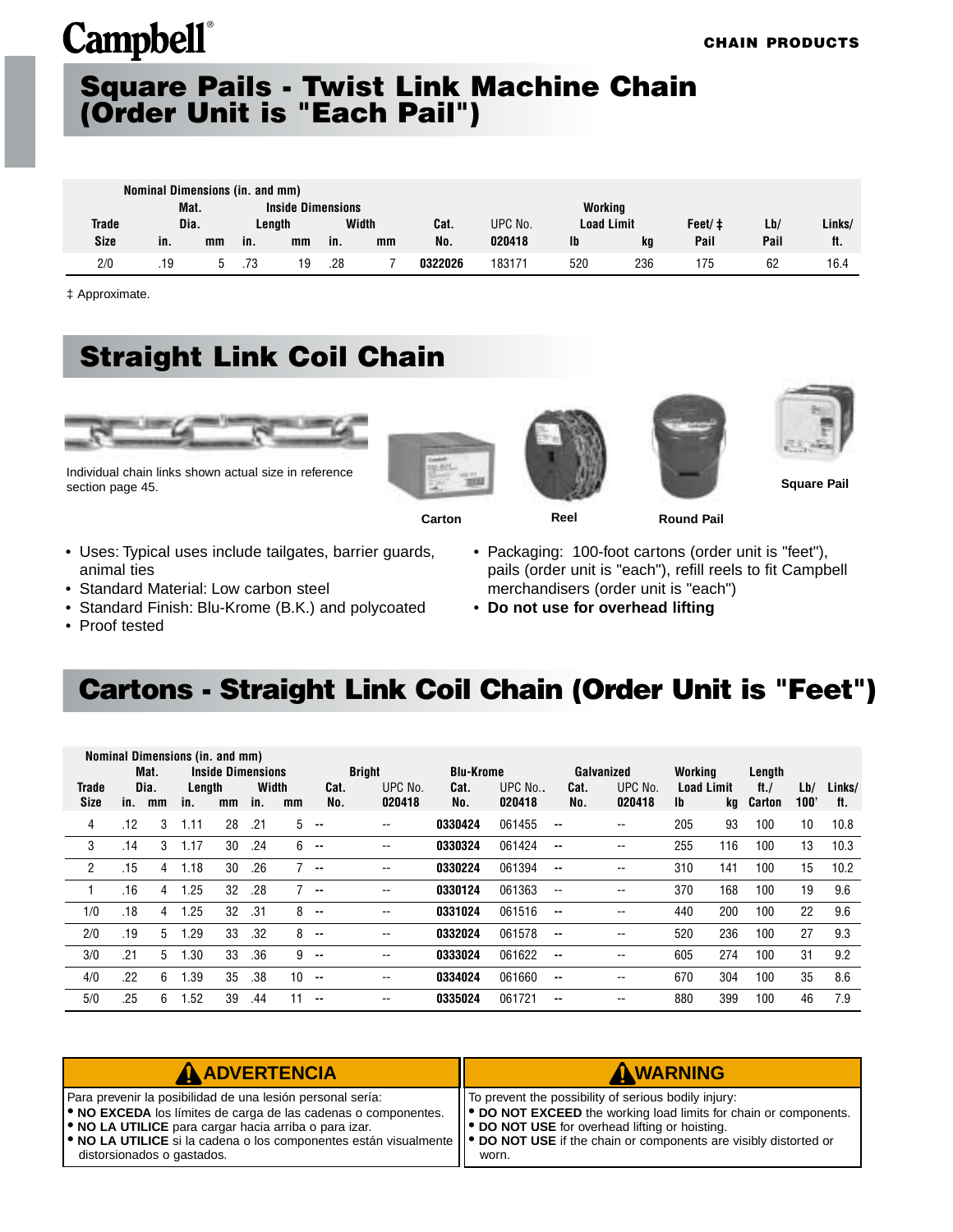### **Reels-Straight Link Coil Chain (Order Unit is "Each Reel")**

|                      |     |    |              |    |        |                                 |                                   |                   |                          |                   |                  |     |                              |             |               | Reel         |
|----------------------|-----|----|--------------|----|--------|---------------------------------|-----------------------------------|-------------------|--------------------------|-------------------|------------------|-----|------------------------------|-------------|---------------|--------------|
| Trade<br><b>Size</b> | in. | mm | in.          | mm | in.    | mm                              | Cat.<br>No.                       | UPC No.<br>020418 | Cat.<br>No.              | UPC No.<br>020418 | Ib               | kg  | Feet/<br>Reel                | Lb/<br>Reel | Links/<br>ft. | Width<br>in. |
| 4                    | .12 | 3  | 1.11         | 28 | .21    | 5                               | $\overline{\phantom{a}}$          | --                | AW0330427                | 145445            | 205              | 93  | 100                          | 11          | 10.8          | 3.5          |
| 2                    | .15 | 4  | 1.18         | 30 | .26    |                                 | $\sim$ $\sim$                     | $- -$             | 0726827                  | 184482            | 310              | 141 | 125                          | 21          | 10.2          | 10.75        |
| 2/0                  | .19 | 5  | 1.29         | 33 | .32    | 8                               | $\sim$                            | --                | 0722827                  | 183843            | 520              | 236 | 40                           | 14          | 9.3           | 10.75        |
| 2/0                  | .19 | 5  | 1.29         | 33 | .32    | 8                               | $\sim$                            | $- -$             | 0723627                  | 064869            | 520              | 236 | 125                          | 37          | 9.3           | 10.75        |
| 2/0                  | .19 | 5  | 1.29         | 33 | .32    | 8                               | PD0722627                         | 183409            | $- -$                    | $- -$             | 520              | 236 | 120                          | 35          | 9.3           | 10.75        |
| 3/0                  | .21 |    | .30          | 33 | .36    | 9                               | $\overline{\phantom{a}}$          | --                | 0724527                  | 175732            | 605              | 274 | 100                          | 31          | 9.2           | 10.75        |
|                      |     |    | Mat.<br>Dia. |    | Length | Nominal Dimensions (in. and mm) | <b>Inside Dimensions</b><br>Width |                   | <b>Yellow Polycoated</b> |                   | <b>Blu-Krome</b> |     | Working<br><b>Load Limit</b> |             |               |              |

#### **Round Pails - Straight Link Coil Chain (Order Unit is "Each Pail")**

**Campbell**®

|       | Nominal Dimensions (in. and mm) |    |        |                          |     |       |                  |         |         |                   |         |      |        |
|-------|---------------------------------|----|--------|--------------------------|-----|-------|------------------|---------|---------|-------------------|---------|------|--------|
|       | Mat.                            |    |        | <b>Inside Dimensions</b> |     |       | <b>Blu-Krome</b> |         | Working |                   |         |      |        |
| Trade | Dia.                            |    | Lenath |                          |     | Width | Cat.             | UPC No. |         | <b>Load Limit</b> | Feet/ ‡ | Lb/  | Links/ |
| Size  | in.                             | mm | in.    | mm                       | in. | mm    | No.              | 020418  | Ib      | ka                | Pail    | Pail | ft.    |
| 2/0   | .19                             |    | 29، ،  | 33                       | .32 |       | 0332023          | 061561  | 520     | 236               | 400     | 108  | 9.3    |

‡ Approximate

#### **Square Pails - Straight Link Coil Chain (Order Unit is "Each Pail")**

|              | Nominal Dimensions (in. and mm)<br>Mat. |    |      | <b>Inside Dimensions</b> |     |       | <b>Blu-Krome</b> |         | Working           |     |                  |      |        |
|--------------|-----------------------------------------|----|------|--------------------------|-----|-------|------------------|---------|-------------------|-----|------------------|------|--------|
| <b>Trade</b> | Dia.                                    |    |      | Length                   |     | Width | Cat.             | UPC No. | <b>Load Limit</b> |     | Feet/ $\ddagger$ | Lb/  | Links/ |
| <b>Size</b>  | in.                                     | mm | in.  | mm                       | in. | mm    | No.              | 020418  | $\mathsf{I}$      | kg  | Pail             | Pail | ft.    |
|              | .16                                     | 4  | 1.25 | 32                       | .28 |       | 0330126          | 187643  | 370               | 168 | 350              | 66   | 9.6    |
| 1/0          | .18                                     | 4  | .25  | 32                       | .31 | 8     | 0331026          | 187667  | 440               | 200 | 250              | 55   | 9.6    |
| 2/0          | .19                                     | b. | .29  | 33                       | .32 | 8     | 0332426          | 183188  | 520               | 236 | 225              | 62.8 | 9.3    |
| 5/0          | .25                                     | 6  | .52  | 39                       | .44 | 11    | 0335026          | 187674  | 880               | 399 | 140              | 69   | 7.9    |

‡ Approximate

| AADVERTENCIA                                                                                                                                                                                                                                                                                                                                                                                                   | AWARNING                                                                                                                                                                                   |
|----------------------------------------------------------------------------------------------------------------------------------------------------------------------------------------------------------------------------------------------------------------------------------------------------------------------------------------------------------------------------------------------------------------|--------------------------------------------------------------------------------------------------------------------------------------------------------------------------------------------|
| Para prevenir la posibilidad de una lesión personal sería:<br><b>. NO EXCEDA</b> los límites de carga de las cadenas o componentes.<br><b>.</b> NO LA UTILICE para cargar hacia arriba o para izar.<br>$\blacktriangleright$ NO LA UTILICE si la cadena o los componentes están visualmente $\blacktriangleright$ DO NOT USE if the chain or components are visibly distorted or<br>distorsionados o gastados. | To prevent the possibility of serious bodily injury:<br>  ● DO NOT EXCEED the working load limits for chain or components.<br><b>DO NOT USE</b> for overhead lifting or hoisting.<br>worn. |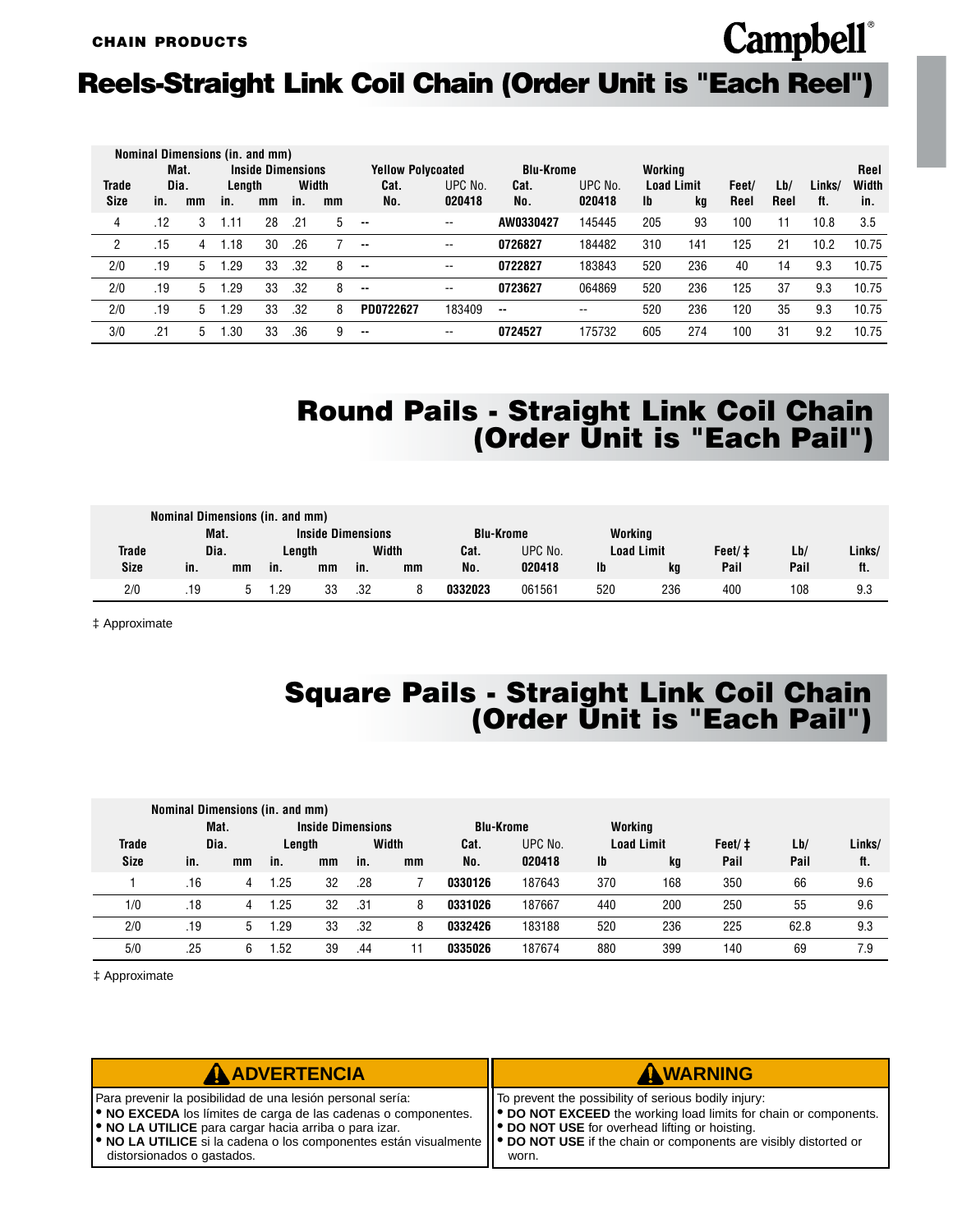### **Campbell**® **Studio Chain**



- Uses: Hanging theatrical lights and fixtures
- Standard Material: Low carbon steel
- Standard Finish: Bright (BRT)
- Proof tested



**Carton**

- Packaging: 100 feet, cartons
- **Do not use for overhead lifting**

#### **Carton - Studio Chain (Order unit is "Feet")**

|     |              |      |      | Nominal Dimensions (in. and mm) |                          |     |       |         |         |                   |     |     |        |
|-----|--------------|------|------|---------------------------------|--------------------------|-----|-------|---------|---------|-------------------|-----|-----|--------|
|     | <b>Trade</b> |      | Mat. |                                 | <b>Inside Dimensions</b> |     |       |         |         | Working           |     | Lb/ |        |
|     | <b>Size</b>  | Dia. |      | Lenath                          |                          |     | Width | Cat.    | UPC No. | <b>Load Limit</b> |     | 100 | Links/ |
| in. | mm           | in.  | mm   | in.                             | mm                       | in. | mm    | No.     | 020418  | Ib                | kg  | ft. | ft.    |
| 6/0 | $- -$        | .28  |      | .50                             | 38                       | .47 | 12    | 0336014 | 176517  | 1100              | 499 | 63  |        |

### **Twist Link Coil Chain**



Individual chain links shown actual size in reference section page 46.

- Uses: Typical uses include tailgates, barrier guards, animal ties. Difference over straight link is twist link chain lies flat
- Standard Material: Low carbon steel
- Standard Finish: Blu-Krome (B.K.), Brass-Glo





**Carton Reel**

- Packaging: 100-foot cartons (order unit is "feet"), refill reels to fit Campbell merchandisers (order unit is "each")
- **Do not use for overhead lifting**

#### **Cartons - Twist Link Coil Chain (Order Unit is "Feet")**

|              | Nominal Dimensions (in. and mm) |      |      |                          |     |       |                  |         |         |                   |        |      |        |
|--------------|---------------------------------|------|------|--------------------------|-----|-------|------------------|---------|---------|-------------------|--------|------|--------|
|              |                                 | Mat. |      | <b>Inside Dimensions</b> |     |       | <b>Blu-Krome</b> |         | Working |                   |        |      |        |
| <b>Trade</b> | Dia.                            |      |      | Lenath                   |     | Width | Cat.             | UPC No. |         | <b>Load Limit</b> | Feet/  | Lb/  | Links/ |
| <b>Size</b>  | in.                             | mm   | in.  | mm                       | in. | mm    | No.              | 020418  | Ib      | ka                | Carton | 100' | ft.    |
|              |                                 |      | 1.14 | 29                       | .21 | b     | 0340324          | 061868  | 240     | 109               | 100    | 13   | 10.5   |

| <b>A ADVERTENCIA</b>                                                                                                                                                                                                                                                                                                                                                                                           | AWARNING                                                                                                                                                                                     |
|----------------------------------------------------------------------------------------------------------------------------------------------------------------------------------------------------------------------------------------------------------------------------------------------------------------------------------------------------------------------------------------------------------------|----------------------------------------------------------------------------------------------------------------------------------------------------------------------------------------------|
| Para prevenir la posibilidad de una lesión personal sería:<br><b>. NO EXCEDA</b> los límites de carga de las cadenas o componentes.<br><b>.</b> NO LA UTILICE para cargar hacia arriba o para izar.<br>$\blacktriangleright$ NO LA UTILICE si la cadena o los componentes están visualmente $\blacktriangleright$ DO NOT USE if the chain or components are visibly distorted or<br>distorsionados o gastados. | IT To prevent the possibility of serious bodily injury:<br>   ● DO NOT EXCEED the working load limits for chain or components.<br>   ● DO NOT USE for overhead lifting or hoisting.<br>worn. |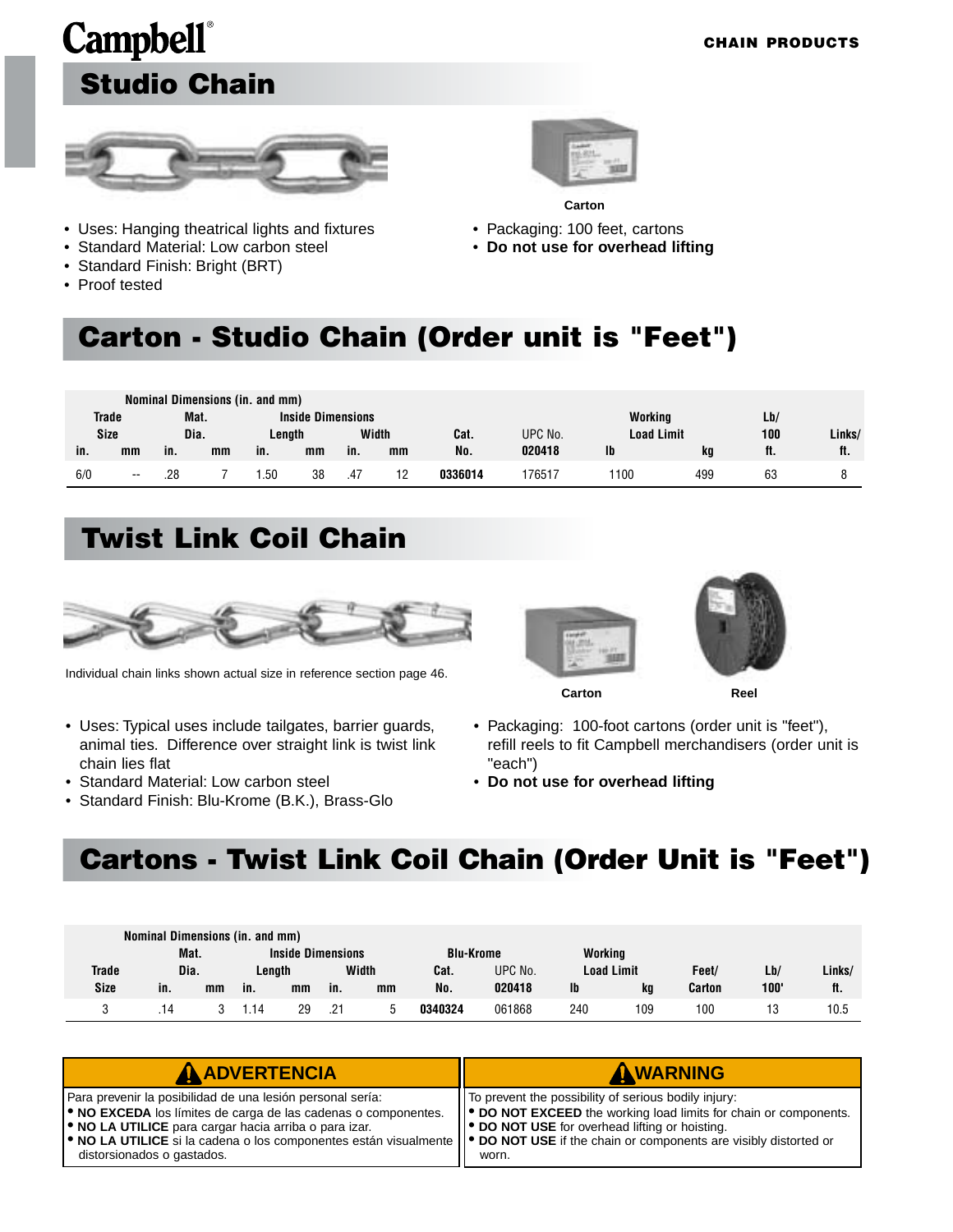#### <span id="page-21-0"></span>**Reels - Twist Link Coil Chain (Order Unit is "Each Reel")**

|             |     |      | Nominal Dimensions (in. and mm) |                          |       |    |                  |         |                  |                          |                   |     |       |      |        |       |
|-------------|-----|------|---------------------------------|--------------------------|-------|----|------------------|---------|------------------|--------------------------|-------------------|-----|-------|------|--------|-------|
|             |     | Mat. |                                 | <b>Inside Dimensions</b> |       |    | <b>Brass Glo</b> |         | <b>Blu-Krome</b> |                          | Workina           |     |       |      |        | Reel  |
| Trade       |     | Dia. | Lenath                          |                          | Width |    | Cat.             | UPC No. | Cat.             | UPC No.                  | <b>Load Limit</b> |     | Feet/ | Lb/  | Links/ | Width |
| <b>Size</b> | in. | mm   | in.                             | mm                       | in.   | mm | No.              | 020418  | No.              | 020418                   | <b>Ib</b>         | kq  | Reel  | Reel | ft.    | in.   |
|             | 14  |      | 14                              | 29                       | .21   |    | 0723167          | 064777  | $\sim$           | $\overline{\phantom{a}}$ | 240               | 109 | 50    | / .៦ | 10.5   | 3.5   |
| 1/0         | 18  |      | っっ                              |                          |       |    | $\sim$           | $- -$   | AW0341027        | 145490                   | 415               | 188 | 100   | 16   | 9.8    | 5.5   |





**Carton Reel Square Pail**

- Uses: General utility, farm and animal
- Standard Material: Low carbon steel
- Standard Finish: Blu-Krome (B.K.) and Galvanized (GALV)

#### **Passing Link Chain**



Individual chain links shown actual size in reference section page 46.

- Proof tested
- Packaging: 100 ft. cartons (order unit is "feet"), refill reels to fit Campbell merchandisers (order unit is "each")
- **Do not use for overhead lifting**

#### **Cartons - Passing Link Chain (Order unit is "Feet")**

|             |      |      |     | Nominal Dimensions (in. and mm) |       |    |                  |                          |            |         |                   |     |               |      |        |  |
|-------------|------|------|-----|---------------------------------|-------|----|------------------|--------------------------|------------|---------|-------------------|-----|---------------|------|--------|--|
|             |      | Mat. |     | <b>Inside Dimensions</b>        |       |    | <b>Blu-Krome</b> |                          | Galvanized |         | Working           |     | Length/       |      |        |  |
| Trade       | Dia. |      |     | Lenath                          | Width |    | Cat.             | UPC No.                  | Cat.       | UPC No. | <b>Load Limit</b> |     | <b>Carton</b> | Lb/  | Links/ |  |
| <b>Size</b> | in.  | mm   | in. | mm                              | in.   | mm | No.              | 020418                   | No.        | 020418  | <b>Ib</b>         | kg  | Feet          | 100" | ft.    |  |
| 2/0         | .19  |      | .88 | 22                              | .47   |    | --               | $\overline{\phantom{a}}$ | 0302034    | 060762  | 450               | 204 | 100           | 32   | 13.8   |  |
| 4/0         | .22  |      | .88 | 22                              | .50   |    | 0304024          | 060786                   | $- -$      | $- -$   | 600               | 272 | 100           | 43   | 13.8   |  |

#### **Reels - Passing Link Chain (Order Unit is "Each Reel")**

|             | Nominal Dimensions (in. and mm) |      |     |                          |     |       |                  |         |                   |     |       |      |        |       |
|-------------|---------------------------------|------|-----|--------------------------|-----|-------|------------------|---------|-------------------|-----|-------|------|--------|-------|
|             |                                 | Mat. |     | <b>Inside Dimensions</b> |     |       | <b>Blu-Krome</b> |         | Working           |     |       |      |        | Reel  |
| Trade       | Dia.                            |      |     | Lenath                   |     | Width | Cat.             | UPC No. | <b>Load Limit</b> |     | Feet/ | Lb/  | Links/ | Width |
| <b>Size</b> | in.                             | mm   | in. | mm                       | in. | mm    | No.              | 020418  | <b>Ib</b>         | kg  | Reel  | Reel | ft.    | in.   |
| 2/0         | .19                             | 5    | .88 | 22                       | .47 | 12    | 0722927          | 183317  | 450               | 204 | 125   | 42.5 | 13.75  | 10.75 |
| 2/0         | .19                             | b.   | .88 | 22                       | .47 | 12    | 0722957          | 183478  | 450               | 204 | 50    | 20.8 | 13.75  | 10.75 |

| AADVERTENCIA                                                                                                                                                                                                                                                                                                                                                                                                   | AWARNING                                                                                                                                                                                  |
|----------------------------------------------------------------------------------------------------------------------------------------------------------------------------------------------------------------------------------------------------------------------------------------------------------------------------------------------------------------------------------------------------------------|-------------------------------------------------------------------------------------------------------------------------------------------------------------------------------------------|
| Para prevenir la posibilidad de una lesión personal sería:<br><b>. NO EXCEDA</b> los límites de carga de las cadenas o componentes.<br><b>.</b> NO LA UTILICE para cargar hacia arriba o para izar.<br>$\blacktriangleright$ NO LA UTILICE si la cadena o los componentes están visualmente $\blacktriangleright$ DO NOT USE if the chain or components are visibly distorted or<br>distorsionados o gastados. | I To prevent the possibility of serious bodily injury:<br>  ● DO NOT EXCEED the working load limits for chain or components.<br>  ● DO NOT USE for overhead lifting or hoisting.<br>worn. |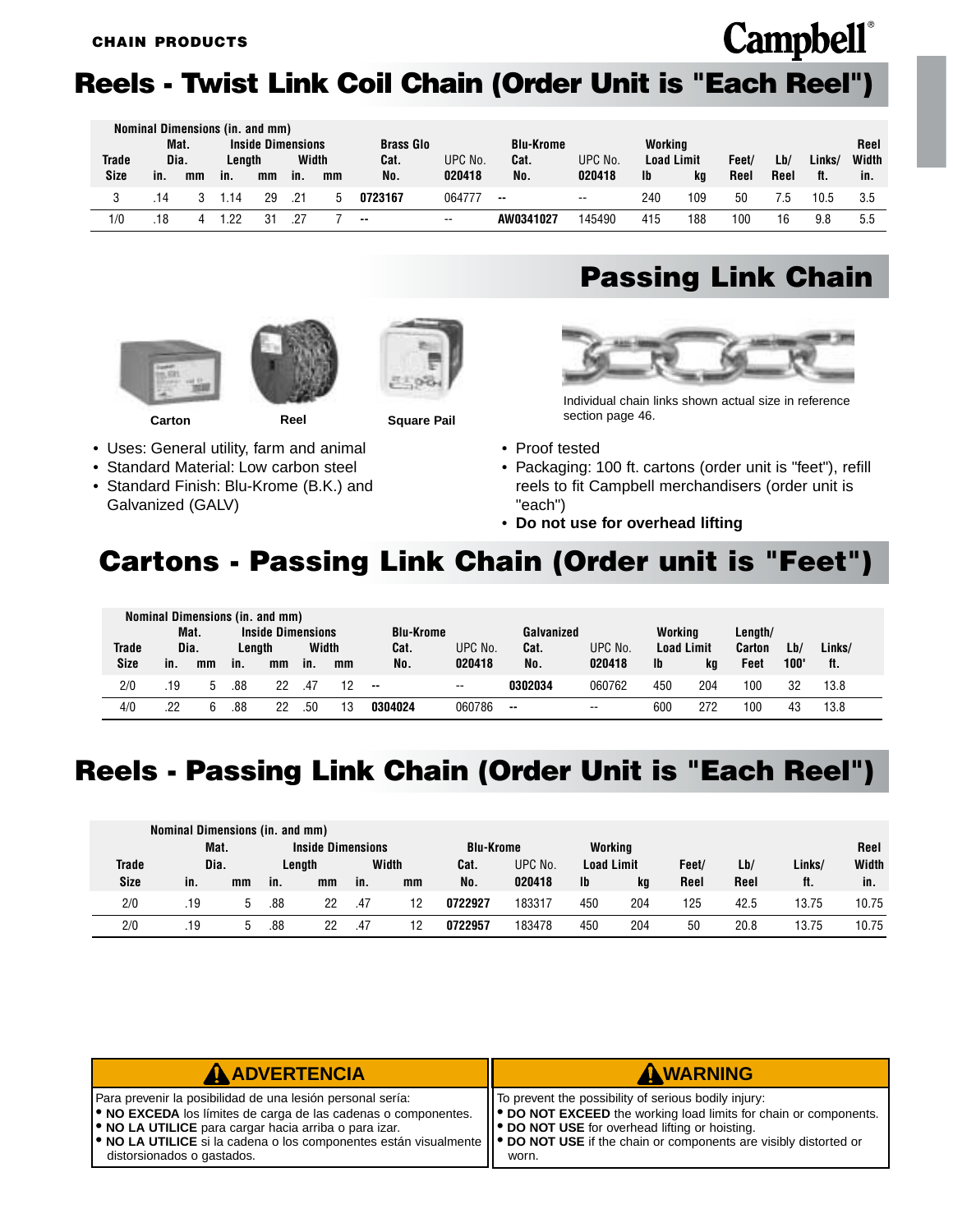#### <span id="page-22-0"></span>**Square Pails - Passing Link Chain (Order Unit is "Each Pail")**

|             | Nominal Dimensions (in. and mm) |    |     |                          |     |       |                  |         |                   |     |        |      |        |
|-------------|---------------------------------|----|-----|--------------------------|-----|-------|------------------|---------|-------------------|-----|--------|------|--------|
|             | Mat.                            |    |     | <b>Inside Dimensions</b> |     |       | <b>Blu-Krome</b> |         | Working           |     |        |      |        |
| Trade       | Dia.                            |    |     | Lenath                   |     | Width | Cat.             | UPC No. | <b>Load Limit</b> |     | Feet/‡ | Lb/  | Links/ |
| <b>Size</b> | in.                             | mm | in. | mm                       | in. | mm    | No.              | 020418  | $\mathbf{I}$      | ka  | Pail   | Pail | ft.    |
| 2/0         | .19                             |    | .88 | 22                       | .47 | 12    | 0309526          | 183164  | 450               | 204 | 200    | 65   | 13.8   |

‡ Approximate

#### **Handy Link Utility Chain**







**Square Pail Reel**

- Uses: For hanging fixtures and plants, animal ties
- Standard Material: Low carbon steel
- Standard Finish: Blu-Krome (B.K.)
- Proof tested

• Packaging: Refill reels (order unit is "each"), 500 foot square pails (order unit is "each")

• **Do not use for overhead lifting**

#### **Square Pails - Handy Link Utility Chain (Order Unit is "Each Pail")**

|             | Nominal Dimensions (in. and mm) |      |     |                          |     |       |                  |         |                   |    |        |      |        |
|-------------|---------------------------------|------|-----|--------------------------|-----|-------|------------------|---------|-------------------|----|--------|------|--------|
|             |                                 | Mat. |     | <b>Inside Dimensions</b> |     |       | <b>Blu-Krome</b> |         | Working           |    |        |      |        |
| Trade       | Dia.                            |      |     | Lenath                   |     | Width | Cat.             | UPC No. | <b>Load Limit</b> |    | Feet/‡ | Lb/  | Links/ |
| <b>Size</b> | in.                             | mm   | in. | mm                       | in. | mm    | No.              | 020418  | Ib                | ka | Pail   | Pail | ft.    |
| 135         | .14                             |      | .14 |                          | .34 | a     | 0339626          | 183195  | 255               | 16 | 500    | 63   | 8.9    |

‡ Approximate

#### **Reels - Handy Link Utility Chain (Order Unit is "Each Reel")**

|             | Nominal Dimensions (in. and mm) |    |        |                          |     |       |                  |         |                   |     |       |      |        |       |
|-------------|---------------------------------|----|--------|--------------------------|-----|-------|------------------|---------|-------------------|-----|-------|------|--------|-------|
|             | Mat.                            |    |        | <b>Inside Dimensions</b> |     |       | <b>Blu-Krome</b> |         | Working           |     |       |      |        | Reel  |
| Trade       | Dia.                            |    | Lenath |                          |     | Width | Cat.             | UPC No. | <b>Load Limit</b> |     | Feet/ | Lb/  | Links/ | Width |
| <b>Size</b> | in.                             | mm | in.    | mm                       | in. | mm    | No.              | 020418  | $\mathbf{I}$      | kg  | Reel  | Reel | ft.    | in.   |
| 135         | .14                             |    | .35    | 34                       | .34 |       | 0723169          | 064784  | 255               | 116 | 175   | 25   | 8.9    | 10.75 |

| <b>A ADVERTENCIA</b>                                                                                                                                                                                                                                                                                                                                                                                           | AWARNING                                                                                                                                                                                             |
|----------------------------------------------------------------------------------------------------------------------------------------------------------------------------------------------------------------------------------------------------------------------------------------------------------------------------------------------------------------------------------------------------------------|------------------------------------------------------------------------------------------------------------------------------------------------------------------------------------------------------|
| Para prevenir la posibilidad de una lesión personal sería:<br><b>.</b> NO EXCEDA los límites de carga de las cadenas o componentes.<br><b>.</b> NO LA UTILICE para cargar hacia arriba o para izar.<br>$\blacktriangleright$ NO LA UTILICE si la cadena o los componentes están visualmente $\blacktriangleright$ DO NOT USE if the chain or components are visibly distorted or<br>distorsionados o gastados. | To prevent the possibility of serious bodily injury:<br>   ● DO NOT EXCEED the working load limits for chain or components.<br>II <sup>●</sup> DO NOT USE for overhead lifting or hoisting.<br>worn. |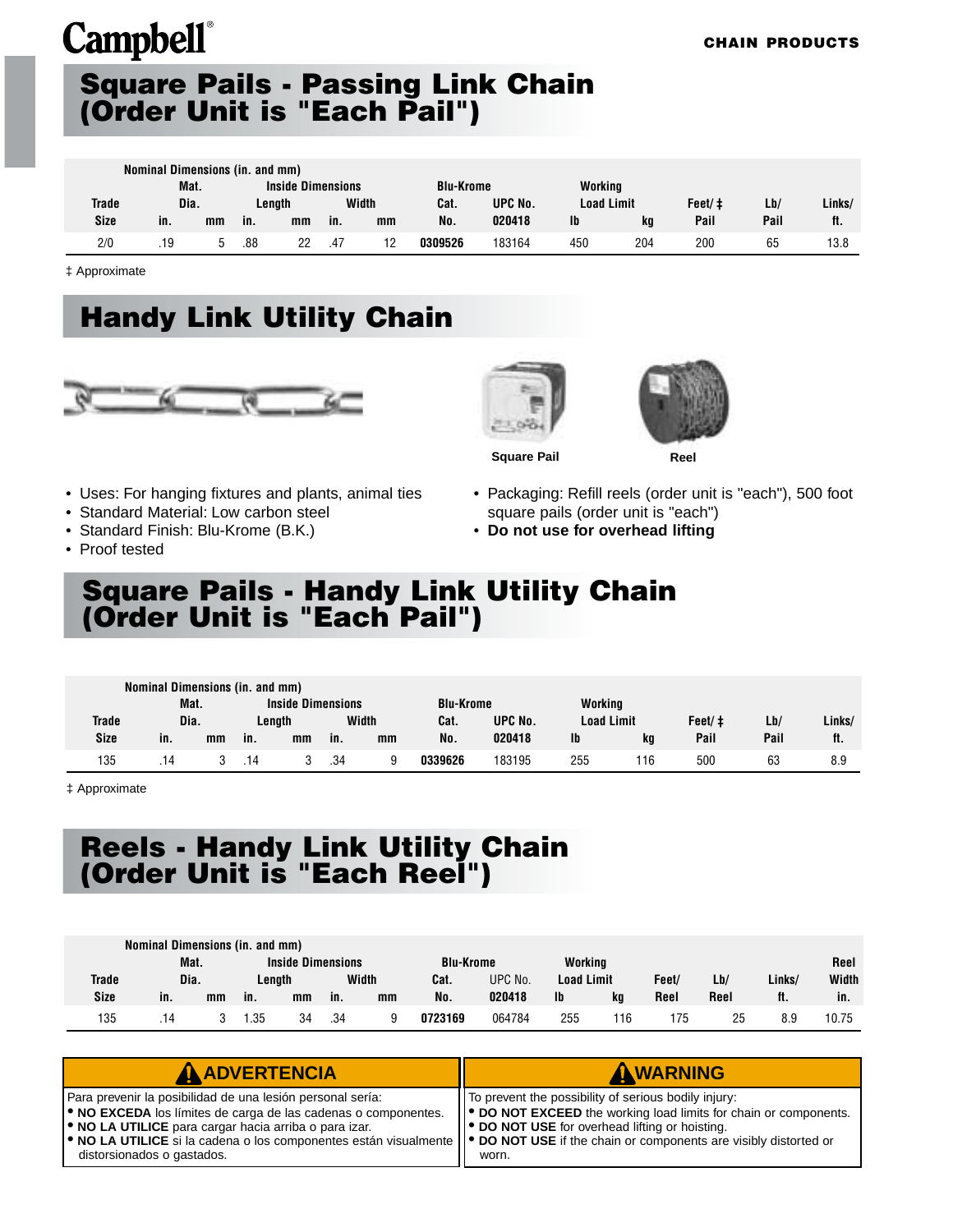#### <span id="page-23-0"></span>**CHAIN PRODUCTS**

#### **Lock Link, Single Loop Chain**







Individual chain links shown actual size in reference section page 46.



**Campbell**®

**Sheared Wrapped**

- Uses: Ideal for sprocket wheel, overhead door chains, general utility use
- Standard Material: Low carbon steel, also available in stainless and brass on special order
- Standard Finish: Blu-Krome (B.K.), Galvanized (GALV)
- Packaging: 100 ft. cartons (order unit is "feet") and on reels to fit Campbell merchandisers (order unit is "each")
- **Do not use for overhead lifting**

#### **Cartons - Lock Link, Single Loop Chain (Order Unit is "Feet")**

|             |      |      | Nominal Dimensions (in. and mm) |                          |                          |       |                  |         |            |                          |                 |                          |           |                   |              |      |        |
|-------------|------|------|---------------------------------|--------------------------|--------------------------|-------|------------------|---------|------------|--------------------------|-----------------|--------------------------|-----------|-------------------|--------------|------|--------|
|             |      | Mat. |                                 | <b>Inside Dimensions</b> |                          |       | <b>Blu-Krome</b> |         | Galvanized |                          | <b>Standard</b> |                          |           | Working           | Length       |      |        |
| Trade       | Dia. |      | Length                          |                          | Width                    |       | Cat.             | UPC No. | Cat.       | UPC No.                  |                 | <b>End Types</b>         |           | <b>Load Limit</b> | ft. $\prime$ | Lb/  | Links/ |
| <b>Size</b> | in.  | mm   | in.                             | mm                       | in.                      | mm    | No.              | 020418  | No.        | 020418                   | Wrapped         | <b>Sheared</b>           | <b>lb</b> | kq                | carton       | 100' | ft.    |
| 2           | .09  | 2    | .08                             | 27                       | $-$                      | --    | 0740224          | 066238  | 0740234    | 066252                   | --              | X                        | 155       | 70                | 100          | 9    | 11.1   |
| 1/0         | .12  | 3    | .29                             | 33                       | $\overline{\phantom{a}}$ | --    | 0741024          | 066290  | 0741034    | 066320                   | X               | $\overline{\phantom{a}}$ | 265       | 120               | 100          | 16   | 9.3    |
| 2/0         | .14  | 3    | .48                             | 38                       | $\overline{\phantom{a}}$ | $- -$ | 0742024          | 066375  | 0742034    | 066399                   | X               | $\overline{\phantom{a}}$ | 340       | 154               | 100          | 23   | 8.1    |
| 3/0         | .15  | 4    | .63                             | 41                       | $-$                      | $- -$ | 0743024          | 066412  | $\sim$     | $\overline{\phantom{a}}$ | x               | $- -$                    | 405       | 184               | 100          | 26   | 7.4    |
| 4/0         | .16  | 4    | .80                             | 46                       | $-$                      | --    | 0744024          | 066481  | 0744034    | 066511                   | X               | $- -$                    | 485       | 220               | 100          | 29   | 6.7    |
| 5/0         | .18  | 4    | 2.15                            | 55                       | $-$                      | --    | 0745024          | 066566  | 0745034    | 066597                   | Χ               | $- -$                    | 580       | 263               | 100          | 34   | 5.6    |

#### **Reels - Lock Link, Single Loop Chain (Order Unit is "Each Reel")**

|       |      |              | Nominal Dimensions (in. and mm) |    |               |                          |            |         |                  |                | Working            |     |       |      |        |       |
|-------|------|--------------|---------------------------------|----|---------------|--------------------------|------------|---------|------------------|----------------|--------------------|-----|-------|------|--------|-------|
|       | Mat. |              | <b>Inside Dimensions</b>        |    |               | <b>Blu-Krome</b>         | Galvanized |         | <b>Standard</b>  |                | <b>Load Limit.</b> |     |       |      |        | Reel  |
| Trade | Dia. |              | Length                          |    | Cat.          | UPC No.                  | Cat.       | UPC No. | <b>End Types</b> |                | <b>Steel</b>       |     | Feet/ | Lb/  | Links/ | Width |
| Size  | in.  | mm           | in.                             | mm | No.           | 020418                   | No.        | 020418  | Wrapped          | <b>Sheared</b> | Ib                 | kg  | Reel  | Reel | ft.    | in.   |
| 2     | .09  | $\mathbf{2}$ | l.08                            | 27 | $\sim$ $\sim$ | $\overline{\phantom{a}}$ | 0740237    | 066269  | --               | X              | 155                | 70  | 360   | 45   | 11.1   | 10.75 |
| 1/0   | .12  | 3            | l.29                            | 33 | 0741027       | 066306                   | 0741037    | 066337  | X                | --             | 265                | 120 | 250   | 40   | 9.3    | 10.75 |
| 3/0   | .15  | 4            | .63                             | 41 | 0723427       | 064845                   | $\sim$     | $- -$   | X                | --             | 405                | 184 | 125   | 33   | 7.4    | 10.75 |
| 3/0   | .15  | 4            | .63                             | 41 | 0722427       | 183454                   | $\sim$     | $- -$   | X                | --             | 405                | 184 | 50    | 16.5 | 7.4    | 10.75 |
| 4/0   | .16  | 4            | .80                             | 46 | 0744027       | 066498                   | 0744037    | 066528  | X                | --             | 485                | 220 | 100   | 29   | 6.7    | 10.75 |
| 5/0   | .18  | 4            | 2.15                            | 55 | $- -$         | $- -$                    | 0745037    | 066603  | X                | --             | 580                | 263 | 100   | 34   | 5.6    | 10.75 |

| AADVERTENCIA                                                                                                                                                                                                                                                                                                                                                                   | AWARNING                                                                                                                                                                                |
|--------------------------------------------------------------------------------------------------------------------------------------------------------------------------------------------------------------------------------------------------------------------------------------------------------------------------------------------------------------------------------|-----------------------------------------------------------------------------------------------------------------------------------------------------------------------------------------|
| Para prevenir la posibilidad de una lesión personal sería:<br><b>. NO EXCEDA</b> los límites de carga de las cadenas o componentes.<br><b>ORIGIO NO LA UTILICE</b> para cargar hacia arriba o para izar.<br>• NO LA UTILICE si la cadena o los componentes están visualmente    • DO NOT USE if the chain or components are visibly distorted or<br>distorsionados o gastados. | To prevent the possibility of serious bodily injury:<br>  ● DO NOT EXCEED the working load limits for chain or components.<br>  ● DO NOT USE for overhead lifting or hoisting.<br>worn. |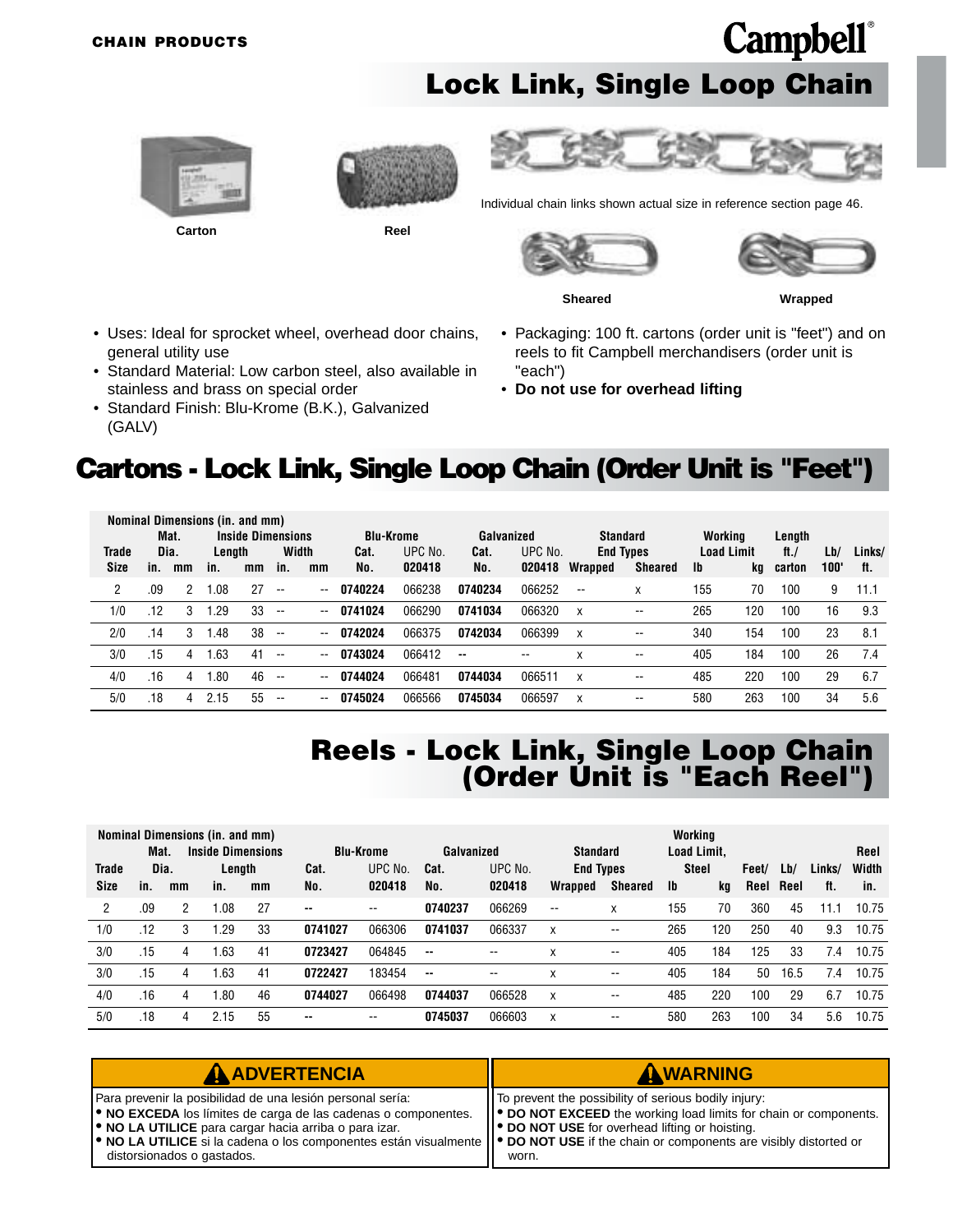### <span id="page-24-0"></span>**Campbell**® **Brass Safety (Plumber's) Chain**

#### **CHAIN PRODUCTS**



• Uses: Plumbing fixtures, and other applications

requiring light flat metal chain • Standard Material: Brass • Standard Finish: Bright (BRT)





**Carton Reel**

- Packaging: 100 foot cartons (order unit is "feet") and on reels to fit Campbell merchandisers (order unit is "each")
- **Do not use for overhead lifting**

#### **Cartons - Brass Safety (Plumber's) Chain (Order Unit is "Feet")**

|              |                  | Nominal Dimensions (in. and mm) |     |                          |               |         |                          |                          |    |                   |       |      |        |
|--------------|------------------|---------------------------------|-----|--------------------------|---------------|---------|--------------------------|--------------------------|----|-------------------|-------|------|--------|
|              | <b>Stock</b>     |                                 |     | <b>Inside Dimensions</b> | <b>Bright</b> |         | <b>Blu-Krome</b>         |                          |    | Working           |       | Lb/  |        |
| <b>Trade</b> | <b>Thickness</b> |                                 |     | Length                   | Cat.          | UPC No. | Cat.                     | UPC No.                  |    | <b>Load Limit</b> | Feet/ | 100  | Links/ |
| <b>Size</b>  | in.              | mm                              | in. | mm                       | No.           | 020418  | No.                      | 020418                   | Ib | kg                | Ctn.  | Feet | ft.    |
| 2/0          | .02              |                                 | .55 | 14                       | 0872014       | 067877  | $\overline{\phantom{a}}$ | $\overline{\phantom{a}}$ | 23 | 10                | 100   |      | 21.8   |
| 1/0          | .02              |                                 | .55 | 14                       | 0871014       | 067839  | $\sim$                   | $- -$                    | 35 | 16                | 100   |      | 21.8   |
|              | .03              |                                 | .65 | ۱4                       | 0870114       | 067778  | $\sim$ $\sim$            | $- -$                    | 45 | 20                | 100   | 4    | 18.5   |

#### **Reels - Brass Safety (Plumber's) Chain (Order Unit is "Each Reel")**

|              |                            |    | Nominal Dimensions (in. and mm) |                          |               |         |                   |                          |         |     |        |       |     |      |
|--------------|----------------------------|----|---------------------------------|--------------------------|---------------|---------|-------------------|--------------------------|---------|-----|--------|-------|-----|------|
|              | <b>Stock</b>               |    |                                 | <b>Inside Dimensions</b> | <b>Bright</b> |         | <b>Blu-Krome</b>  |                          | Working |     |        |       |     | Reel |
| <b>Trade</b> | <b>Thickness</b><br>Length |    | Cat.                            | UPC No.                  | Cat.          | UPC No. | <b>Load Limit</b> |                          | Feet/   | Lb/ | Links. | Width |     |      |
| Size         | in.                        | mm | in.                             | mm                       | No.           | 020418  | No.               | 020418                   | lb      | kg  | Reel   | Reel  | ft. | in.  |
| 1/0          | .02                        |    | .55                             | 14                       | 0723817       | 064883  | $\sim$ $\sim$     | $\overline{\phantom{a}}$ | 35      | 16  | 200    |       |     | 3.5  |

| <b>A ADVERTENCIA</b>                                                                                                                                                                                                                                                                                                                                                                                           | AWARNING                                                                                                                                                                                   |
|----------------------------------------------------------------------------------------------------------------------------------------------------------------------------------------------------------------------------------------------------------------------------------------------------------------------------------------------------------------------------------------------------------------|--------------------------------------------------------------------------------------------------------------------------------------------------------------------------------------------|
| Para prevenir la posibilidad de una lesión personal sería:<br><b>. NO EXCEDA</b> los límites de carga de las cadenas o componentes.<br><b>O</b> NO LA UTILICE para cargar hacia arriba o para izar.<br>$\blacktriangleright$ NO LA UTILICE si la cadena o los componentes están visualmente $\blacktriangleright$ DO NOT USE if the chain or components are visibly distorted or<br>distorsionados o gastados. | ITo prevent the possibility of serious bodily injury:<br>   ● DO NOT EXCEED the working load limits for chain or components.<br>   ● DO NOT USE for overhead lifting or hoisting.<br>worn. |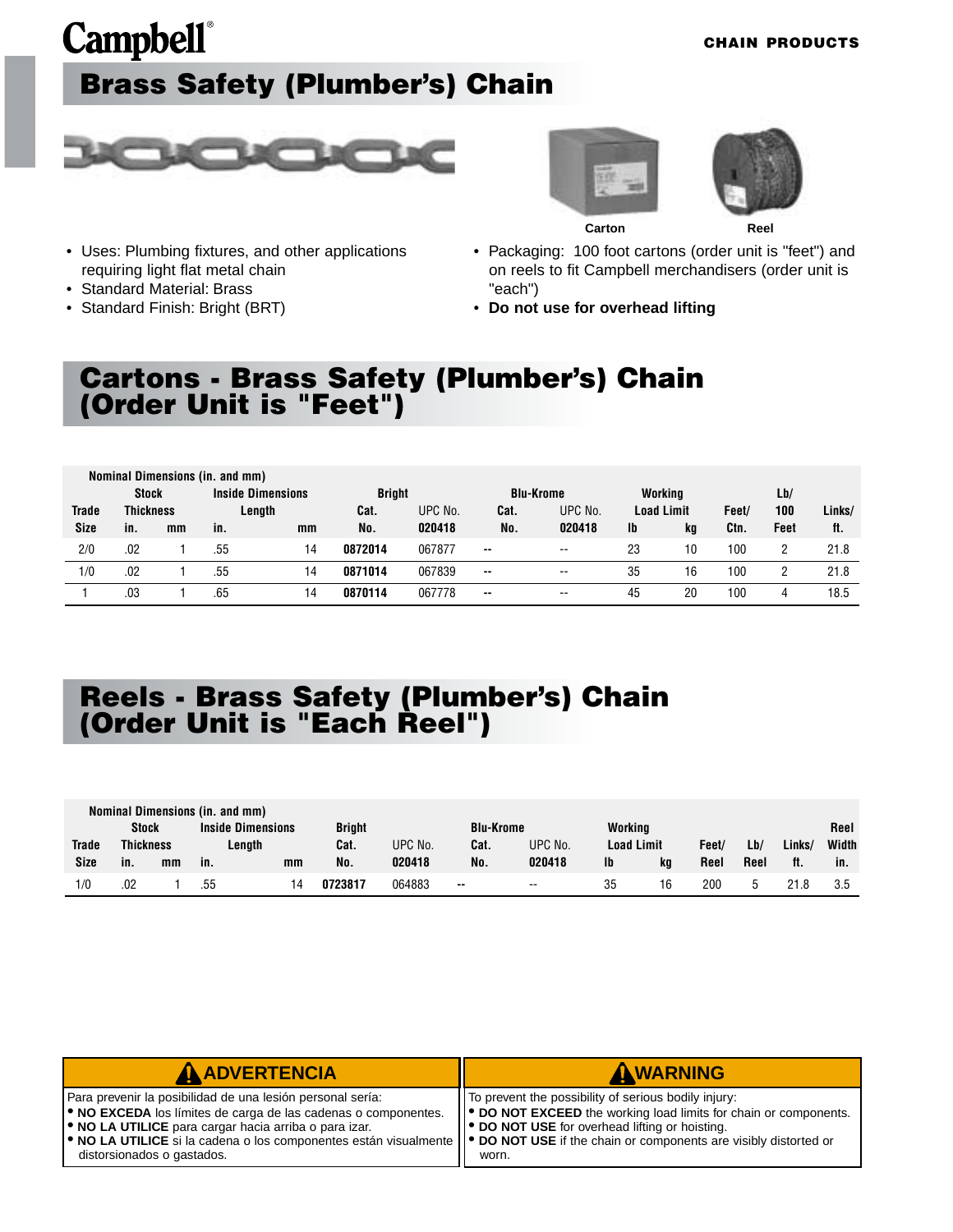#### **Inco Double Loop Chain**









Individual chain links shown actual size in reference section page 46.

**Carton Reel Round Pail Square Pail**



**PS0722027** See page 28 for chart.

- Uses: Playground and gymnasium equipment (1/0 and larger), farm and animal chains, and many general-purpose applications
- Standard Material: Low carbon steel
- Standard Finish: Blu-Krome (B.K.), Galvanized (GALV) and polycoated
- Packaging: 100 foot cartons, (order unit is "feet") and

on reels and pails to fit Campbell merchandisers (order unit is "each")

- **Do not use for overhead lifting**
- Note: The Playground Equipment Association has adopted 1/0 Inco coil chain as a minimum size chain for swing sets. Avoid twisting in suspension applications.

#### **Cartons - Inco, Double Loop Chain (Order Unit is "Feet")**

|              | Nominal Dimensions (in. and mm)<br><b>Inside Dimensions</b><br>Mat.<br>Working<br><b>Blu-Krome</b><br>Galvanized |                |        |    |                          |       |         |                          |               |                          |                   |     |       |     |        |
|--------------|------------------------------------------------------------------------------------------------------------------|----------------|--------|----|--------------------------|-------|---------|--------------------------|---------------|--------------------------|-------------------|-----|-------|-----|--------|
|              |                                                                                                                  |                |        |    |                          |       |         |                          |               |                          |                   |     |       | Lb/ |        |
| <b>Trade</b> |                                                                                                                  | Dia.           | Length |    |                          | Width | Cat.    | UPC No.                  | Cat.          | UPC No.                  | <b>Load Limit</b> |     | Feet/ | 100 | Links/ |
| Size         | in.                                                                                                              | mm             | in.    | mm | in.                      | mm    | No.     | 020418                   | No.           | 020418                   | Ib                | kq  | Ctn.  | ft. | ft.    |
| $+5$         | .06                                                                                                              | $\overline{2}$ | .92    | 23 | $\overline{\phantom{a}}$ | --    | 0750524 | 066856                   | $-$           | $\overline{\phantom{a}}$ | 55                | 25  | 100   | 4   | 13.0   |
| $+4$         | .07                                                                                                              | $\overline{2}$ | 1.00   | 25 | $-$                      | --    | 0750424 | 066818                   | $\sim$ $\sim$ | $- -$                    | 70                | 32  | 100   | 5   | 12.0   |
| $+3$         | .08                                                                                                              | $\overline{2}$ | 1.10   | 28 | $\overline{\phantom{a}}$ | --    | 0750324 | 066764                   | 0750334       | 066788                   | 90                | 41  | 100   | 6   | 10.9   |
| $+2$         | .09                                                                                                              | $^{2}$         | 1.33   | 34 | $\overline{\phantom{a}}$ | --    | 0750224 | 066696                   | $-$           | $-$                      | 115               | 52  | 100   | 8   | 9.0    |
| $\dagger$ 1  | .11                                                                                                              | 3              | 1.54   | 39 | $\overline{\phantom{a}}$ | --    | 0750124 | 066641                   | $-$           | $- -$                    | 155               | 70  | 100   | 10  | 7.8    |
| 1/0          | .12                                                                                                              | 3              | 1.78   | 45 | $- -$                    |       |         | $\overline{\phantom{a}}$ | 0751034       | 066924                   | 200               | 91  | 100   | 13  | 6.7    |
| 2/0          | .14                                                                                                              | 3              | 2.17   | 55 | $-$                      | --    | 0752024 | 066979                   | 0752034       | 067006                   | 255               | 116 | 100   | 16  | 5.5    |
| 4/0          | .16                                                                                                              | 4              | 2.19   | 56 | $\overline{\phantom{a}}$ |       |         | $-$                      | 0754034       | 067105                   | 365               | 166 | 100   | 25  | 5.5    |
| 8/0          | .23                                                                                                              | 6              | 2.90   | 74 | $- -$                    |       |         | $\overline{\phantom{a}}$ | 0758034       | 067167                   | 705               | 320 | 100   | 51  | 4.1    |

† Not recommended for use in swing sets.

#### **Round Pails - Inco, Double Loop Chain (Order Unit is "Each Pail")**

|              | Nominal Dimensions (in. and mm) |    |      |                          |       |       |                  |         |         |                   |        |      |        |
|--------------|---------------------------------|----|------|--------------------------|-------|-------|------------------|---------|---------|-------------------|--------|------|--------|
|              | Mat.                            |    |      | <b>Inside Dimensions</b> |       |       | <b>Blu-Krome</b> |         | Working |                   |        |      |        |
| <b>Trade</b> | Dia.                            |    |      | Lenath                   |       | Width | Cat.             | UPC No. |         | Load Limit, Steel | Feet/‡ | Lb/  | Links/ |
| Size         | in.                             | mm | in.  | mm                       | in.   | mm    | No.              | 020418  | lb      | ka                | Pail   | Pail | ft.    |
| 2/0          | .14                             |    | 2.17 | 55                       | $- -$ | $- -$ | 0752023          | 066962  | 255     | 116               | 350    | 56   | 5.5    |

‡ Approximate

| AADVERTENCIA                                                                                                                                                                                                                                                                                                                                                | AWARNING                                                                                                                                                                                               |
|-------------------------------------------------------------------------------------------------------------------------------------------------------------------------------------------------------------------------------------------------------------------------------------------------------------------------------------------------------------|--------------------------------------------------------------------------------------------------------------------------------------------------------------------------------------------------------|
| Para prevenir la posibilidad de una lesión personal sería:<br>• NO EXCEDA los límites de carga de las cadenas o componentes.<br>• NO LA UTILICE para cargar hacia arriba o para izar.<br>• NO LA UTILICE si la cadena o los componentes están visualmente    • DO NOT USE if the chain or components are visibly distorted or<br>distorsionados o gastados. | IT To prevent the possibility of serious bodily injury:<br>  ● DO NOT EXCEED the working load limits for chain or components.<br>   <sup>●</sup> DO NOT USE for overhead lifting or hoisting.<br>worn. |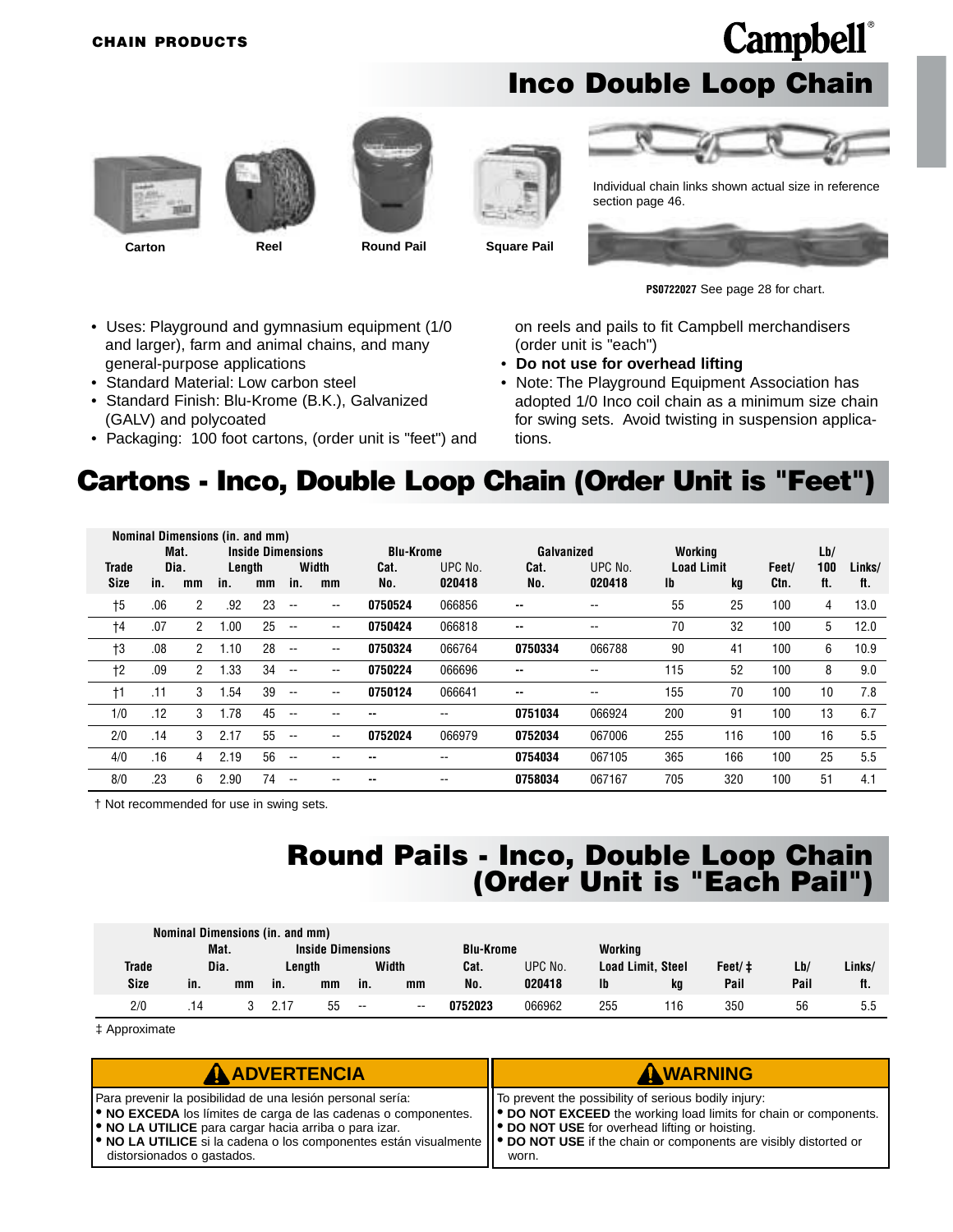#### **Square Pails - Inco, Double Loop Chain (Order Unit is "Each Pail")**

|       |     |      | Nominal Dimensions (in. and mm) |                          |                          |                          |                  |         |                         |                          |                          |                          |                   |     |             |      |        |
|-------|-----|------|---------------------------------|--------------------------|--------------------------|--------------------------|------------------|---------|-------------------------|--------------------------|--------------------------|--------------------------|-------------------|-----|-------------|------|--------|
|       |     | Mat. |                                 | <b>Inside Dimensions</b> |                          |                          | <b>Blu-Krome</b> |         | <b>White Polycoated</b> |                          | <b>Yellow Polycoated</b> |                          | Workina           |     |             |      |        |
| Trade |     | Dia. | Length                          |                          | Width                    |                          | Cat.             | UPC No. | Cat.                    | UPC No.                  | Cat.                     | UPC No.                  | <b>Load limit</b> |     | Feet/ $\pm$ | Lb/  | Links/ |
| Size  | in. | mm   | in.                             | mm                       | in.                      | mm                       | No.              | 020418  | No.                     | 020418                   | No.                      | 020418                   | -lb               | kg  | Pail        | Pail | ft.    |
| †3    | .08 |      | 1.10                            | 28                       | $\overline{\phantom{a}}$ | $\overline{\phantom{a}}$ | 0754326          | 183348  | $\sim$                  | $\overline{\phantom{m}}$ | --                       | $- -$                    | 90                | 41  | 750         | 47   | 10.9   |
|       |     | 3    | .54                             | 39                       | $\overline{\phantom{a}}$ |                          | 0754126          | 183331  | $\sim$                  | $\overline{\phantom{a}}$ | --                       | $\overline{\phantom{a}}$ | 155               | 70  | 450         | 45   | 7.8    |
| 2/0   | .14 | 3    | 3.17                            | 81                       | $\overline{\phantom{a}}$ |                          | 0752426          | 183324  | $\sim$                  | $\overline{\phantom{m}}$ | $\sim$                   | $\overline{\phantom{m}}$ | 255               | 116 | 275         | 50   | 5.5    |
| 2/0   | 14  | 3    | 2.17                            | 55                       | $\overline{\phantom{a}}$ |                          | $\sim$ $\sim$    | $- -$   | PA0752496               |                          | 183362 PD0752496         | 183584                   | 255               | 116 | 200         | 34   | 5.5    |

‡ Approximate

† Not recommended for use in swing sets.

#### **Reels - Inco, Double Loop Chain (Order Unit is "Each Reel")**

|       | in./mm | <b>Nom. Dimensions</b> | <b>Blu-Krome</b>         |            | White                    |         | Polycoated<br>Yellow |         | Green                    |         | <b>Red</b> |         |       | Working<br>Load |       |      | Reel         |      |
|-------|--------|------------------------|--------------------------|------------|--------------------------|---------|----------------------|---------|--------------------------|---------|------------|---------|-------|-----------------|-------|------|--------------|------|
| Trade | Mat.   | Inside                 | Cat.                     | UPC No.    | Cat.                     | UPC No. | Cat.                 | UPC No. | Cat.                     | UPC No. | Cat.       | UPC No. |       | Limit           | Feet/ | Lb/  | Width Links/ |      |
| Size  |        | Dia. Length            | No.                      | 020418     | No.                      | 020418  | No.                  | 020418  | No.                      | 020418  | No.        | 020418  | Ib kg |                 | Reel  | Reel | in.          | ft.  |
| $+4$  |        | .07/2 1.00/25          | 0720427                  | 064593     | --                       |         |                      |         |                          |         |            | --      | 70    | 32              | 500   | 24.0 | 10.75        | 12.0 |
| $+3$  |        | .08/2 1.10/28          | 0723227                  | 064791     | $\overline{\phantom{a}}$ |         |                      |         |                          | --      |            | --      | 90    | 41              | 200   | 14.0 | 5.5          | 10.9 |
| $+3$  |        | .08/2 1.10/28          | $\overline{\phantom{a}}$ | ٠.         | PA0722227                | 183850  | ٠.                   |         |                          | --      | PG0722227  | 183423  | 90    | 41              | 150   | 10.5 | 5.5          | 10.9 |
| $+2$  |        | .09/2 1.33/34          | 0750227                  | 066702     | $\overline{\phantom{a}}$ |         |                      |         | $- -$                    | --      | --         | --      | 115   | 52              | 250   | 20.0 | 10.75        | 9.0  |
| $+1$  |        | .11/3 1.54/39          | 0720127                  | $064579 -$ |                          |         |                      |         |                          |         |            | --      | 155   | 70              | 250   | 25.0 | 10.75        | 7.8  |
| $+1$  |        | .11/3 1.54/39          | 0722627                  | 183461 --  |                          |         |                      |         | $- -$                    |         | ٠.         | --      | 155   | 70              | 125   | 13.8 | 10.75        | 7.8  |
| 1/0   |        | .12/3 1.78/45          | AW0751024 145612         |            | $\mathbf{u}$             | --      |                      |         |                          |         |            | --      | 200   | 91              | 100   | 13.0 | 5.5          | 6.7  |
| 2/0   |        | .14/3 2.17/55          | $\overline{\phantom{a}}$ | --         | PA0722027                | 183355  | PD0722027            | 183386  | PE0722027 183416 --      |         |            | --      | 255   | 116             | 125   | 26.8 | 10.75        | 5.5  |
| 2/0   |        | $.14/3$ 2.17/55        | 0722027                  | 183263     | $\overline{\phantom{a}}$ |         |                      |         |                          |         |            | --      | 255   | 116             | 155   | 27.9 | 10.75        | 5.5  |
| 2/0   |        | .14/3 2.17/55          | 0722087                  | 183836     | $\overline{\phantom{a}}$ | --      |                      |         |                          |         |            | --      | 255   | 116             | 60    | 10.9 | 10.75        | 5.5  |
| 2/0   |        | $.14/3$ 2.17/55        | $\sim$                   |            |                          | --      | PD0722087            | 183577  | $\overline{\phantom{a}}$ | --      |            | --      | 255   | 116             | 50    | 10.9 | 10.75        | 5.5  |
| 3/0   |        | .15/4 2.17/55          | 0726427                  | 184444     | $\overline{\phantom{a}}$ |         |                      |         |                          |         |            | --      | 305   | 138             | 150   | 34.2 | 10.75        | 5.5  |
| 4/0   |        | .16/4 2.19/56          | 0726527                  | 184451     | $\overline{\phantom{a}}$ |         |                      |         |                          |         |            | --      | 365   | 166             | 125   | 34.6 | 10.75        | 5.5  |

† Not recommended for use in swing sets.

|              | Nom. Dimensions |                  |         |       |         |        |         |                     |            |      |                          | Working         |       |      |              |     |
|--------------|-----------------|------------------|---------|-------|---------|--------|---------|---------------------|------------|------|--------------------------|-----------------|-------|------|--------------|-----|
| in./mm       |                 | <b>Blu-Krome</b> |         | White |         |        | Yellow  | <b>Green Sleeve</b> |            |      | Red                      | Load            |       |      | Reel         |     |
| Trade Mat.   | Inside          | Cat.             | UPC No. | Cat.  | UPC No. | Cat.   | UPC No. | Cat.                | UPC No.    | Cat. | UPC No.                  | Limit           | Feet/ | Lb/  | Width Links/ |     |
| Dia.<br>Size | Lenath          | No.              | 020418  | No.   | 020418  | No.    | 020418  | No.                 | 020418     | No.  | 020418                   | <b>Ib</b><br>ka | Reel  | Reel | in.          | ft. |
| 2/0          | .14/3 2.17/55   | $\sim$           | $\sim$  | $-$   | --      | $\sim$ | --      | PS0722027           | $190827 -$ |      | $\overline{\phantom{a}}$ | 255<br>116      | 100   | 21.0 | 10.75        | 5.5 |

| <b>A ADVERTENCIA</b>                                                                                                                                                                                                                                                                                                                                                                                           | AWARNING                                                                                                                                                                                                |
|----------------------------------------------------------------------------------------------------------------------------------------------------------------------------------------------------------------------------------------------------------------------------------------------------------------------------------------------------------------------------------------------------------------|---------------------------------------------------------------------------------------------------------------------------------------------------------------------------------------------------------|
| Para prevenir la posibilidad de una lesión personal sería:<br><b>.</b> NO EXCEDA los límites de carga de las cadenas o componentes.<br><b>.</b> NO LA UTILICE para cargar hacia arriba o para izar.<br>$\blacktriangleright$ NO LA UTILICE si la cadena o los componentes están visualmente $\blacktriangleright$ DO NOT USE if the chain or components are visibly distorted or<br>distorsionados o gastados. | IT To prevent the possibility of serious bodily injury:<br>   ● DO NOT EXCEED the working load limits for chain or components.<br>II <sup>●</sup> DO NOT USE for overhead lifting or hoisting.<br>worn. |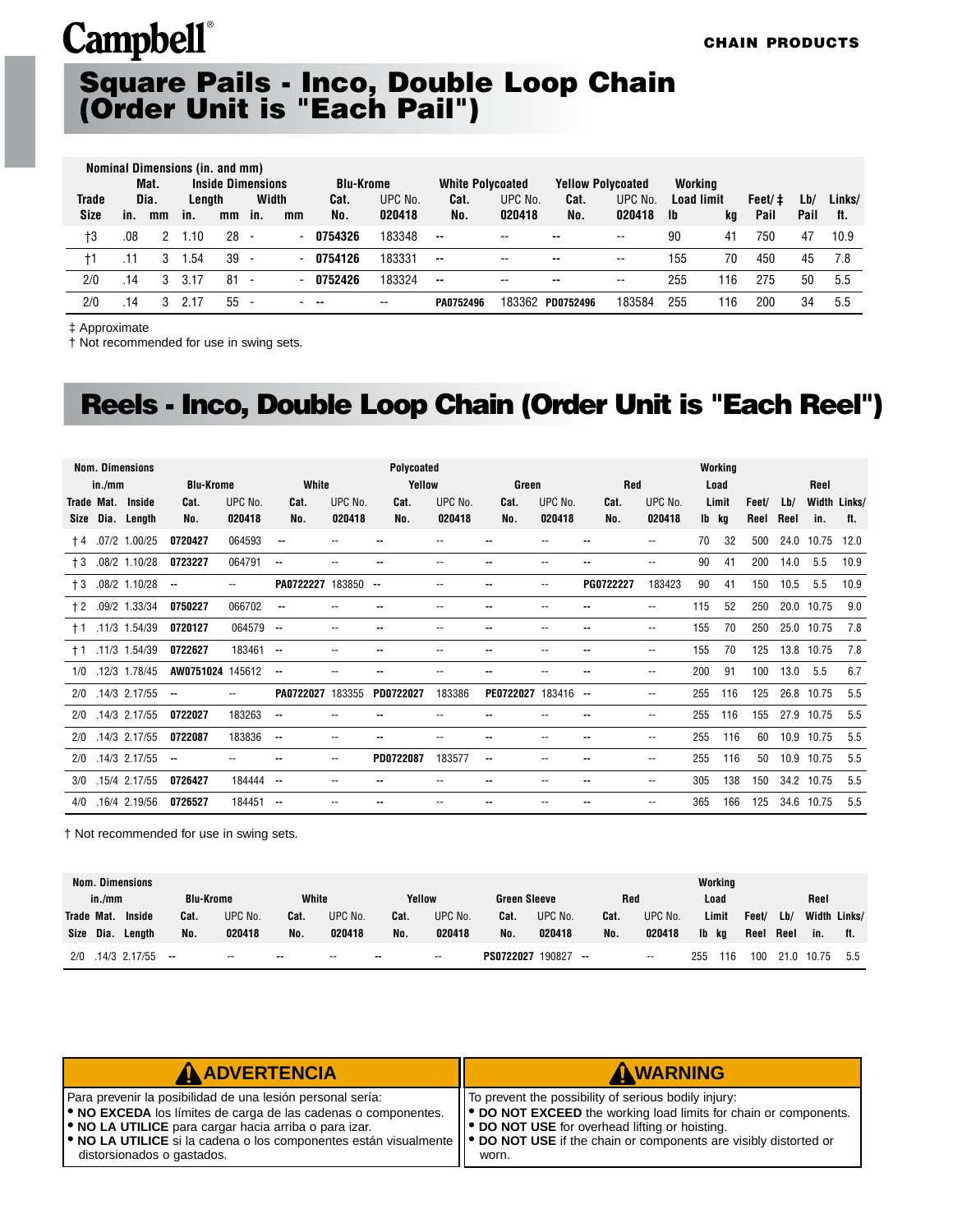### **Special Inco Well Chain**

**Campbell**®

- <span id="page-27-0"></span>• Uses: General utility; farm and animal; well pipes
- Standard Material: Low carbon steel, galvanized wire
- Packaging: Order unit is "carton"
- **Do not use for overhead lifting**

|       |      |    |        | Nominal Dimensions (in. and mm) |                          |                          |         |                        |                   |     |         |                |        |
|-------|------|----|--------|---------------------------------|--------------------------|--------------------------|---------|------------------------|-------------------|-----|---------|----------------|--------|
|       | Mat. |    |        | <b>Inside Dimensions</b>        |                          |                          |         | <b>Galvanized Wire</b> | Working           |     |         |                |        |
| Trade | Dia. |    | Lenath |                                 | Width                    |                          | Cat.    | UPC No.                | <b>Load Limit</b> |     | Carton/ | Carton/        | Links/ |
| Size  | in.  | mm | in.    | mm                              | in.                      | mm                       | No.     | 020418                 | lb                | kg  | Feet    | Lb             | ft.    |
| 2/0   | .14  |    | 2.50   | 63                              | $\overline{\phantom{0}}$ | $\overline{\phantom{a}}$ | 0762024 | 067174                 | 255               | 116 | 250     | 4 <sub>1</sub> | 5.5    |

#### **Single and Double Jack Chain**







Individual chain links shown actual size in reference section page 47.

- Uses: Fixture and novelty suspension, general utility use not requiring high strength
- Standard Material: Low carbon steel or brass
- Standard Finish: Blu-Krome (B.K.), polycoated and Brass Glo
- Packaging: 100 foot cartons (order unit is "feet") and on reels to fit Campbell merchandisers (order unit is "each")
- **Do not use for overhead lifting**

#### **Cartons - Single Jack Chain (Order Unit is "Feet")**

| Nominal Dimensions (in and mm) |     |                |     |               |                  |        |                      |         |              |                           |              |    |               |      |        |
|--------------------------------|-----|----------------|-----|---------------|------------------|--------|----------------------|---------|--------------|---------------------------|--------------|----|---------------|------|--------|
|                                |     | Mat.           |     | <b>Inside</b> | Steel, Blu-Krome |        | <b>Brass, Bright</b> |         |              | <b>Working Load Limit</b> |              |    |               | Lb/  |        |
| <b>Trade</b>                   |     | Dia.<br>Length |     |               | UPC No.<br>Cat.  |        | Cat.                 | UPC No. | <b>Steel</b> |                           | <b>Brass</b> |    | Feet/         | 100  | Links/ |
| <b>Size</b>                    | in. | mm             | in. | mm            | No.              | 020418 | No.                  | 020418  | Ib           | kg                        | Ib           | kq | <b>Carton</b> | ft.  | ft.    |
| 16                             | .06 | 2              | .50 | 13            | 0801624          | 067402 | 0811614              | 067587  | 10           | 5                         | 8            | 4  | 100           | 3    | 24     |
| 14                             | .08 | 2              | .63 | 16            | 0801424          | 067365 | --                   | --      | 16           |                           |              | 5  | 100           | 4.15 | 19     |
| 12                             | .11 | 3              | .75 | 19            | 0801224          | 067327 | $\sim$               | $- -$   | 29           | 13                        | 20           | 9  | 100           | 8.5  | 16     |
| 10                             | .14 | 3              | .93 | 24            | 0801024          | 067280 | $\sim$ $\sim$        | --      | 43           | 20                        | 34           | 15 | 100           | 14   | 13     |
| 8                              | .16 | 4              | .09 | 28            | 0800824          | 067235 | $\sim$ $\sim$        | --      | 60           | 27                        | 43           | 20 | 100           | 21   | 11     |

| AADVERTENCIA                                                                                                                                                                                                                                                                                                                                     | AWARNING                                                                                                                                  |
|--------------------------------------------------------------------------------------------------------------------------------------------------------------------------------------------------------------------------------------------------------------------------------------------------------------------------------------------------|-------------------------------------------------------------------------------------------------------------------------------------------|
| Para prevenir la posibilidad de una lesión personal sería:                                                                                                                                                                                                                                                                                       | IT To prevent the possibility of serious bodily injury:                                                                                   |
| <b>. NO EXCEDA</b> los límites de carga de las cadenas o componentes.<br><b>.</b> NO LA UTILICE para cargar hacia arriba o para izar.<br>$\blacktriangleright$ NO LA UTILICE si la cadena o los componentes están visualmente $\blacktriangleright$ DO NOT USE if the chain or components are visibly distorted or<br>distorsionados o gastados. | ● DO NOT EXCEED the working load limits for chain or components.<br>II <sup>●</sup> DO NOT USE for overhead lifting or hoisting.<br>worn. |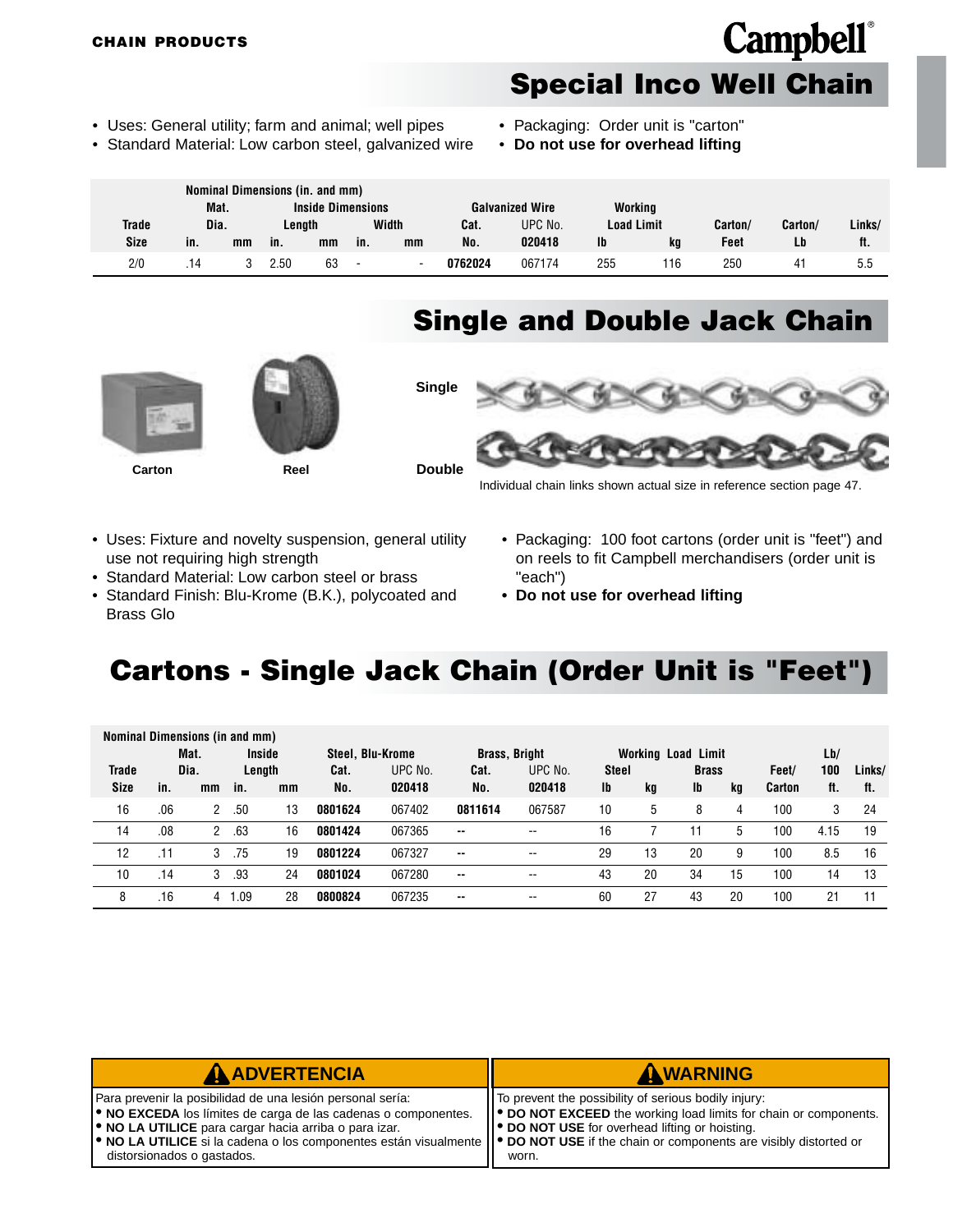#### <span id="page-28-0"></span>**Reels - Single Jack Chain (Order Unit is "Each Reel")**

|              |      |              |        |        | Nominal Dimensions (in and mm) |         |                            |         |         |                  |                          |         |     |                           |           |              |      |      |       |      |
|--------------|------|--------------|--------|--------|--------------------------------|---------|----------------------------|---------|---------|------------------|--------------------------|---------|-----|---------------------------|-----------|--------------|------|------|-------|------|
|              | Mat. |              |        | Inside | <b>Steel Blu-Krome</b>         |         | <b>Solid Brass, Bright</b> |         |         | Steel, Brass Glo | <b>Black Polycoated</b>  |         |     | <b>Working Load Limit</b> |           |              | Feet | Lb   | Reel  | Link |
| <b>Trade</b> |      | Dia.         |        | Length | Cat.                           | UPC No. | Cat.                       | UPC No. | Cat.    | UPC No.          | Cat.                     | UPC No. |     | Steel                     |           | <b>Brass</b> | Per  | Per  | Width | Per  |
| Size         |      | in. mm       |        | in. mm | No.                            | 020418  | No.                        | 020418  | No.     | 020418           | No.                      | 020418  | lb. | kq                        | <b>Ib</b> | ka           | Reel | Reel | in.   | ft.  |
| 18           | .05  |              | .39    | 10     | AW0801827                      | 145711  | $-$                        |         |         |                  |                          |         | 5   | 2                         | 4         | 2            | 200  | 5    | 3.5   | 31   |
| 16           | .06  | $\mathbf{2}$ | .50    | 13     | 0724027                        | 064920  | $\overline{\phantom{a}}$   |         | --      |                  | --                       |         | 10  | 5                         | 8         | 4            | 250  | 8    | 3.5   | 24   |
| 16           | .06  | $^{2}$       | .50    | 13     | $\overline{\phantom{a}}$       | ۰       | AW0811617                  | 145759  | --      |                  | --                       |         | 10  | 5                         | 8         | 4            | 200  | 9    | 3.5   | 24   |
| 14           | .08  | $\mathbf{2}$ | .63    | 16     | $-$                            |         | --                         | --      | --      |                  | PB0722827                | 183379  | 16  |                           | 11        | 5            | 190  | 10   | 3.5   | 19   |
| 14           | .08  | 2            | .63    | 16     | AW0801427                      | 145698  | AW0811417                  | 145742  | --      |                  |                          | ٠       | 16  |                           | 11        | 5            | 200  | 12   | 3.5   | 19   |
| 12           | .11  | 3            | .75    | 19     | 0801227                        | 067334  | $\overline{\phantom{a}}$   |         | --      |                  |                          |         | 29  | 13                        | 20        | 9            | 500  | 45   | 10.75 | 16   |
| 12           | .11  |              | 3, .75 | 19     | 0721727                        | 064746  | $\mathbf{u}$               | ٠       | 0724022 | 064913           | $\overline{\phantom{a}}$ |         | 29  | 13                        | 20        | 9            | 100  | 9    | 3.5   | 16   |
| 12           | .11  |              | 3, .75 | 19     | AW0801227                      | 145681  | AW0811217                  | 145735  | --      |                  |                          |         | 29  | 13                        | 20        | 9            | 200  | 17   | 5.5   | 16   |
| 10           | .14  | 3            | .93    | 24     | $\overline{\phantom{a}}$       |         | $\overline{\phantom{a}}$   | ٠       | 0724020 | 064906           | $\overline{\phantom{a}}$ |         | 43  | 20                        | 34        | 15           | 100  | 15   | 5.5   | 13   |
| 10           | .14  | 3            | .93    | 24     | AW0801027                      | 145674  | AW0811017                  | 145728  | --      |                  |                          |         | 43  | 20                        | 34        | 15           | 100  | 15   | 5.5   | 13   |

#### **Reels - Double Jack Chain (Order Unit is "Each Reel)"**

|              |     |      |     | Nominal Dimensions (in. and mm) |                          |       |                  |         |                  |         |                   |         |       |      |       |        |
|--------------|-----|------|-----|---------------------------------|--------------------------|-------|------------------|---------|------------------|---------|-------------------|---------|-------|------|-------|--------|
|              |     | Mat. |     | <b>Inside Dimensions</b>        |                          |       | <b>Blu-Krome</b> |         | <b>Brass Glo</b> |         |                   | Working |       |      | Reel  |        |
| <b>Trade</b> |     | Dia. |     | Lenath                          |                          | Width | Cat.             | UPC No. | Cat.             | UPC No. | <b>Load Limit</b> |         | Feet/ | Lb/  | Width | Links/ |
| Size         | in. | mm   | in. | mm                              | in.                      | mm    | No.              | 020418  | No.              | 020418  | <b>Ib</b>         | ka      | Reel  | Reel | in.   | Reel   |
| 16           | .06 |      | .50 | 13                              | $\overline{\phantom{a}}$ |       | 0721627          | 064722  | 0721667          | 064739  |                   |         | 200   | 9    | 3.5   | 24.0   |

#### **Sash Chain**



Individual chain links shown actual size in reference section page 47.





- Uses: Counter-balance chain for double hung window sashes, arc lamp chain, animal chain
- Standard Material: Low carbon steel or bronze, and also available in stainless steel
- Standard Finish: Blu-Krome (B.K.) and Copper Plated
- Packaging: 100 ft. carton (order unit is "feet") and on reels to fit Campbell merchandisers (order unit is "each")
- **Do not use for overhead lifting**

| <b>A ADVERTENCIA</b>                                                                                                                                                                                                                                                                                                                                                        | AWARNING                                                                                                                                                                                                  |
|-----------------------------------------------------------------------------------------------------------------------------------------------------------------------------------------------------------------------------------------------------------------------------------------------------------------------------------------------------------------------------|-----------------------------------------------------------------------------------------------------------------------------------------------------------------------------------------------------------|
| Para prevenir la posibilidad de una lesión personal sería:<br><b>. NO EXCEDA</b> los límites de carga de las cadenas o componentes.<br><b>O</b> NO LA UTILICE para cargar hacia arriba o para izar.<br>  ● NO LA UTILICE si la cadena o los componentes están visualmente    ● DO NOT USE if the chain or components are visibly distorted or<br>distorsionados o gastados. | IT To prevent the possibility of serious bodily injury:<br>$  \bullet$ DO NOT EXCEED the working load limits for chain or components.<br><b>  ● DO NOT USE</b> for overhead lifting or hoisting.<br>worn. |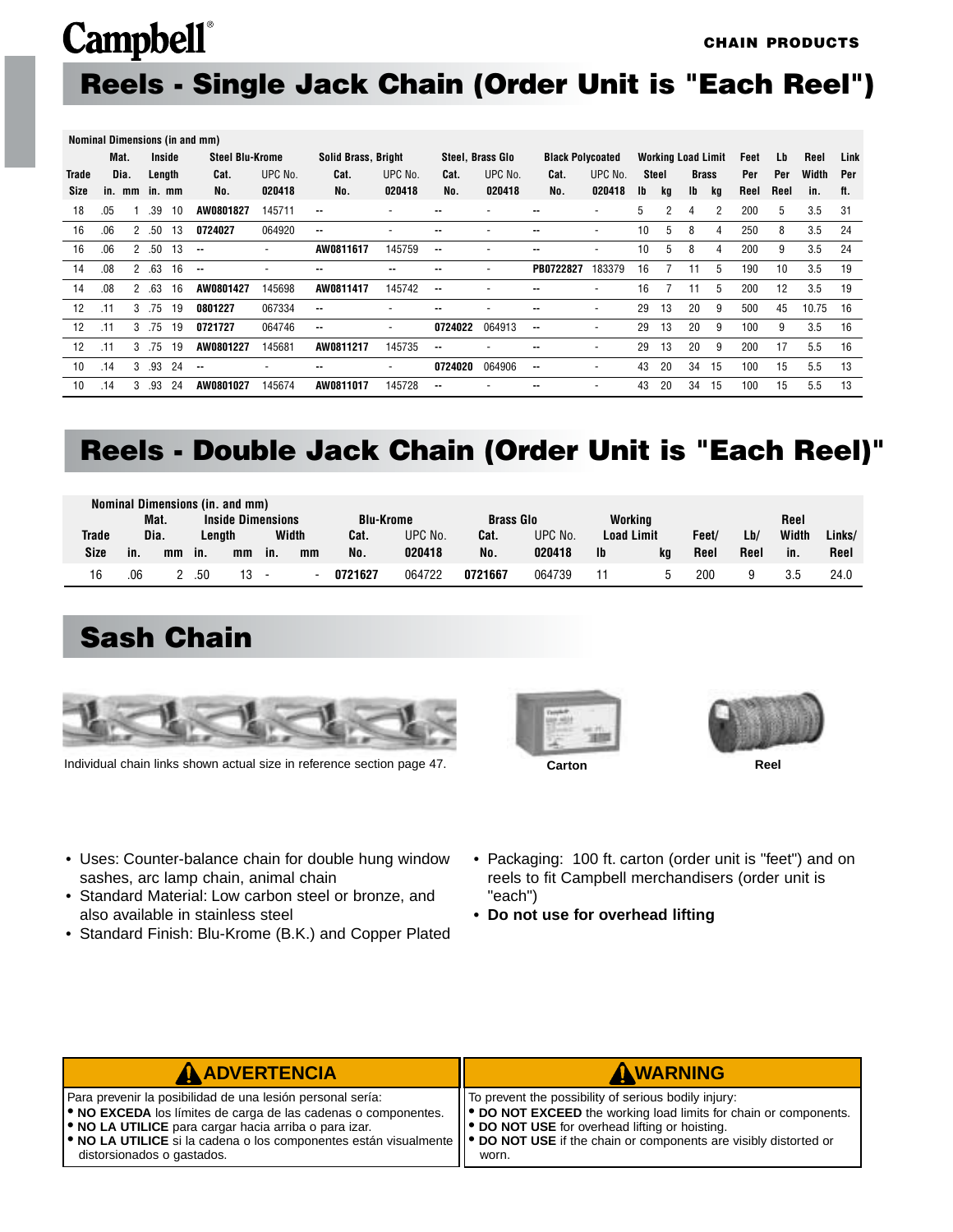#### **Cartons - Sash Chain (Order Unit is "Feet")**

**Campbell**®

| Nominal Dimensions (in. and mm) |     |                  |     |        |                          |         |                      | Working |                     |         |              |                   |                          |                          |            |     |        |
|---------------------------------|-----|------------------|-----|--------|--------------------------|---------|----------------------|---------|---------------------|---------|--------------|-------------------|--------------------------|--------------------------|------------|-----|--------|
|                                 |     | <b>Stock</b>     |     | Inside | <b>Blu-Krome</b>         |         | <b>Copper Plated</b> |         | <b>Solid Bronze</b> |         |              | <b>Load Limit</b> |                          |                          |            |     |        |
| <b>Trade</b>                    |     | <b>Thickness</b> |     | Length | Cat.                     | UPC No. | Cat.                 | UPC No. | Cat.                | UPC No. | <b>Steel</b> |                   | <b>Bronze</b>            |                          | Feet/      | Lb/ | Links/ |
| Size                            | in. | mm in.           |     | mm     | No.                      | 020418  | No.                  | 020418  | No.                 | 020418  | Ib           | kg                | Ib                       | kq                       | Carton 100 |     | ft.    |
| 8                               | .04 |                  | .55 | 14     | 0890824                  | 067952  | 0890844              | 067976  | $\sim$              | --      | 75           | 34                | 68                       | 31                       | 100        | 4   | 22     |
| $+8$                            | .04 |                  | .55 | 14     | $\overline{\phantom{a}}$ | --      | 0880844              | 067921  | $\sim$              | --      | 75           | 34                | $\overline{\phantom{0}}$ | $\overline{\phantom{a}}$ | 100        | 4   | 22     |
| 25                              | .04 |                  | .55 | 14     | 0892524                  | 068034  | 0892544              | 068058  | $\sim$              | --      | 94           | 43                | 80                       | 36                       | 100        | 5   | 22     |
| 30                              | .03 |                  | .59 | 15     | 0893024                  | 068119  | $\sim$ $\sim$        | --      | 0893074             | 068157  | 81           | 37                | 75                       | 34                       | 100        | 5   | 20     |
| 35                              | .04 |                  | .59 | 15     | 0893524                  | 068201  | 0893544              | 068225  | 0893574             | 068249  | 106          | 48                | 100                      | 45                       | 100        | 6   | 20     |
| 40                              | .04 |                  | .59 | 15     | 0894024                  | 068287  | 0894044              | 068300  | 0894074             | 068324  | 131          | 59                | 125                      | 57                       | 100        |     | 20     |
| 45                              | .05 |                  | .56 | 14     | 0894524                  | 068362  | 0894544              | 068409  | 0894574             | 068423  | 175          | 79                | 163                      | 74                       | 100        | 9   | 21     |
| 50                              | .06 | $\overline{2}$   | .65 | 17     | 0895024                  | 068454  | 0895044              | 068478  | 0895074             | 068492  | 225          | 102               | 210                      | 95                       | 100        | 11  | 21     |

† This item includes fixtures for 7 double hung sashes. Order unit is box. Weight per box is 5 pounds. Sizes 30, 35 and 40 are also known as sizes 2, 3 and 4 navy chain.

#### **Cartons - Sash Chain (Order Unit is "Feet")**

|               | <b>Stock</b> |                              | Nominal Dimensions (in. and mm)<br><b>Inside</b> |                        | <b>Stainless Steel</b> | Working<br><b>Load Limit</b> |    |                 |             |               |
|---------------|--------------|------------------------------|--------------------------------------------------|------------------------|------------------------|------------------------------|----|-----------------|-------------|---------------|
| Trade<br>Size | in.          | <b>Thickness</b><br>$mm$ in. | Length<br>mm                                     | Cat.<br>$\cdot$<br>No. | UPC No.<br>020418      | <b>Stainless Steel</b><br>Ib | kg | Feet/<br>Carton | Lb/<br>100" | Links/<br>ft. |
| 8             | .04          | .55                          | 14                                               | 0898014                | 068560                 | 75                           | 34 | 100             | 4           | 22            |
| 35            | .04          | .59                          | 15                                               | 0895314                | 068515                 | 175                          | 79 | 100             | հ           | 20            |

Size 35 is also known as size 3 navy chain.

### **Reels - Sash Chain (Order Unit is "Each Reel")**

| Nominal Dimensions (in. and mm) |                  |    |               |        |                  |         |                      |         |                     |         |              | Workina           |               |    |       |      |           |              |
|---------------------------------|------------------|----|---------------|--------|------------------|---------|----------------------|---------|---------------------|---------|--------------|-------------------|---------------|----|-------|------|-----------|--------------|
|                                 | <b>Stock</b>     |    | <b>Inside</b> |        | <b>Blu-Krome</b> |         | <b>Copper Plated</b> |         | <b>Solid Bronze</b> |         |              | <b>Load Limit</b> |               |    |       |      | Reel      |              |
| Trade                           | <b>Thickness</b> |    |               | Length | Cat.             | UPC No. | Cat.                 | UPC No. | Cat.                | UPC No. | <b>Steel</b> |                   | <b>Bronze</b> |    | Feet/ | Lb/  |           | Width Links/ |
| <b>Size</b>                     | in.              | mm | in.           | mm     | No.              | 020418  | No.                  | 020418  | No.                 | 020418  | <b>Ib</b>    | kg                | Ib            | kq | Reel  | Reel | in.       | tt.          |
| 8                               | .04              |    | .55           | 14     | 0890827          | 067969  | 0890847              | 067983  | $\sim$ $\sim$       | --      | 75           | 34                | 68            | 31 | 500   | 30   | 5.5       | 22           |
| 35                              | .04              |    | .59           | 15     | 0893527          | 068218  | 0893547              | 068232  | $\sim$              | --      | 106          | 48                | 100           | 45 | 500   | 30   | 10.<br>75 | 20           |
| 35                              | .04              |    | .59           | 15     | 0723727          | 064876  | $\sim$               | $- -$   | $\sim$              | --      | 106          | 48                | 100           | 45 | 100   |      | 3.5       | 20           |

| <b>A ADVERTENCIA</b>                                                                                                                                               | AWARNING                                                                                                                    |
|--------------------------------------------------------------------------------------------------------------------------------------------------------------------|-----------------------------------------------------------------------------------------------------------------------------|
| Para prevenir la posibilidad de una lesión personal sería:                                                                                                         | To prevent the possibility of serious bodily injury:                                                                        |
| <b>.</b> NO EXCEDA los límites de carga de las cadenas o componentes.<br><b>.</b> NO LA UTILICE para cargar hacia arriba o para izar.                              | ● DO NOT EXCEED the working load limits for chain or components.<br><b>  ● DO NOT USE</b> for overhead lifting or hoisting. |
| • NO LA UTILICE si la cadena o los componentes están visualmente    • DO NOT USE if the chain or components are visibly distorted or<br>distorsionados o gastados. | worn.                                                                                                                       |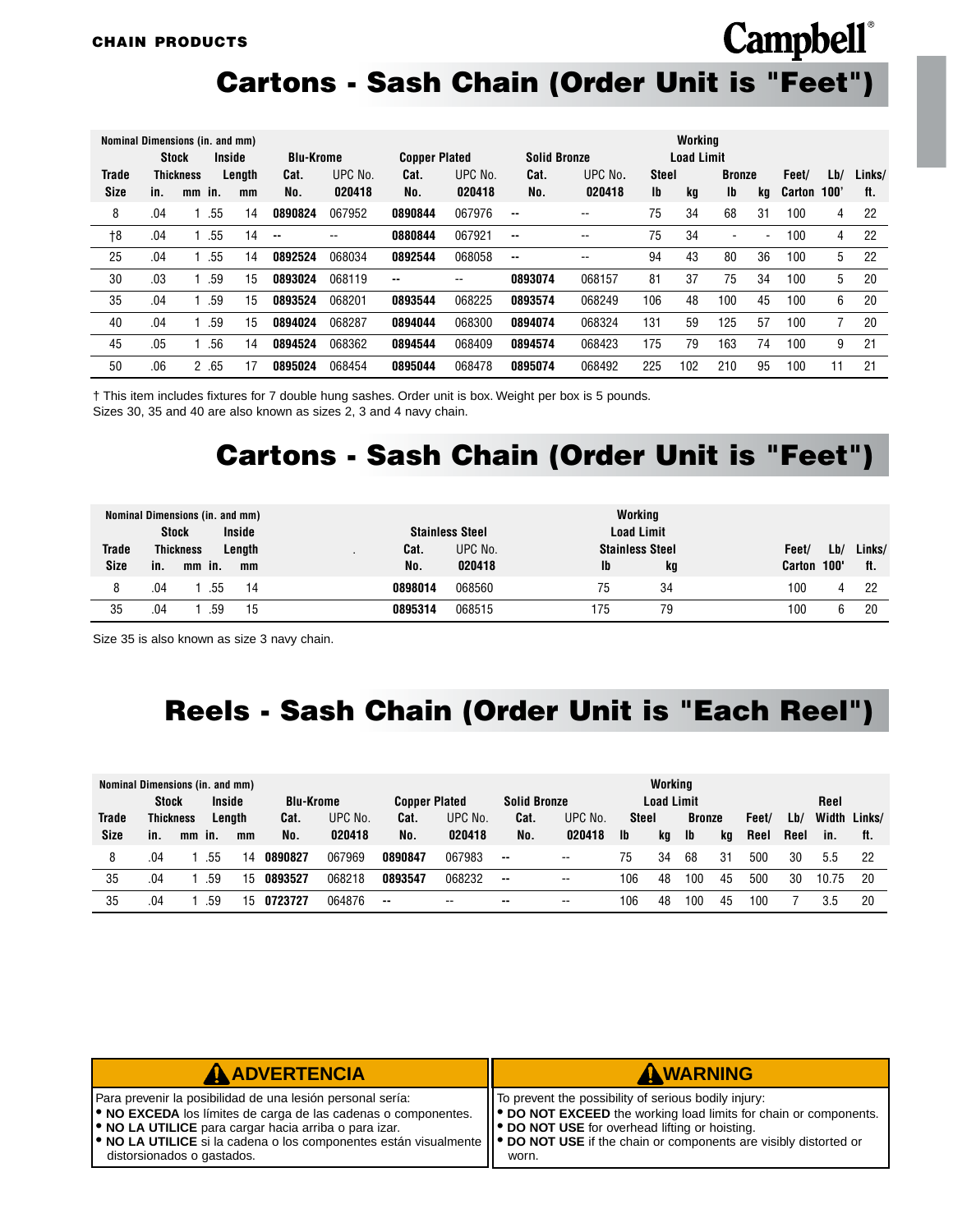### <span id="page-30-0"></span>**Campbell**® **Decorator Chain**





• For hanging plants and lamps, drapery tie-backs

- Six finishes: brass glo, black, antique brass, white, antique copper, antique silver
- Available on reels, order unit is "each"

|                      | Nominal Dimensions (in. and mm) |            |               |                                |     |             |                          |             |                   |                                    |    |               |             |                      |
|----------------------|---------------------------------|------------|---------------|--------------------------------|-----|-------------|--------------------------|-------------|-------------------|------------------------------------|----|---------------|-------------|----------------------|
| Trade<br><b>Size</b> | Dia.<br>in.                     | Mat.<br>mm | Length<br>in. | <b>Inside Dimensions</b><br>mm | in. | Width<br>mm | <b>Finish</b>            | Cat.<br>No. | UPC No.<br>020418 | Working<br><b>Load Limit</b><br>Ib | kg | Feet/<br>Reel | Lb/<br>Reel | Reel<br>Width<br>in. |
| 4                    | .120                            | 3          | .58           | 14.7                           | .21 | 5.3         | Blu-Krome                | 0720428     | 178771            | 70                                 | 32 | 90            | 10          | 3.5                  |
| 4                    | .120                            | 3          | .58           | 14.7                           | .21 | 5.3         | Antique Brass-Polycoated | 0720457     | 064609            | 70                                 | 32 | 90            | 10          | 3.5                  |
| 4                    | .120                            | 3          | .58           | 14.7                           | .21 | 5.3         | <b>Brass Glo</b>         | 0720467     | 064616            | 70                                 | 32 | 90            | 10          | 3.5                  |
| 4                    | .120                            | 3          | .58           | 14.7                           | .21 | 5.3         | <b>Black Polycoated</b>  | 0720477     | 064623            | 70                                 | 32 | 90            | 10          | 3.5                  |
| 10                   | .135                            | 3.4        | 1.21          | 30.7                           | .52 | 13.2        | Brass Glo                | 0722000     | 190834            | 35                                 | 16 | 60            | 10          | 3.5                  |
| 10                   | .135                            | 3.4        | 1.21          | 30.7                           | .52 | 13.2        | <b>Black Polycoated</b>  | 0722002     | 183218            | 35                                 | 16 | 40            | 6.8         | 3.5                  |
| 10                   | .135                            | 3.4        | 1.21          | 30.7                           | .52 | 13.2        | <b>Antique Brass</b>     | 0722003     | 183225            | 35                                 | 16 | 40            | 6.8         | 3.5                  |
| 10                   | .135                            | 3.4        | 1.21          | 30.7                           | .52 | 13.2        | <b>White Polycoated</b>  | 0722004     | 183232            | 35                                 | 16 | 40            | 6.8         | 3.5                  |
| 10                   | .135                            | 3.4        | 1.21          | 30.7                           | .52 | 13.2        | Antique Copper           | 0722006     | 183249            | 35                                 | 16 | 40            | 6.8         | 3.5                  |
| 10                   | .135                            | 3.4        | 1.21          | 30.7                           | .52 | 13.2        | <b>Antique Silver</b>    | 0722007     | 183256            | 35                                 | 16 | 40            | 6.8         | 3.5                  |

### **Hobby/Craft Decorator Chain - Standard Reel Sizes**





**Dimpled - Brass Plated Dimpled - Brass Plated See chart at top of next page.** 

| <b>A ADVERTENCIA</b>                                                                                                                                                                                                                                                                                                                                     | AWARNING                                                                                                                                                                               |
|----------------------------------------------------------------------------------------------------------------------------------------------------------------------------------------------------------------------------------------------------------------------------------------------------------------------------------------------------------|----------------------------------------------------------------------------------------------------------------------------------------------------------------------------------------|
| Para prevenir la posibilidad de una lesión personal sería:<br><b>. NO EXCEDA</b> los límites de carga de las cadenas o componentes.<br><b>.</b> NO LA UTILICE para cargar hacia arriba o para izar.<br>$\bullet$ NO LA UTILICE si la cadena o los componentes están visualmente $\bullet$ DO NOT USE if the chain or components are visibly distorted or | IT To prevent the possibility of serious bodily injury:<br>  ● DO NOT EXCEED the working load limits for chain or components.<br><b>P</b> DO NOT USE for overhead lifting or hoisting. |
| distorsionados o gastados.                                                                                                                                                                                                                                                                                                                               | worn.                                                                                                                                                                                  |

**No.10**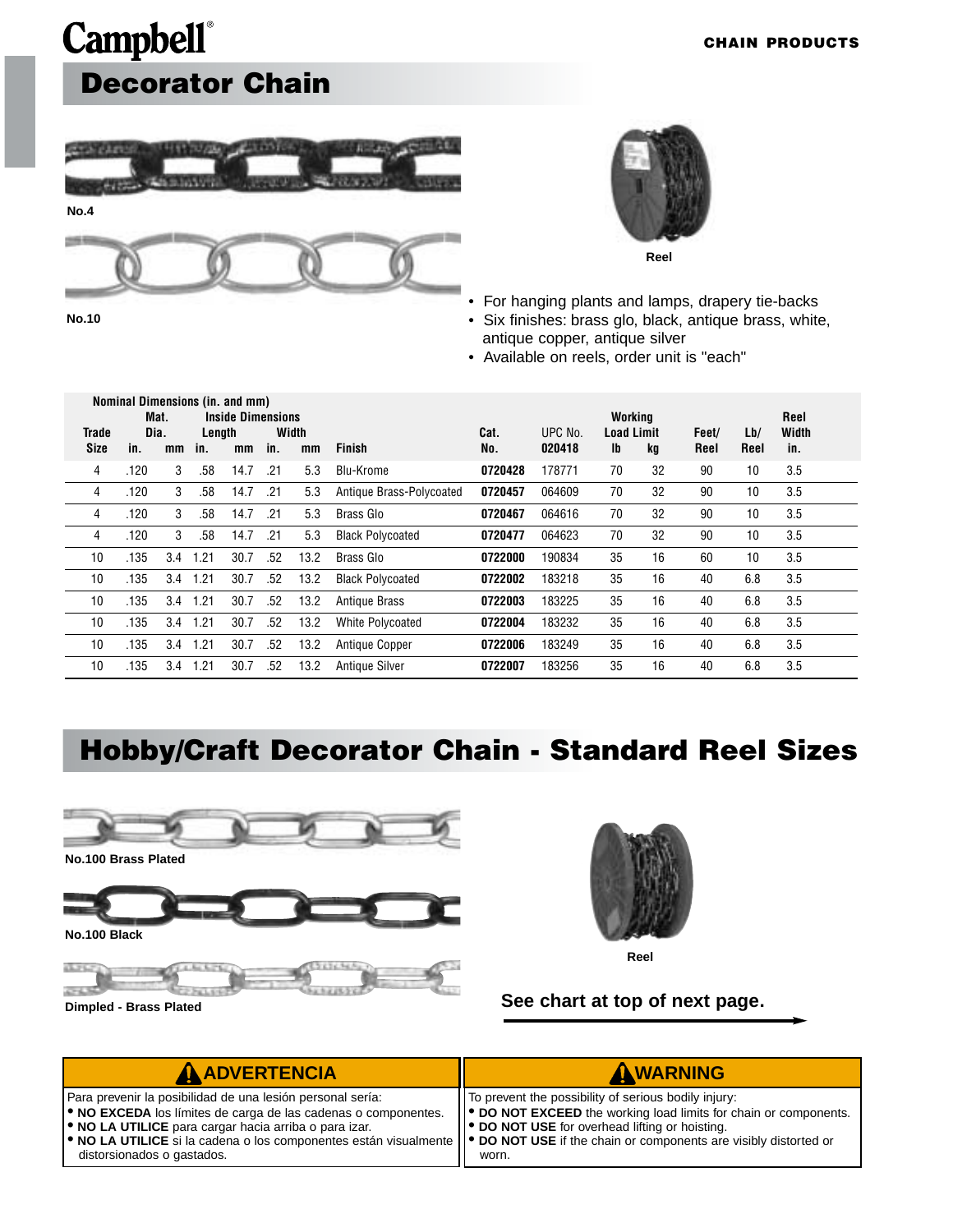#### <span id="page-31-0"></span>**Hobby/Craft Decorator Chain - Standard Reel Sizes**

| <b>Reels</b><br><b>Trade</b> | <b>Stock</b><br><b>Diameter</b> |     |      | Inside<br>Length |     | Inside<br>Width | UPC No.<br>Cat. |        |                                  |     | <b>Feet Per</b><br>Reel |           | Reel<br>Width. | <b>Pounds Per</b><br><b>Reel</b> |    | Working | <b>Load Limit</b> |
|------------------------------|---------------------------------|-----|------|------------------|-----|-----------------|-----------------|--------|----------------------------------|-----|-------------------------|-----------|----------------|----------------------------------|----|---------|-------------------|
| Size                         | in.                             | mm  | in.  | mm               | in  | mm              | No.             | 020418 | <b>Finish</b>                    | ft. | m                       | in.       | <b>Ib</b>      | kg                               | Ib | kg      |                   |
| 100                          | .087                            | 2.2 | .63  | 16               | .24 | 6               | 0711017         | 188251 | <b>Brass Plated</b>              | 197 | 60.5                    | $4^{1}/2$ | 6.10           | 29                               | 13 | 6       |                   |
| 100                          | .087                            | 2.2 | .63  | 16               | .24 | 6               | 0711077         | 188268 | Black                            | 197 | 60.5                    | $4^{1}/2$ | 6.10           | 29                               | 13 | 6       |                   |
| 40                           | .079                            | 2   | .67  | 17               | .20 | 5               | 0714017         | 188473 | Dimpled-Brass Plated             | 197 | 60.5                    | $4^{1}/2$ | 6.20           | 35                               | 16 |         |                   |
| 40                           | .079                            | 2   | .67  | 17               | .20 | 5               | 0714077         | 188480 | Dimpled-Black                    | 197 | 60.5                    | $4^{1}/2$ | 6.20           | 35                               | 16 |         |                   |
| 40                           | .079                            | 2   | .67  | 17               | .20 | 5               | 0714087         | 188497 | Dimpled-White                    | 197 | 60.5                    | $4^{1}/2$ | 6.20           | 35                               | 16 | 7       |                   |
| 40                           | .079                            | 2   | .67  | 17               | .20 | 5               | 0714097         | 188503 | Dimpled-Antique Brass Plated 197 |     | 60.5                    | $4^{1}/2$ | 6.20           | 35                               | 16 |         |                   |
| 50                           | .118                            | 3   | 1.14 | 29               | .33 | 8.5             | 0715017         | 188510 | Dimpled-Brass Plated             | 66  | 20.1                    | $4^{1}/2$ | 5.40           | 44                               | 20 | 9       |                   |
| 50                           | .118                            | 3   | 1.14 | 29               | .33 | 8.5             | 0715077         | 188527 | Dimpled-Black                    | 66  | 20.1                    | $4^{1}/2$ | 5.40           | 44                               | 20 | 9       |                   |
| 50                           | .118                            | 3   | 1.14 | 29               | .33 | 8.5             | 0715087         | 188534 | Dimpled-White                    | 66  | 20.1                    | $4^{1}/2$ | 5.40           | 44                               | 20 | 9       |                   |
| 50                           | .118                            | 3   | 1.14 | 29               | .33 | 8.5             | 0715097         | 188541 | Dimpled-Antique Brass Plated     | 66  | 20.1                    | $4^{1}/2$ | 5.40           | 44                               | 20 | 9       |                   |

### **Hobby/Craft Cathedral Chain - Standard Size Reels**



**Campbell**®



|--|

| <b>Reels</b><br>Trade | Stock<br><b>Diameter</b> |     | Inside | Length |     | <b>Inside</b><br>Width | UPC No.<br>Cat. |        | <b>Feet Per</b><br>Reel |     | Reel<br>Width. | <b>Pounds Per</b><br>Reel |      | Working<br><b>Load Limit</b> |    |    |
|-----------------------|--------------------------|-----|--------|--------|-----|------------------------|-----------------|--------|-------------------------|-----|----------------|---------------------------|------|------------------------------|----|----|
| Size                  | in.                      | mm  | in.    | mm     | in  | mm                     | No.             | 020418 | <b>Finish</b>           | ft. | m              | in.                       | Ib   | kg                           | Ib | kg |
| 31                    | .087                     | 2.2 | .95    | 24     | .40 | 10                     | 0713117         | 188374 | <b>Brass Plated</b>     | 98  | 29.9           | $4^{1}/2$                 | 5.95 | 2.7                          | 35 | 16 |
| 31                    | .087                     | 2.2 | .95    | 24     | .40 | 10                     | 0713177         | 188381 | <b>Black</b>            | 98  | 29.9           | $4^{1}/2$                 | 5.95 | 2.7                          | 35 | 16 |
| 31                    | .087                     | 2.2 | .95    | 24     | .40 | 10                     | 0713187         | 188398 | White                   | 98  | 29.9           | $4^{1}/2$                 | 5.95 | 2.7                          | 35 | 16 |
| 32                    | .105                     | 2.7 | .57    | 40     | .56 | 14                     | 0713217         | 188411 | <b>Brass Plated</b>     | 66  | 20.1           | $4^{1}/2$                 | 5.95 | 2.7                          | 44 | 20 |
| 32                    | .105                     | 2.7 | . 57   | 40     | .56 | 14                     | 0713277         | 188428 | <b>Black</b>            | 66  | 20.            | $4^{1}/2$                 | 5.95 | 2.7                          | 44 | 20 |
| 32                    | .105                     | 2.7 | .57    | 40     | .56 | 14                     | 0713287         | 188435 | White                   | 66  | 20.1           | $4^{1}/2$                 | 5.25 | 2.4                          | 44 | 20 |
| 32                    | .105                     |     | .57    | 40     | .56 | 14                     | 0713297         | 188442 | Antique Brass Plated    | 66  | 20.1           | $4^{1}/2$                 | 5.25 | 2.4                          | 44 | 20 |

| <b>A ADVERTENCIA</b>                                                                                                                                                                                                                                                                                                                                                                                           | AWARNING                                                                                                                                                                                               |
|----------------------------------------------------------------------------------------------------------------------------------------------------------------------------------------------------------------------------------------------------------------------------------------------------------------------------------------------------------------------------------------------------------------|--------------------------------------------------------------------------------------------------------------------------------------------------------------------------------------------------------|
| Para prevenir la posibilidad de una lesión personal sería:<br><b>.</b> NO EXCEDA los límites de carga de las cadenas o componentes.<br><b>.</b> NO LA UTILICE para cargar hacia arriba o para izar.<br>$\blacktriangleright$ NO LA UTILICE si la cadena o los componentes están visualmente $\blacktriangleright$ DO NOT USE if the chain or components are visibly distorted or<br>distorsionados o gastados. | IT To prevent the possibility of serious bodily injury:<br>  ● DO NOT EXCEED the working load limits for chain or components.<br>   <sup>●</sup> DO NOT USE for overhead lifting or hoisting.<br>worn. |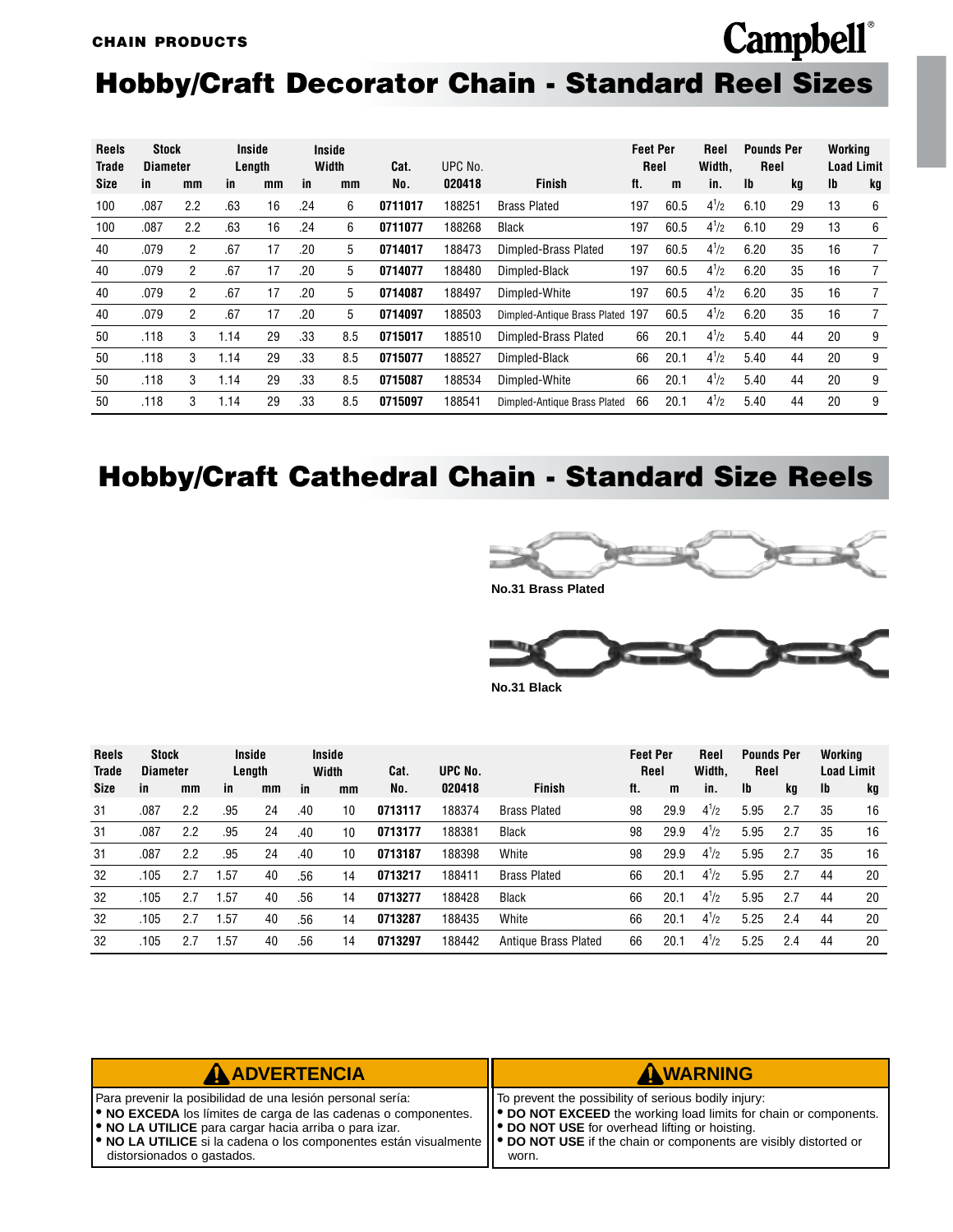### <span id="page-32-0"></span>**Campbell**® **Hobby/Craft Twist Chain - Mini Reels**

|              |                 |                |     |        |     |                |         | <b>No.90 Brass Plated</b> |                      |                 |    |           |                   |       |                   |    |
|--------------|-----------------|----------------|-----|--------|-----|----------------|---------|---------------------------|----------------------|-----------------|----|-----------|-------------------|-------|-------------------|----|
| <b>Reels</b> | <b>Stock</b>    |                |     | Inside |     | <b>Inside</b>  |         |                           |                      | <b>Feet Per</b> |    | Reel      | <b>Pounds Per</b> |       | Working           |    |
| <b>Trade</b> | <b>Diameter</b> |                |     | Length |     | Width          | Cat.    | UPC No.                   |                      | Reel            |    | Width.    | Reel              |       | <b>Load Limit</b> |    |
| Size         | in              | mm             | in  | mm     | in  | mm             | No.     | 020418                    | <b>Finish</b>        | ft.             | m  | in.       | $\mathbf{I}$      | kg    | Ib                | kg |
| 70           | .039            |                | .18 | 4.5    | .06 | 1.5            | 0717017 | 188558                    | <b>Brass Plated</b>  | 82              | 25 | $3^{1}/4$ | 2.10              |       | 15                |    |
| 70           | .039            |                | .18 | 4.5    | .06 | 1.5            | 0717027 | 188565                    | <b>Nickel Plated</b> | 82              | 25 | $3^{1}/4$ | 2.10              |       | 15                |    |
| 90           | .047            | 1.2            | .20 | 5      | .08 | $\overline{2}$ | 0719017 | 188572                    | <b>Brass Plated</b>  | 82              | 25 | $3^{1}/4$ | 2.90              | 1.3   | 20                | 9  |
| 90           | .047            | 1.2            | .20 | 5      | .08 | $\overline{2}$ | 0719027 | 188589                    | <b>Nickel Plated</b> | 82              | 25 | $3^{1}/4$ | 2.90              | 1.3   | 20                | 9  |
| 200          | .079            | $\overline{2}$ | .40 | 10     | .16 | 4              | 0712017 | 188282                    | <b>Brass Plated</b>  | 49              | 15 | $3^{1}/4$ | 2.30              | 1.04  | 29                | 13 |
| 200          | .079            | $\overline{2}$ | .40 | 10     | .16 | 4              | 0712027 | 188299                    | Nickel Plated        | 49              | 15 | $3^{1}/4$ | 2.30              | .04   | 29                | 13 |
| 200          | .079            | $\overline{2}$ | .40 | 10     | .16 | 4              | 0712077 | 188305                    | <b>Black</b>         | 49              | 15 | $3^{1}/4$ | 2.30              | 04. ا | 29                | 13 |
| 250          | .099            | 2.5            | .43 | 11     | .16 | 4              | 0712517 | 188312                    | <b>Brass Plated</b>  | 33              | 10 | $3^{1}/4$ | 2.75              | .24   | 35                | 16 |
| 250          | .099            | 2.5            | .43 | 11     | .16 | 4              | 0712527 | 188329                    | Nickel Plated        | 33              | 10 | $3^{1}/4$ | 2.75              | .24   | 35                | 16 |
| 250          | .099            | 2.5            | .43 | 11     | .16 | 4              | 0712577 | 188336                    | <b>Black</b>         | 33              | 10 | $3^{1}/4$ | 2.75              | 1.24  | 35                | 16 |
|              |                 |                |     |        |     |                |         |                           |                      |                 |    |           |                   |       |                   |    |

### **Hobby/Craft Clock Chain - Mini Reels**



Che he he he he he he

**No.5 Brass Plated**

| <b>Reels</b><br><b>Trade</b> | <b>Stock</b><br><b>Diameter</b> |      |     | Inside<br>Length |               | <b>Inside</b><br>Width | Cat.    | UPC No. |                      | <b>Feet Per</b><br>Reel |    | Reel<br>Width. | <b>Pounds Per</b><br>Reel |     | Working<br><b>Load Limit</b> |    |
|------------------------------|---------------------------------|------|-----|------------------|---------------|------------------------|---------|---------|----------------------|-------------------------|----|----------------|---------------------------|-----|------------------------------|----|
| <b>Size</b>                  | in                              | mm   | in  | mm               | în            | mm                     | No.     | 020418  | <b>Finish</b>        | ft.                     | m  | in.            | Ib                        | kg  | Ib                           | kg |
| 3                            | .043                            | 1.،  | .31 | 8                | .11           | 3                      | 0710317 | 188183  | <b>Brass Plated</b>  | 164                     | 50 | $3^{1}/4$      | 1.50                      | .68 |                              | 3  |
| 3                            | .043                            | ا. ا | .31 | 8                | .11           | 3                      | 0710327 | 188190  | <b>Nickel Plated</b> | 164                     | 50 | $3^{1}/4$      | .50                       | .68 |                              | 3  |
| 5                            | .051                            | .3   | .31 | 8                | .11           | 3                      | 0710517 | 188206  | <b>Brass Plated</b>  | 82                      | 25 | $3^{1}/4$      | 1.10                      | .5  | 13                           | 6  |
| 5                            | .051                            | .3   | .31 | 8                | .11           | 3                      | 0710527 | 188213  | <b>Nickel Plated</b> | 82                      | 25 | $3^{1/4}$      | 1.10                      | .5  | 13                           | 6  |
|                              | .063                            | .6   | .31 | 8                | .11           | 3                      | 0710717 | 188220  | <b>Brass Plated</b>  | 82                      | 25 | $3^{1}/4$      | 1.30                      | .6  | 18                           | 8  |
|                              | .063                            | .6   | .31 | 8                | $.1^{\prime}$ | 3                      | 0710727 | 188237  | <b>Nickel Plated</b> | 82                      | 25 | $3^{1}/4$      | .30                       | .6  | 18                           | 8  |

#### **Sash Chain**



**No.3 Chrome Plated**

| <b>Reels</b><br>Trade | <b>Stock</b><br><b>Diameter</b> |    |     | Outside<br>Length |     | Outside<br>Width | Cat.    | UPC No. |                     | <b>Feet Per</b><br>Reel |    | Reel<br>Width. | <b>Pounds Per</b><br>Reel |    | Working<br><b>Load Limit</b> |    |
|-----------------------|---------------------------------|----|-----|-------------------|-----|------------------|---------|---------|---------------------|-------------------------|----|----------------|---------------------------|----|------------------------------|----|
| Size                  | <b>in</b>                       | mm | in  | mm                | in  | mm               | No.     | 020418  | <b>Finish</b>       | ft.                     | m  | in.            | Ib                        | kg | lb                           | kg |
|                       | .016                            |    | .50 | 12.5              | .20 |                  | 0710217 | 188169  | <b>Brass Plated</b> | 164                     | 50 | $3^{1}/4$      | .10                       | .ხ | 29                           | 13 |
|                       | .016                            |    | .50 | 12.5              | .20 | b                | 0710227 | 188176  | Chrome Plated       | 164                     | 50 | $3^{1}/4$      | .10                       | .ხ | 29                           | 13 |
|                       | .020                            |    | .81 | 20.5              | .27 |                  | 0713027 | 88367   | Chrome Plated       | 82                      | 25 | $3^{1}/4$      | .60                       |    | 35                           | 16 |

| <b>A ADVERTENCIA</b>                                                                                                                                                                                                                                                                                                                                                                                           | AWARNING                                                                                                                                                                                  |
|----------------------------------------------------------------------------------------------------------------------------------------------------------------------------------------------------------------------------------------------------------------------------------------------------------------------------------------------------------------------------------------------------------------|-------------------------------------------------------------------------------------------------------------------------------------------------------------------------------------------|
| Para prevenir la posibilidad de una lesión personal sería:<br><b>.</b> NO EXCEDA los límites de carga de las cadenas o componentes.<br><b>.</b> NO LA UTILICE para cargar hacia arriba o para izar.<br>$\blacktriangleright$ NO LA UTILICE si la cadena o los componentes están visualmente $\blacktriangleright$ DO NOT USE if the chain or components are visibly distorted or<br>distorsionados o gastados. | To prevent the possibility of serious bodily injury:<br>   ● DO NOT EXCEED the working load limits for chain or components.<br>   ● DO NOT USE for overhead lifting or hoisting.<br>worn. |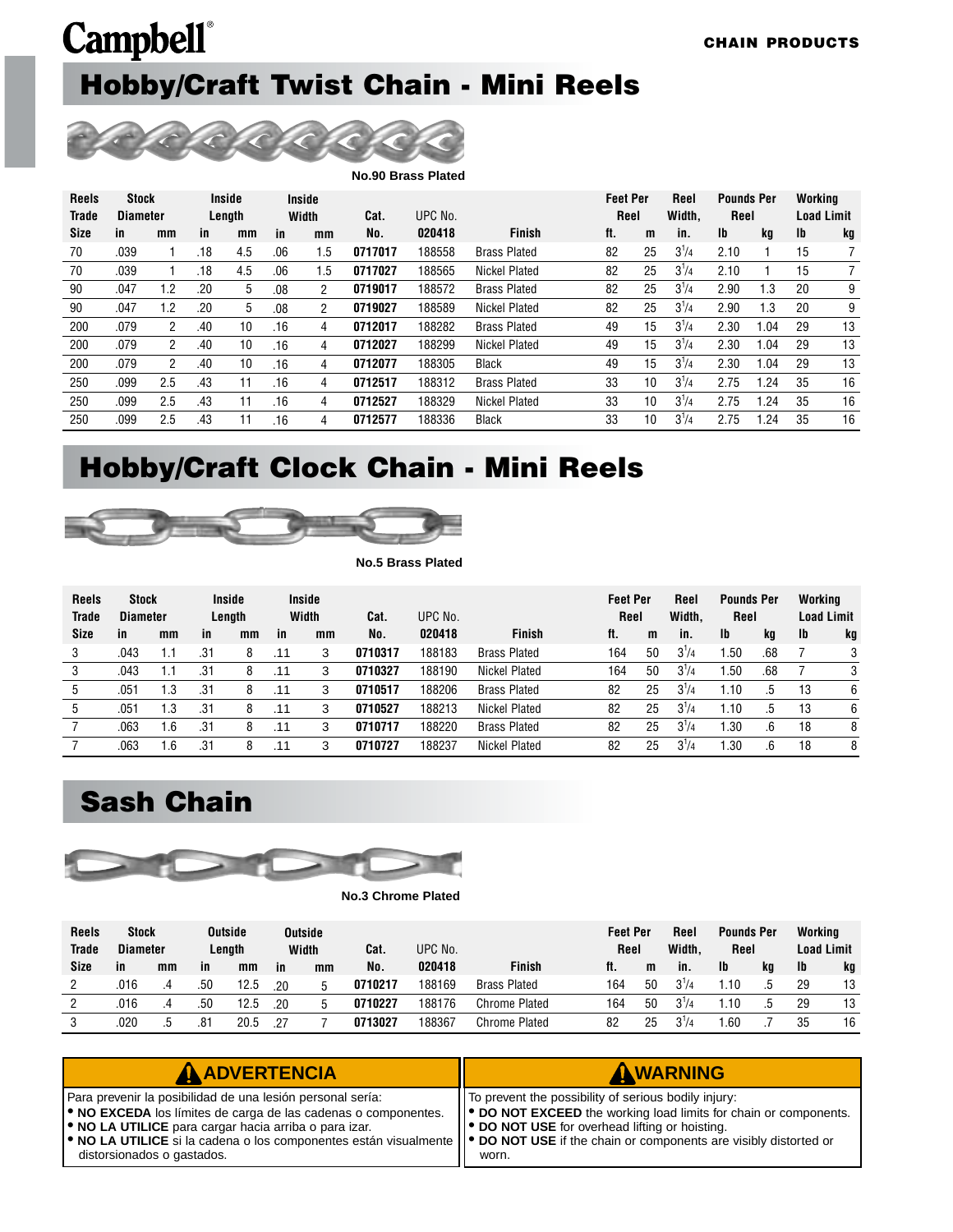### **Campbell**® **Ball Chain**

00000000000

#### **No.36 Chrome Plated**

<span id="page-33-0"></span>

| <b>Reels</b> | Stock           |                          |          |         |                                         |                          | <b>Feet Per</b><br>Reel  |     | Reel      | <b>Pounds Per</b> |     | Working           |    |
|--------------|-----------------|--------------------------|----------|---------|-----------------------------------------|--------------------------|--------------------------|-----|-----------|-------------------|-----|-------------------|----|
| Trade        | <b>Diameter</b> |                          | Cat.     | UPC No. |                                         | <b>Shelf</b>             |                          |     | Width     | Reel              |     | <b>Load Limit</b> |    |
| <b>Size</b>  | -in             | mm                       | No.      | 020418  | <b>Finish</b>                           | Pack                     | ft.                      | m   | in.       | <b>Ib</b>         | kg  | <b>Ib</b>         | kg |
| 26           | .099            | 2.5                      | 0712617  | 188350  | Chrome Plated                           | $- -$                    | 328                      | 100 | $3^{1}/4$ | 1.90              | .9  | 9                 |    |
| 36           | .142            | 3.6                      | 0713627  | 188459  | Chrome Plated                           | $\overline{\phantom{a}}$ | 164                      | 50  | $3^{1}/4$ | 2.60              | 1.2 | 11                | 5  |
| 36           | .142            | 3.6                      | 0713617  | 147111  | <b>Brass</b>                            | $- -$                    | 164                      | 50  | $3^{1}/4$ | 2.60              | 1.2 | 11                | 5  |
| 26           | --              | $- -$                    | B0712601 | 158834  | #26 Ball Chain Connector, Chrome Plated | 10 Bags+                 | $-$                      |     |           |                   |     |                   |    |
| 36           | $- -$           | $\overline{\phantom{a}}$ | B0713601 | 156755  | #36 Ball Chain Connector, Chrome Plated | 10 Bags+                 | $\overline{\phantom{a}}$ |     |           |                   |     |                   |    |
| 36           | --              | --                       | B0713602 | 157943  | #36 Ball Chain Connector. Brass         | 10 Bags+                 | $\overline{\phantom{a}}$ |     |           |                   |     |                   |    |

**+** 6/Bag, 10 Bags/Box

#### **Oval Link Chain**



| <b>Reels</b><br><b>Trade</b> | <b>Stock</b><br><b>Diameter</b> |    |     | Inside<br>Lenath |    | Inside<br>Width | Cat.    | UPC No. |                     | <b>Feet Per</b><br>Reel |    | Reel<br>Width. | <b>Pounds Per</b><br>Reel |    | Workina<br>Load Limit |    |
|------------------------------|---------------------------------|----|-----|------------------|----|-----------------|---------|---------|---------------------|-------------------------|----|----------------|---------------------------|----|-----------------------|----|
| Size                         | in                              | mm | ın  | mm               | in | mm              | No.     | 020418  | <b>Finish</b>       | ft.                     | m  | in.            | <b>Ib</b>                 | kq | Ib                    | kg |
| 19                           | .043                            |    | .20 |                  |    |                 | 0711917 | 188275  | <b>Brass Plated</b> | 82                      | 25 | $3^{1}/4$      |                           | .8 |                       |    |

#### **Plastic Chain**



**Square Pails Reel**

- Used for creating borders for flower beds, gardens, driveways, etc.
- For decorative non-load bearing use only



- Comes in three colors: white, yellow, or black.
- **Do not use for overhead lifting, towing or pulling.**

#### **Square Pails - Plastic Chain (Order Unit is "Each Pail")**

|       |      |    | Nominal Dimensions (in. and mm) |                          |     |       |         |         |         |         |              |         |       |       |
|-------|------|----|---------------------------------|--------------------------|-----|-------|---------|---------|---------|---------|--------------|---------|-------|-------|
|       | Mat. |    |                                 | <b>Inside Dimensions</b> |     |       | Yellow  |         | White   |         | <b>Black</b> |         |       |       |
| Trade | Dia. |    |                                 | Lenath                   |     | Width | Cat.    | UPC No. | Cat.    | UPC No. | Cat.         | UPC No. | Feet/ | Lb/   |
| Size  | in.  | mm | in.                             | mm                       | in. | mm    | No.     | 020418  | No.     | 020418  | No.          | 020418  | Pail  | Pail  |
| #6    | .23  |    | .00                             | 25                       | .30 | 8     | --      | $- -$   | 0990646 | 185168  |              | --      | 220   | $- -$ |
| #8    | .29  |    | .50                             | 38                       | .40 | 10    | 0990836 | 185182  | 0990846 | 185205  | 0990856      | 185229  | 138   | --    |

| AADVERTENCIA                                                                                                                                                                                                                                                                                                                                                                           | AWARNING                                                                                                                                                                                     |
|----------------------------------------------------------------------------------------------------------------------------------------------------------------------------------------------------------------------------------------------------------------------------------------------------------------------------------------------------------------------------------------|----------------------------------------------------------------------------------------------------------------------------------------------------------------------------------------------|
| Para prevenir la posibilidad de una lesión personal sería:<br><b>. NO EXCEDA</b> los límites de carga de las cadenas o componentes.<br><b>.</b> NO LA UTILICE para cargar hacia arriba o para izar.<br>$\bullet$ NO LA UTILICE si la cadena o los componentes están visualmente $\bullet$ DO NOT USE if the chain or components are visibly distorted or<br>distorsionados o gastados. | To prevent the possibility of serious bodily injury:<br>  ● DO NOT EXCEED the working load limits for chain or components.<br><b>P DO NOT USE</b> for overhead lifting or hoisting.<br>worn. |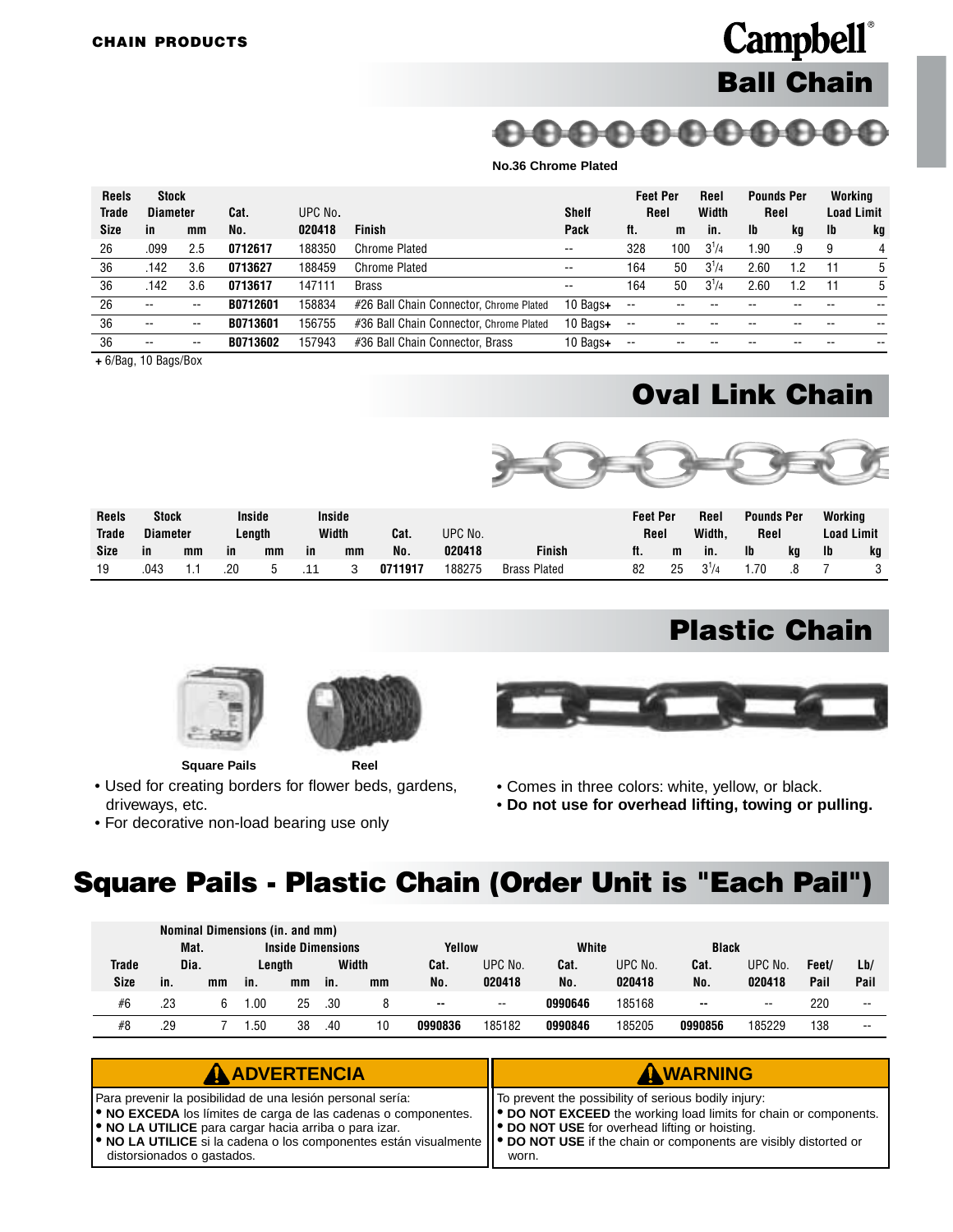### <span id="page-34-0"></span>**Reels - Plastic Chain (Order Unit is "Each Reel")**

|                                  | Nominal Dimensions (in. and mm) |       |     |        |     |        |               |                          |         |         |               |                          |       |      |       |
|----------------------------------|---------------------------------|-------|-----|--------|-----|--------|---------------|--------------------------|---------|---------|---------------|--------------------------|-------|------|-------|
| <b>Inside Dimensions</b><br>Mat. |                                 |       |     |        |     | Yellow |               | White<br><b>Black</b>    |         |         |               |                          | Reel  |      |       |
| <b>Trade</b>                     |                                 | Dia.* |     | Length |     | Width  | Cat.          | UPC No.                  | Cat.    | UPC No. | Cat.          | UPC No.                  | Feet/ | Lb/  | Width |
| <b>Size</b>                      | in.                             | mm    | in. | mm     | in. | mm     | No.           | 020418                   | No.     | 020418  | No.           | 020418                   | Reel  | Reel | in.   |
| #6                               | .23                             | 6     | .00 | 25     | .30 |        | $\sim$ $\sim$ | $\overline{\phantom{a}}$ | 0990647 | 185175  | $\sim$ $\sim$ | $\overline{\phantom{a}}$ | 100   |      | 10.75 |
| #8                               | .30                             |       | .50 | 38     | .50 | 12     | 0990837       | 185199                   | 0990847 | 185212  | 0990857       | 185236                   | 60    |      | 10.75 |

**\*** Since material is not a perfect circle, this figure represents the smallest surface area.

### **Plastic Accessories**



**"S" Hook Connecting Link**



- To be used with Campbell plastic chain
- #6 "S" hook and #6 connecting Link comes in white only
- #8 "S" hook and #8 connecting links come in yellow, white and black colors
- Available bagged only two pieces per bag
- **Do not use for overhead lifting, towing or pulling**

|              | <b>To Be Used With</b>  | Yellow   |         | White    |         | <b>Black</b> |                          |         |       |     |  |
|--------------|-------------------------|----------|---------|----------|---------|--------------|--------------------------|---------|-------|-----|--|
| <b>Trade</b> | <b>Campbell Plastic</b> | Cat.     | UPC No. | Cat.     | UPC No. | Cat.         | UPC No.                  | Pieces/ | Bags/ | Lb/ |  |
| <b>Size</b>  | <b>Chain Size</b>       | No.      | 020418  | No.      | 020418  | No.          | 020418                   | Bag     | Box   | Box |  |
| #6           | #6                      | $\sim$   | --      | B5953564 | 172748  | $-$          | $\overline{\phantom{a}}$ |         | 20    |     |  |
| #8           | #8                      | B5953583 | 172731  | B5953584 | 172724  | B5953585     | 172717                   |         | 20    |     |  |

#### **Connecting Link - Plastic**

|              | <b>To Be Used With</b>  | Yellow   |                          | White    | <b>Black</b> |          |                          |         |       |     |
|--------------|-------------------------|----------|--------------------------|----------|--------------|----------|--------------------------|---------|-------|-----|
| <b>Trade</b> | <b>Campbell Plastic</b> | Cat.     | UPC No.                  | Cat.     | UPC No.      | Cat.     | UPC No.                  | Pieces/ | Bags/ | Lb/ |
| <b>Size</b>  | <b>Chain Size</b>       | No.      | 020418                   | No.      | 020418       | No.      | 020418                   | Baq     | Box   | Box |
| #6           | #6                      | $\sim$   | $\overline{\phantom{a}}$ | B5953664 | 172700       | $\sim$   | $\overline{\phantom{a}}$ |         | 20    |     |
| #8           | #8                      | B5953683 | 72694                    | B5953684 | 172687       | B5953685 | 172670                   |         | 20    |     |

| <b>A ADVERTENCIA</b>                                                                                                                                                                                                                                                                                                                                                      | AWARNING                                                                                                                                                                                     |
|---------------------------------------------------------------------------------------------------------------------------------------------------------------------------------------------------------------------------------------------------------------------------------------------------------------------------------------------------------------------------|----------------------------------------------------------------------------------------------------------------------------------------------------------------------------------------------|
| Para prevenir la posibilidad de una lesión personal sería:<br><b>. NO EXCEDA</b> los límites de carga de las cadenas o componentes.<br><b>.</b> NO LA UTILICE para cargar hacia arriba o para izar.<br>• NO LA UTILICE si la cadena o los componentes están visualmente    • DO NOT USE if the chain or components are visibly distorted or<br>distorsionados o gastados. | IT To prevent the possibility of serious bodily injury:<br>   ● DO NOT EXCEED the working load limits for chain or components.<br>   ● DO NOT USE for overhead lifting or hoisting.<br>worn. |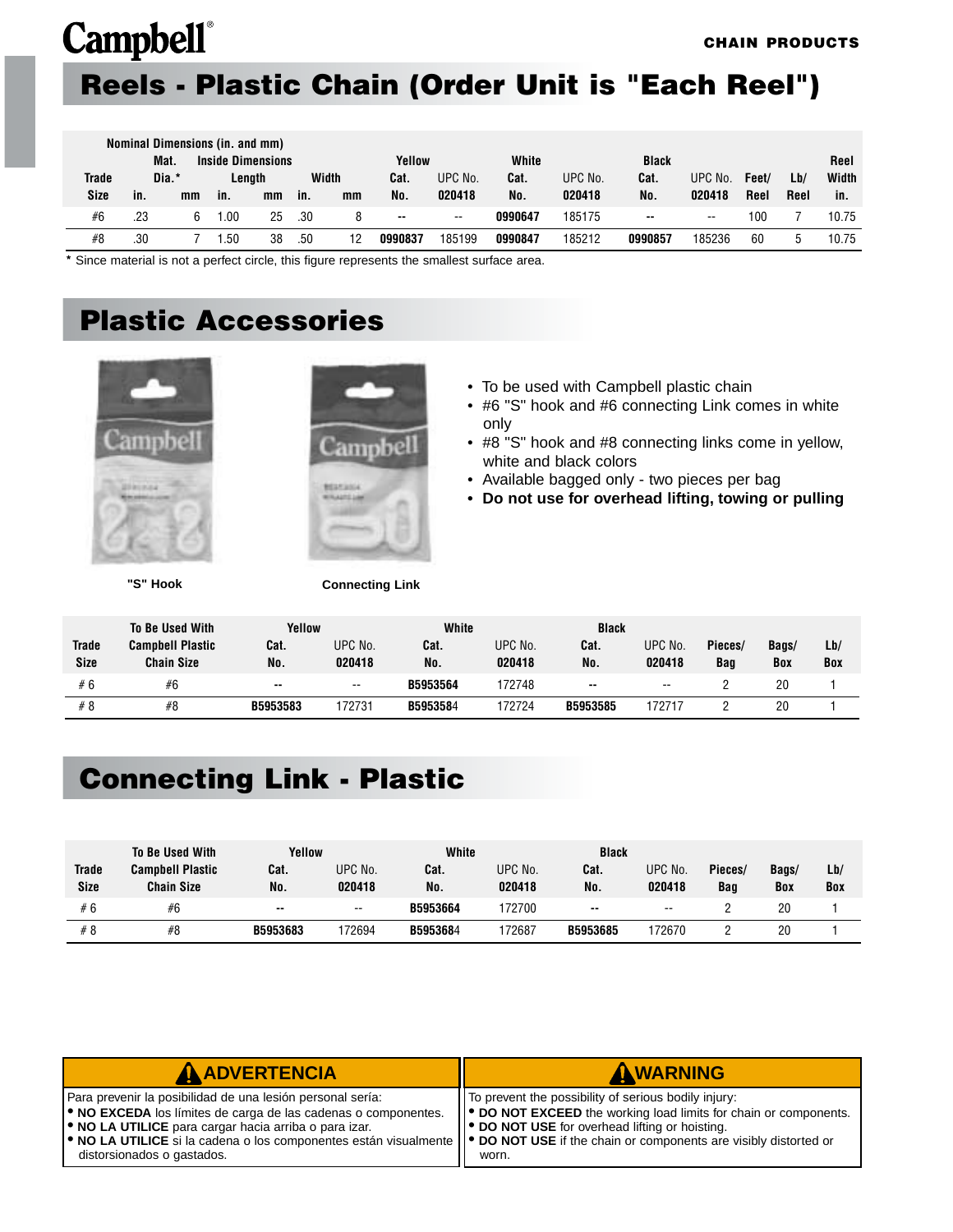#### **Cable and Chain - Plastic Clam Shell Packs**

- <span id="page-35-0"></span>• Product packaged in clear, see-through plastic clam shells
- Customer can see product first hand
- Convenient hang up hole
- Serves as reusable storage box





| <b>Trade</b>   |                           | Working |         |                          |                   |       |        |                |  |  |  |
|----------------|---------------------------|---------|---------|--------------------------|-------------------|-------|--------|----------------|--|--|--|
| <b>Size</b>    |                           | Cat.    | UPC No. |                          | <b>Load Limit</b> | Feet/ | Packs/ | Lb/            |  |  |  |
| in.            | <b>Description</b>        | No.     | 020418  | $\mathbf{I}$             | kq                | Pack  | Ctn.   | Ctn.           |  |  |  |
| $\frac{3}{16}$ | Proof Coil/B-K            | 5971230 | 185243  | 800                      | 360               | 10    | 6      | 24             |  |  |  |
| 2/0            | Passing Link/B-K          | 5973000 | 185250  | 450                      | 204               | 10    | 5      | 17             |  |  |  |
| .135           | Hdy Link/B-K              | 5973300 | 185267  | 255                      | 116               | 15    | 5      | 10             |  |  |  |
| 2/0            | Str. Link Coil/B-K        | 5973310 | 185274  | 520                      | 236               | 10    | 5      | 15             |  |  |  |
| #3             | Inco/White                | 5977500 | 185298  | 90                       | 41                | 15    | 5      | 6              |  |  |  |
| #3             | Inco/Blu-Krome            | 5977502 | 185304  | 90                       | 41                | 15    | 9      | 10             |  |  |  |
| #1             | Inco/BluKrome             | 5977510 | 185311  | 155                      | 70                | 15    | 5      | 9              |  |  |  |
| 2/0            | Inco                      | 5977522 | 185335  | 255                      | 116               | 15    | 6      | 16             |  |  |  |
| #12            | Single Jack/Blu-Krome     | 5978000 | 185342  | 20                       | 9                 | 15    | 9      | 12             |  |  |  |
| #16            | Single Jack/Blu-Krome     | 5978020 | 185366  | 8                        | 4                 | 15    | 9      | 5              |  |  |  |
| #16            | Double Jack/Brass Glo     | 5978200 | 785373  | 8                        | 4                 | 15    | 9      | 6              |  |  |  |
| #10            | Decorator Chain/Brass Glo | 5979600 | 185403  | 35                       | 16                | 10    | 5      | $\overline{7}$ |  |  |  |
| #10            | Decorator Chain/Black     | 5979610 | 185410  | 35                       | 16                | 10    | 5      | 8              |  |  |  |
| #10            | Decorator Chain/White     | 5979630 | 185434  | 35                       | 16                | 10    | 5      | 8              |  |  |  |
| #8             | PIChn.w/2 #8 C-Links/Yel  | 5979938 | 185441  | $\blacksquare$           | $\blacksquare$    | 15    | 3      | 5              |  |  |  |
| #6             | PIChn.w/2 #6 C-Links/Wht  | 5979946 | 185458  | $\overline{\phantom{a}}$ | $\overline{a}$    | 15    | 5      | 5              |  |  |  |
| #8             | PIChn.w/2 #8 C-Links/Wht  | 5979948 | 185465  | ÷,                       | ä,                | 15    | 3      | 5              |  |  |  |
| $\frac{3}{32}$ | <b>Coated Cable</b>       | 5977000 | 185564  | 184                      | 83                | 25    | 6      | 4.7            |  |  |  |
| $\frac{3}{32}$ | <b>Coated Cable</b>       | 5977001 | 185571  | 184                      | 83                | 50    | 6      | 10.2           |  |  |  |
| $\frac{1}{8}$  | <b>Coated Cable</b>       | 5977010 | 185588  | 340                      | 154               | 25    | 6      | 6              |  |  |  |
| $\frac{1}{8}$  | <b>Coated Cable</b>       | 5977011 | 185595  | 340                      | 154               | 50    | 6      | 11.1           |  |  |  |
| $\frac{3}{16}$ | <b>Coated Cable</b>       | 5977020 | 185601  | 840                      | 381               | 25    | 3      | 11.6           |  |  |  |
| $\frac{1}{8}$  | <b>Uncoated Cable</b>     | 5977111 | 185632  | 340                      | 154               | 50    | 6      | 8.3            |  |  |  |

| <b>A ADVERTENCIA</b>                                                                                                                                                                                                                                                                                                                                                                                                | AWARNING                                                                                                                                                                                    |
|---------------------------------------------------------------------------------------------------------------------------------------------------------------------------------------------------------------------------------------------------------------------------------------------------------------------------------------------------------------------------------------------------------------------|---------------------------------------------------------------------------------------------------------------------------------------------------------------------------------------------|
| Para prevenir la posibilidad de una lesión personal sería:<br><b>. NO EXCEDA</b> los límites de carga de las cadenas o componentes.<br><b>ORIGIO NO LA UTILICE</b> para cargar hacia arriba o para izar.<br>$\blacktriangleright$ NO LA UTILICE si la cadena o los componentes están visualmente $\blacktriangleright$ DO NOT USE if the chain or components are visibly distorted or<br>distorsionados o gastados. | To prevent the possibility of serious bodily injury:<br>   ● DO NOT EXCEED the working load limits for chain or components.<br><b>DO NOT USE</b> for overhead lifting or hoisting.<br>worn. |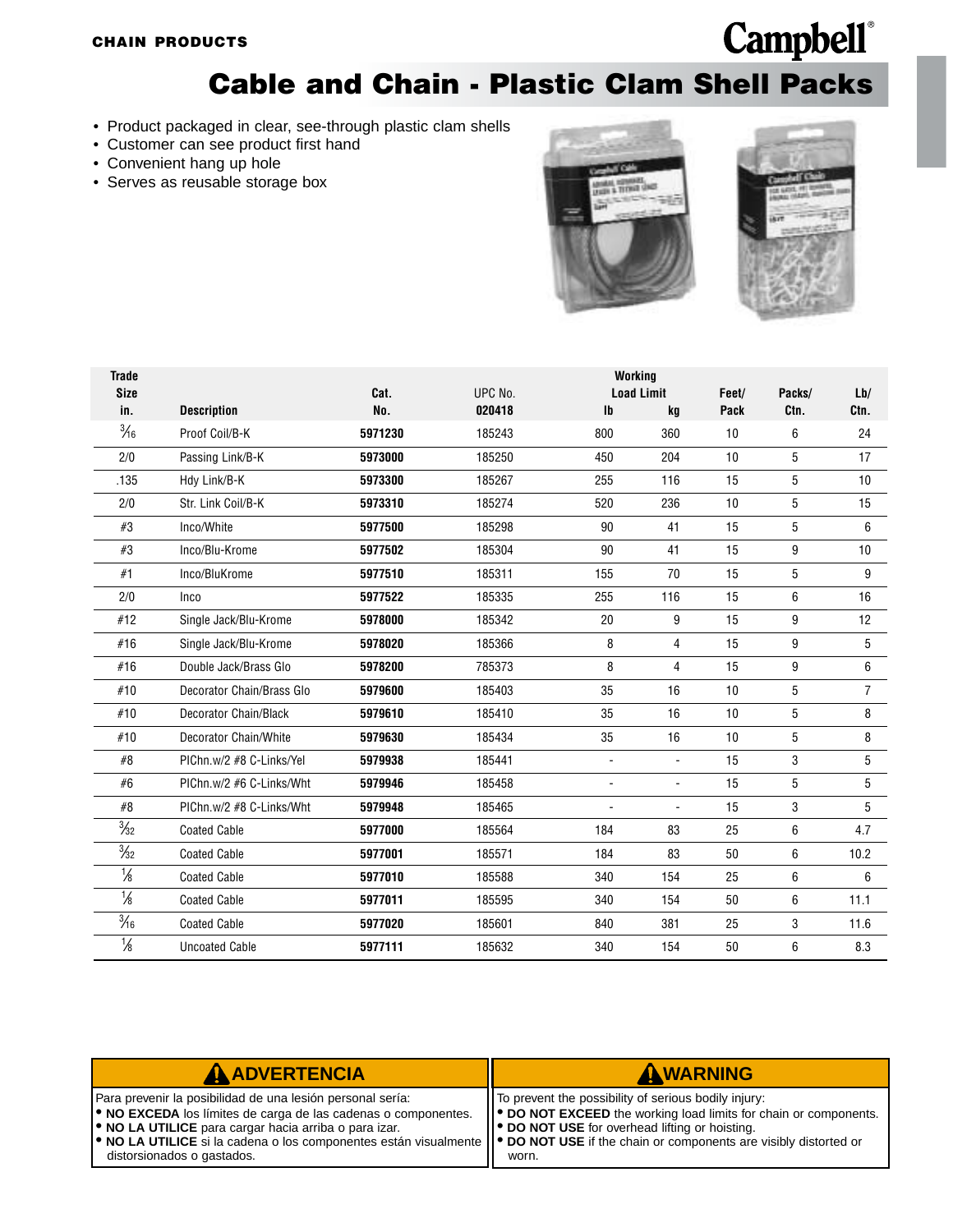# **Campbell**® **Cable and Wire Rope**





Cross Section Flexible 7 x 7



Cross Section Extra Flexible 7 x 19

Campbell's cable is either 7x7 or extra flexible 7x19 construction as illustrated \*

\* 7000197 Green vinyl coated cable is 1x7 Iron Wire construction and 7001127 and 7001227 are 6x7 galvanized Iron Sash cord construction, which enables bending and shaping of cable

- High strength cable with a galvanized finish
- Vinyl coated cable is more resistant to abrasion and weathering, and can be cleaned easily
- Campbell's Wire Rope is 6x19 fiber core construction and treated with a rust prohibiting oil

|                             |                   |                    | <b>Size</b><br>With |                       |             |                          |                          |                |                 |                        |                         |
|-----------------------------|-------------------|--------------------|---------------------|-----------------------|-------------|--------------------------|--------------------------|----------------|-----------------|------------------------|-------------------------|
|                             |                   |                    |                     |                       | Feet        |                          |                          | Reel           | Lb              |                        | Working                 |
| Cat.<br>No.                 | UPC No.<br>020418 | <b>Size</b><br>in. | mm                  | <b>Type</b><br>Const. | Per<br>Reel | Coating<br>in.           | mm                       | Width<br>in.   | Per<br>Reel     | $\mathsf{I}\mathsf{b}$ | <b>Load Limit</b><br>kg |
| <b>Cable - Uncoated</b>     |                   |                    |                     |                       |             |                          |                          |                |                 |                        |                         |
| 7000227                     | 100253            | $\frac{1}{6}$      | $\mathbf{1}$        | $7 \times 7$          | 500         | $\overline{\phantom{a}}$ | $\overline{\phantom{a}}$ | $\overline{2}$ | 5               | 96                     | 44                      |
|                             | 100260            | $\frac{3}{32}$     | $\overline{2}$      |                       | 500         | $\blacksquare$           | $\blacksquare$           | 3              | 14              | 184                    | 83                      |
| 7000327                     |                   |                    |                     | $7 \times 7$          |             |                          |                          |                |                 |                        |                         |
| 7000427                     | 100284            | $\frac{1}{8}$      | 3                   | $7 \times 7$          | 500         | $\overline{\phantom{a}}$ | $\overline{\phantom{a}}$ | 3              | 16              | 340                    | 154                     |
| 7000627                     | 100307            | $\frac{3}{16}$     | 5                   | $7 \times 19$         | 250         | $\blacksquare$           | $\blacksquare$           | 3              | 18              | 840                    | 381                     |
| 7000827                     | 100321            | $\frac{1}{4}$      | 6                   | 7 x 19                | 250         | $\overline{\phantom{a}}$ | $\overline{\phantom{a}}$ | $5^{1}/2$      | 26              | 1400                   | 635                     |
| 7000927                     | 189463            | $\frac{5}{16}$     | 8                   | 7 x 19                | 200         | $\blacksquare$           | $\blacksquare$           | $5^{1}/2$      | 35              | 1960                   | 889                     |
| 7001127                     | 189470            | $\frac{1}{8}$      | 3                   | $6 \times 7$          | 500         | $\overline{\phantom{a}}$ | $\overline{\phantom{a}}$ | 3              | 13              | 100                    | 45                      |
| 7001227                     | 189487            | $\frac{3}{16}$     | 5                   | $6 \times 7$          | 250         | $\blacksquare$           | $\overline{\phantom{a}}$ | 3              | 14              | 230                    | 103                     |
| <b>Cable - Vinyl Coated</b> |                   |                    |                     |                       |             |                          |                          |                |                 |                        |                         |
| 7000397                     | 100277            | $\frac{3}{32}$     | $\overline{2}$      | $7 \times 7$          | 250         | $\frac{3}{16}$           | 4.6                      | 3              | $7\frac{3}{4}$  | 184                    | 83                      |
| 7000497                     | 100291            | $\frac{1}{8}$      | $\mathbf 3$         | $7 \times 7$          | 250         | $\frac{3}{16}$           | 4.6                      | 3              | 10              | 340                    | 154                     |
| 7000697                     | 100314            | $\frac{3}{16}$     | 5                   | 7 x 19                | 250         | $\frac{1}{4}$            | 6.4                      | $5\frac{1}{2}$ | $20\frac{1}{2}$ | 840                    | 381                     |
| 7000897                     | 100338            | $\frac{1}{4}$      | 6                   | 7 x 19                | 200         | $\frac{5}{16}$           | 7.9                      | $5\frac{1}{2}$ | 27              | 1400                   | 635                     |
| 7003397                     | 100345            | $\frac{3}{32}$     | $\overline{2}$      | $7 \times 7$          | 500         | $\frac{3}{16}$           | 4.6                      | $5\frac{1}{2}$ | 16              | 184                    | 83                      |
| 7003497                     | 100352            | $\frac{1}{8}$      | 3                   | $7 \times 7$          | 500         | $\frac{3}{16}$           | 4.6                      | $5\frac{1}{2}$ | 20              | 340                    | 154                     |
| <b>Cable - Coated Green</b> |                   |                    |                     |                       |             |                          |                          |                |                 |                        |                         |
| 7000197                     | 189456            | $\frac{1}{16}$     | $\mathbf{1}$        | $1 \times 7$          | 250         | $\frac{1}{8}$            | 3                        | 3              | 5               | 28                     | 13                      |
|                             |                   |                    |                     |                       |             |                          |                          |                |                 |                        |                         |
| <b>Wire Rope - Uncoated</b> |                   |                    |                     |                       |             |                          |                          |                |                 |                        |                         |
| 7008027                     | 190902            | $\frac{1}{4}$      | 6                   | 6 x 19                | 500         |                          | ÷,                       | 6              | 53              | 1040                   | 472                     |
| 7008227                     | 190919            | $\frac{5}{16}$     | 8                   | 6 x 19                | 500         | $\blacksquare$           | $\blacksquare$           | 6              | 82              | 1700                   | 771                     |
| 7008327                     | 190926            | $\frac{3}{8}$      | 10                  | 6 x 19                | 250         | $\overline{\phantom{a}}$ | $\overline{\phantom{a}}$ | 6              | 118             | 2400                   | 1075                    |
| 7008427                     | 190933            | $\frac{1}{2}$      | 13                  | $6 \times 19$         | 250         | $\overline{\phantom{a}}$ | $\overline{\phantom{a}}$ | 6              | 105             | 4280                   | 1917                    |

| AADVERTENCIA                                                                                                                                                                                                                                                                                                                                                                                                   | AWARNING                                                                                                                                                                                  |
|----------------------------------------------------------------------------------------------------------------------------------------------------------------------------------------------------------------------------------------------------------------------------------------------------------------------------------------------------------------------------------------------------------------|-------------------------------------------------------------------------------------------------------------------------------------------------------------------------------------------|
| Para prevenir la posibilidad de una lesión personal sería:<br><b>.</b> NO EXCEDA los límites de carga de las cadenas o componentes.<br><b>.</b> NO LA UTILICE para cargar hacia arriba o para izar.<br>$\blacktriangleright$ NO LA UTILICE si la cadena o los componentes están visualmente $\blacktriangleright$ DO NOT USE if the chain or components are visibly distorted or<br>distorsionados o gastados. | To prevent the possibility of serious bodily injury:<br>   ● DO NOT EXCEED the working load limits for chain or components.<br>   ● DO NOT USE for overhead lifting or hoisting.<br>worn. |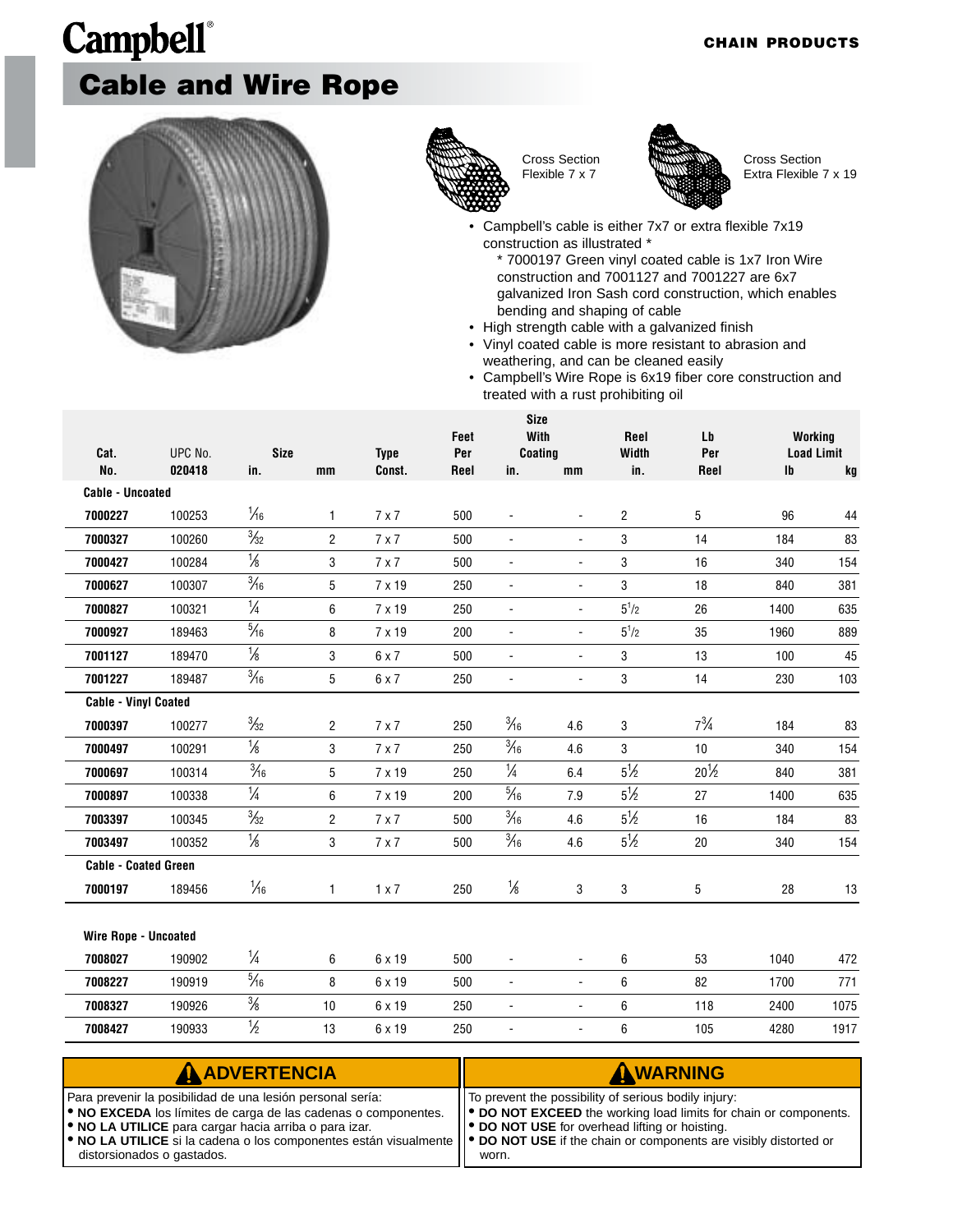### **Campbell**® **Construction Chain**

- <span id="page-37-0"></span>• Uses: General-purpose chain primarily used in telecommunications industry for tying, binding and pulling; outside the plant
- Standard Material: BBB chain
- Standard Finish: Self Colored (S.C.)
- Packaging: Order unit is "each"
- **Do not use for overhead lifting**



| Cat.    | UPC No. |      | Size |     |    |  |   |    | <b>Weight Each</b> |      | <b>Working Load Limit</b> |  |  |
|---------|---------|------|------|-----|----|--|---|----|--------------------|------|---------------------------|--|--|
| No.     | 020418  | ın.  |      | ft. | mm |  | m | Ib | kq                 | Ib   | kq                        |  |  |
| 0213505 | 78405   | "⁄16 |      | 4/5 |    |  |   |    |                    | 1700 | 77                        |  |  |

#### **Binder Chains**

- A complete line of tie down chains
- All chains listed may be used in accordance with the latest D.O.T. regulations
- You may choose either System 4 chain with a Bright finish, or yellow chromated zinc electroplated System 7 chain with higher load-to-weight ratios
- All binders have a forged heat treated clevis grab hook on each end
- **Do not use for overhead lifting**



#### **System 4 - Binder Chains**

|                |                   | Size |    |              |     | Cat.    | <b>With Clevis Grab Hooks</b><br>UPC No.<br>Std. |      | <b>With Clevis Grab Hooks</b><br>Cat. | Weight<br>Std.<br>Each   |      |    | Working<br><b>Load Limit</b> |      |      |
|----------------|-------------------|------|----|--------------|-----|---------|--------------------------------------------------|------|---------------------------------------|--------------------------|------|----|------------------------------|------|------|
| in.            | X                 | ft   | mm | $\mathbf{x}$ | m   | No.     | 020418                                           | Pkg. | No.                                   | UPC No.<br>020418        | Pkg. | Ib | kg                           | Ib   | kg   |
| $\frac{5}{16}$ | X                 | 20   | 8  | X            | 6.1 | 0226615 | 059995                                           | 25   | $\overline{\phantom{a}}$              | --                       | --   | 23 | 10                           | 3900 | 1770 |
| $\frac{5}{16}$ | $\checkmark$<br>Λ | 25   | 8  | X            | 7.6 | 0226625 | 060007                                           | 25   | $\sim$                                | $\overline{\phantom{a}}$ | --   | 28 | 13                           | 3900 | 1770 |
| $\frac{3}{8}$  | X                 | 12   | 10 | X            | 3.7 | 0222525 | 174339                                           | 25   | $\overline{\phantom{a}}$              | $\overline{\phantom{m}}$ | --   | 22 | 10                           | 5400 | 2450 |
| $\frac{3}{8}$  | X                 | 14   | 10 | X            | 4.3 | 0222625 | 174353                                           | 25   | $\overline{\phantom{a}}$              | --                       | --   | 25 | 11                           | 5400 | 2450 |
| $\frac{3}{8}$  | X                 | 16   | 10 | X            | 4.9 | 0222725 | 174377                                           | 20   | $\overline{\phantom{a}}$              | --                       | --   | 28 | 13                           | 5400 | 2450 |
| $\frac{3}{8}$  | X                 | 20   | 10 | X            | 6.1 | 0222925 | 174414                                           | 20   | $\overline{\phantom{a}}$              | $\overline{\phantom{a}}$ | --   | 34 | 15                           | 5400 | 2450 |
| $\frac{3}{8}$  | X                 | 25   | 10 | X            | 7.6 | 0223025 | 174438                                           | 20   | $\overline{\phantom{a}}$              | $\overline{\phantom{a}}$ | --   | 40 | 18                           | 5400 | 2450 |

#### **System 4 - Binder Chains, Packed 1 per Bag**

|               |  |             |    | <b>With Clevis Grab Hooks</b> |          |         | <b>With Clevis Grab Hooks</b> |        |                          | Weight | Working |    |                   |      |
|---------------|--|-------------|----|-------------------------------|----------|---------|-------------------------------|--------|--------------------------|--------|---------|----|-------------------|------|
|               |  | <b>Size</b> |    |                               | Cat.     | UPC No. | Std.                          | Cat.   | UPC No.                  | Std.   | Each    |    | <b>Load Limit</b> |      |
| in.           |  | ft          | mm | m                             | No.      | 020418  | Pkg.                          | No.    | 020418                   | Pka.   | Ib      | kq | Ib                | kg   |
| $\frac{3}{8}$ |  | 14          |    | 4.3                           | T0222615 | 163081  | 1/Bag                         | $\sim$ | $\overline{\phantom{a}}$ | --     |         |    | 5400              | 2450 |
| $\frac{3}{8}$ |  |             |    | 4.9                           | T0222725 | 163067  | 1/Bag                         | $\sim$ | $\overline{\phantom{a}}$ | --     | 28      | 13 | 5400              | 2450 |

| <b>A ADVERTENCIA</b>                                                                                                                                                                                                                                                                                        | AWARNING                                                                                                                       |
|-------------------------------------------------------------------------------------------------------------------------------------------------------------------------------------------------------------------------------------------------------------------------------------------------------------|--------------------------------------------------------------------------------------------------------------------------------|
| Para prevenir la posibilidad de una lesión personal sería:                                                                                                                                                                                                                                                  | If To prevent the possibility of serious bodily injury:                                                                        |
| <b>.</b> NO EXCEDA los límites de carga de las cadenas o componentes.<br><b>.</b> NO LA UTILICE para cargar hacia arriba o para izar.<br>• NO LA UTILICE si la cadena o los componentes están visualmente    • DO NOT USE if the chain or components are visibly distorted or<br>distorsionados o gastados. | ● DO NOT EXCEED the working load limits for chain or components.<br>   ● DO NOT USE for overhead lifting or hoisting.<br>worn. |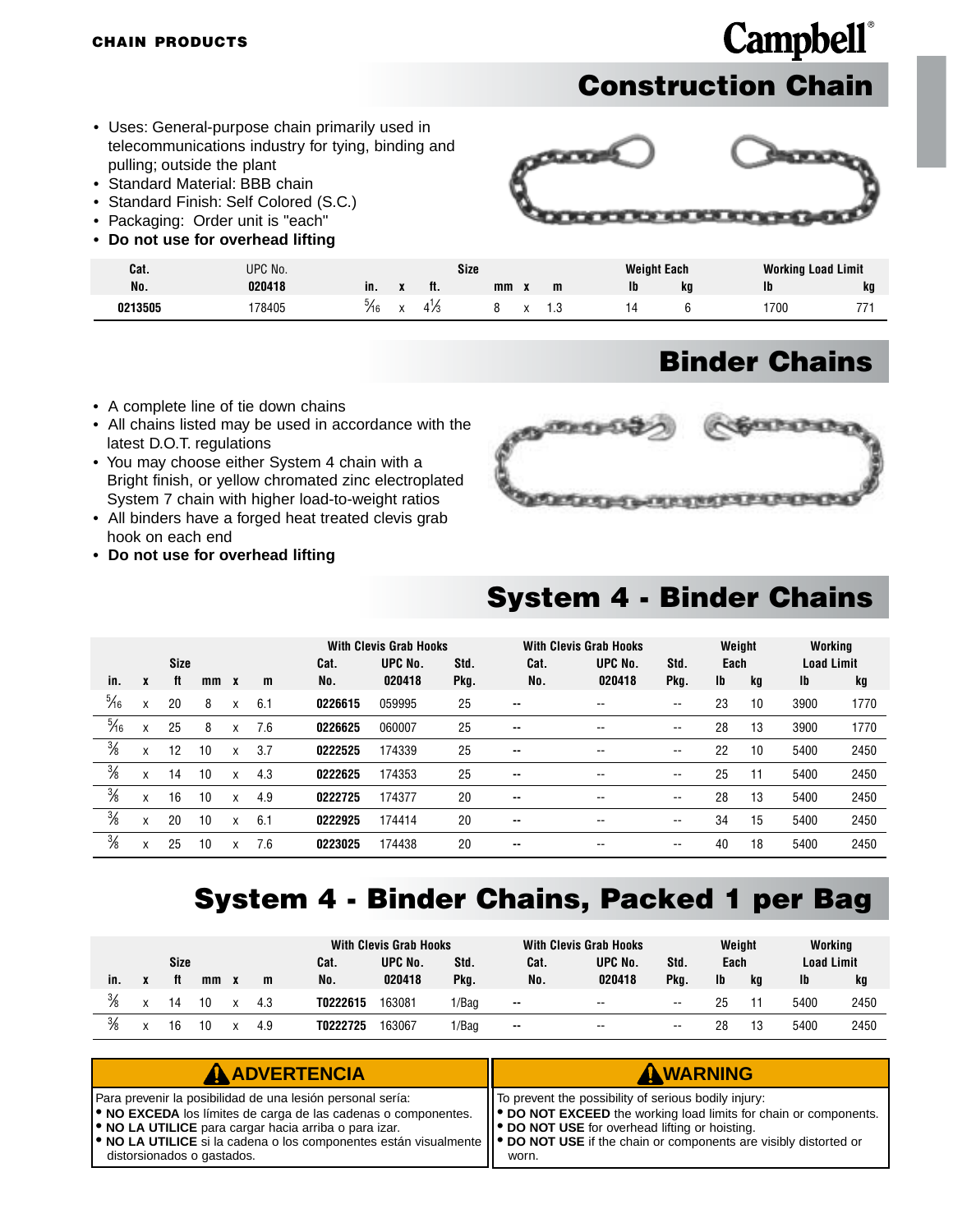# <span id="page-38-0"></span>**Campbell**® **System 7 - Binder Chains**

|                |   |      |    |              |     |         | <b>With Clevis Grab Hooks</b> |      |               | <b>With Clevis Grab Hooks</b> |                          | Weight    |    | Working           |      |
|----------------|---|------|----|--------------|-----|---------|-------------------------------|------|---------------|-------------------------------|--------------------------|-----------|----|-------------------|------|
|                |   | Size |    |              |     | Cat.    | UPC No.                       | Std. | Cat.          | UPC No.                       | Std.                     | Each      |    | <b>Load Limit</b> |      |
| in.            | X | ft   | mm | $\mathbf{x}$ | m   | No.     | 020418                        | Pkg. | No.           | 020418                        | Pkg.                     | <b>Ib</b> | kg | Ib                | kg   |
| $\frac{5}{16}$ | X | 14   | 8  | X            | 4.3 | 0513571 | 174162                        | 25   | $\sim$ $\sim$ | $\overline{\phantom{a}}$      | $\overline{\phantom{m}}$ | 17        | 8  | 4700              | 2130 |
| $\frac{5}{16}$ | X | 16   | 8  | X            | 4.9 | 0513572 | 174179                        | 25   | --            | --                            | --                       | 19        | 9  | 4700              | 2130 |
| $\frac{5}{16}$ | X | 18   | 8  | X            | 5.5 | 0513573 | 174186                        | 25   | --            | --                            | $- -$                    | 21        | 10 | 4700              | 2130 |
| $\frac{5}{16}$ | X | 20   | 8  | X            | 6.1 | 0513574 | 174193                        | 25   | --            | --                            | $- -$                    | 23        | 10 | 4700              | 2130 |
| $\frac{5}{16}$ | X | 25   | 8  | X            | 7.6 | 0513575 | 174209                        | 25   | --            | --                            | $- -$                    | 28        | 13 | 4700              | 2130 |
| $\frac{3}{8}$  | X | 14   | 10 | X            | 4.3 | 0513658 | 064128                        | 25   | --            | --                            | $- -$                    | 25        | 11 | 6600              | 2990 |
| $\frac{3}{8}$  | X | 16   | 10 | X            | 4.9 | 0513660 | 064135                        | 25   | --            | --                            | $- -$                    | 28        | 13 | 6600              | 2990 |
| $\frac{3}{8}$  | X | 20   | 10 | X            | 6.1 | 0513665 | 064159                        | 20   | $\sim$ $\sim$ | $\overline{\phantom{a}}$      | $\overline{\phantom{a}}$ | 34        | 15 | 6600              | 2990 |
| $\frac{3}{8}$  | X | 25   | 10 | X            | 7.6 | 0513667 | 064166                        | 20   | --            | --                            | $- -$                    | 41        | 19 | 6600              | 2990 |
| $\frac{1}{2}$  | X | 20   | 13 | X            | 6.1 | 0513765 | 178788                        | 10   | --            | --                            | --                       | 54        | 25 | 11.300            | 5130 |

### **System 7 - Binder Chains, Packed 1 per Bag**

|     |        |      |    |   | <b>With Clevis Grab Hooks</b> |          |         |       | <b>With Clevis Grab Hooks</b> |                          |       | Weight | Workina |            |      |
|-----|--------|------|----|---|-------------------------------|----------|---------|-------|-------------------------------|--------------------------|-------|--------|---------|------------|------|
|     |        | Size |    |   |                               | Cat.     | UPC No. | Std.  | Cat.                          | UPC No.                  | Std.  | Each   |         | Load Limit |      |
| in. |        | ft   | mm |   | m                             | No.      | 020418  | Pka.  | No.                           | 020418                   | Pka.  | lb     | ka      | lb         | kg   |
| %ะ  | $\vee$ | 14   |    | x | 4.3                           | T0513521 | 163074  | l/Baɑ | $\sim$                        | $\overline{\phantom{a}}$ | $- -$ | 15     |         | 4700       | 2130 |

#### **Log Chains**



- Made from System 3 chain with grab hook one end, slip hook other end
- Self Colored finish
- Packed one 14 ft. length in a bag; 2 bags per box
- Order unit is "each"

|                | <b>Trade</b> | Mat. |    |         |         |               |                           |      |
|----------------|--------------|------|----|---------|---------|---------------|---------------------------|------|
|                | <b>Size</b>  | Size |    | Cat.    | UPC No. | <b>Pounds</b> | <b>Working Load Limit</b> |      |
| in.            | mm           | in.  | mm | No.     | 020418  | Each          | Ib                        | kg   |
| $\frac{5}{16}$ |              | .32  |    | 1005405 | 068584  | 16            | 1900                      | 860  |
| 3/<br>78.      | 10           | .39  | 10 | 1005505 | 068591  | 23            | 2650                      | 1200 |

| AADVERTENCIA                                                                                                                                                                                                                                                                                                                                                                           | AWARNING                                                                                                                                                                                  |
|----------------------------------------------------------------------------------------------------------------------------------------------------------------------------------------------------------------------------------------------------------------------------------------------------------------------------------------------------------------------------------------|-------------------------------------------------------------------------------------------------------------------------------------------------------------------------------------------|
| Para prevenir la posibilidad de una lesión personal sería:<br><b>. NO EXCEDA</b> los límites de carga de las cadenas o componentes.<br><b>.</b> NO LA UTILICE para cargar hacia arriba o para izar.<br>$\bullet$ NO LA UTILICE si la cadena o los componentes están visualmente $\bullet$ DO NOT USE if the chain or components are visibly distorted or<br>distorsionados o gastados. | To prevent the possibility of serious bodily injury:<br>   ● DO NOT EXCEED the working load limits for chain or components.<br>   ● DO NOT USE for overhead lifting or hoisting.<br>worn. |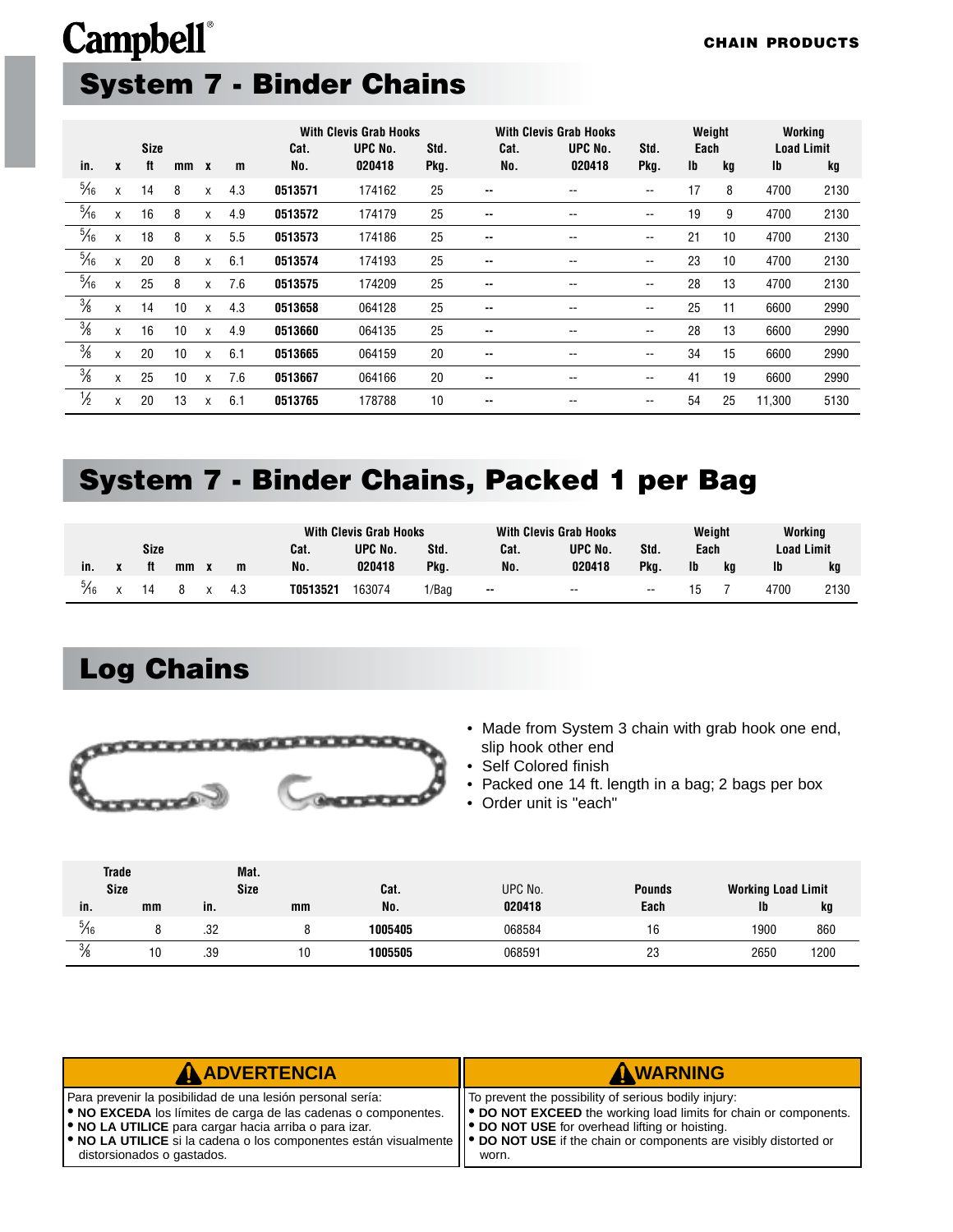- <span id="page-39-0"></span>• Campbell tow chains are available in System 4, or System 7
- All have forged clevis hooks
- Tow chains are subject to shock loading and must be inspected frequently
- They must be taken out of service when damaged
- Select the right chain for the job according to the working load limits
- Order unit is "each"
- **Do not use for overhead lifting**



**Tow Chains**

**Campbell**®

| UPC No. |                                                              |                       |                 |         |                                           |                              | Standard                      |               | Lb        | <b>Load Limit</b> | Working<br>kg |
|---------|--------------------------------------------------------------|-----------------------|-----------------|---------|-------------------------------------------|------------------------------|-------------------------------|---------------|-----------|-------------------|---------------|
|         |                                                              |                       |                 |         |                                           |                              |                               |               |           |                   |               |
|         |                                                              |                       |                 |         |                                           |                              |                               |               |           |                   |               |
| 175794  |                                                              | $\mathsf{x}$          |                 |         | 6.1                                       | System 7 chain, clevis hooks | <b>Yellow Chromate</b>        | 1/Bag         | 24        | 4700              | 2130          |
|         |                                                              |                       |                 |         |                                           |                              |                               |               |           |                   |               |
| 187681  | $\frac{5}{16}$                                               | $\mathbf{x}$          | 12 <sup>1</sup> |         | 3.6                                       | System 4 chain, clevis hooks | <b>High Visibility Orange</b> | 1/Bag         | 15        | 3900              | 1769          |
| 188756  | $\frac{5}{16}$                                               | X                     | 16              | 8 x     | 4.9                                       | System 4 chain, clevis hooks | <b>High Visibility Orange</b> | 1/Bag         | 19        | 3900              | 1769          |
|         | 020418<br>System 7 Tow Chains<br><b>High Test Tow Chains</b> | in.<br>$\frac{5}{16}$ | X               | $-$ ft. | Size<br>$20 \quad 8 \times$<br>$8 \times$ | $mm \times m$                | <b>Description</b>            | <b>Finish</b> | Packaging | Each              | Ib            |

### **Winch Line Chains**

- Made from Alloy chain and used with wire rope when wrapping is required to lift, pull or skid
- Special hook is designed to minimize fraying of wire rope to which it is attached
- Proof tested
- Order unit is "each"



| <b>Trade</b><br><b>Size</b> |    | Cat.          | UPC No.                  | Cat.    | Alloy<br>UPC No. | <b>Working Load Limit</b><br>Alloy |            |              |        |
|-----------------------------|----|---------------|--------------------------|---------|------------------|------------------------------------|------------|--------------|--------|
| in.                         | mm | No.           | 020418                   | No.     | 020418           | Hook<br>in.                        | Lb<br>Each | $\mathbf{I}$ | kg     |
| $\frac{3}{4}$               | 20 | $\sim$        | $- -$                    | 2011295 | 068706           | 18                                 | 12         | 23.000       | 10,500 |
| $\frac{7}{8}$               | 22 | $\sim$ $\sim$ | $\overline{\phantom{a}}$ | 2011495 | 068713           | 24                                 | 24         | 34.200       | 15,500 |
|                             | 26 | $\sim$        | $- -$                    | 2011695 | 068720           | 24                                 | 27         | 38,700       | 17,600 |

| AADVERTENCIA                                                                                                                                                                                                                                                                                                                                                              | AWARNING                                                                                                                                                                                 |
|---------------------------------------------------------------------------------------------------------------------------------------------------------------------------------------------------------------------------------------------------------------------------------------------------------------------------------------------------------------------------|------------------------------------------------------------------------------------------------------------------------------------------------------------------------------------------|
| Para prevenir la posibilidad de una lesión personal sería:<br><b>.</b> NO EXCEDA los límites de carga de las cadenas o componentes.<br><b>.</b> NO LA UTILICE para cargar hacia arriba o para izar.<br>• NO LA UTILICE si la cadena o los componentes están visualmente    • DO NOT USE if the chain or components are visibly distorted or<br>distorsionados o gastados. | To prevent the possibility of serious bodily injury:<br>   ● DO NOT EXCEED the working load limits for chain or components.<br>  ● DO NOT USE for overhead lifting or hoisting.<br>worn. |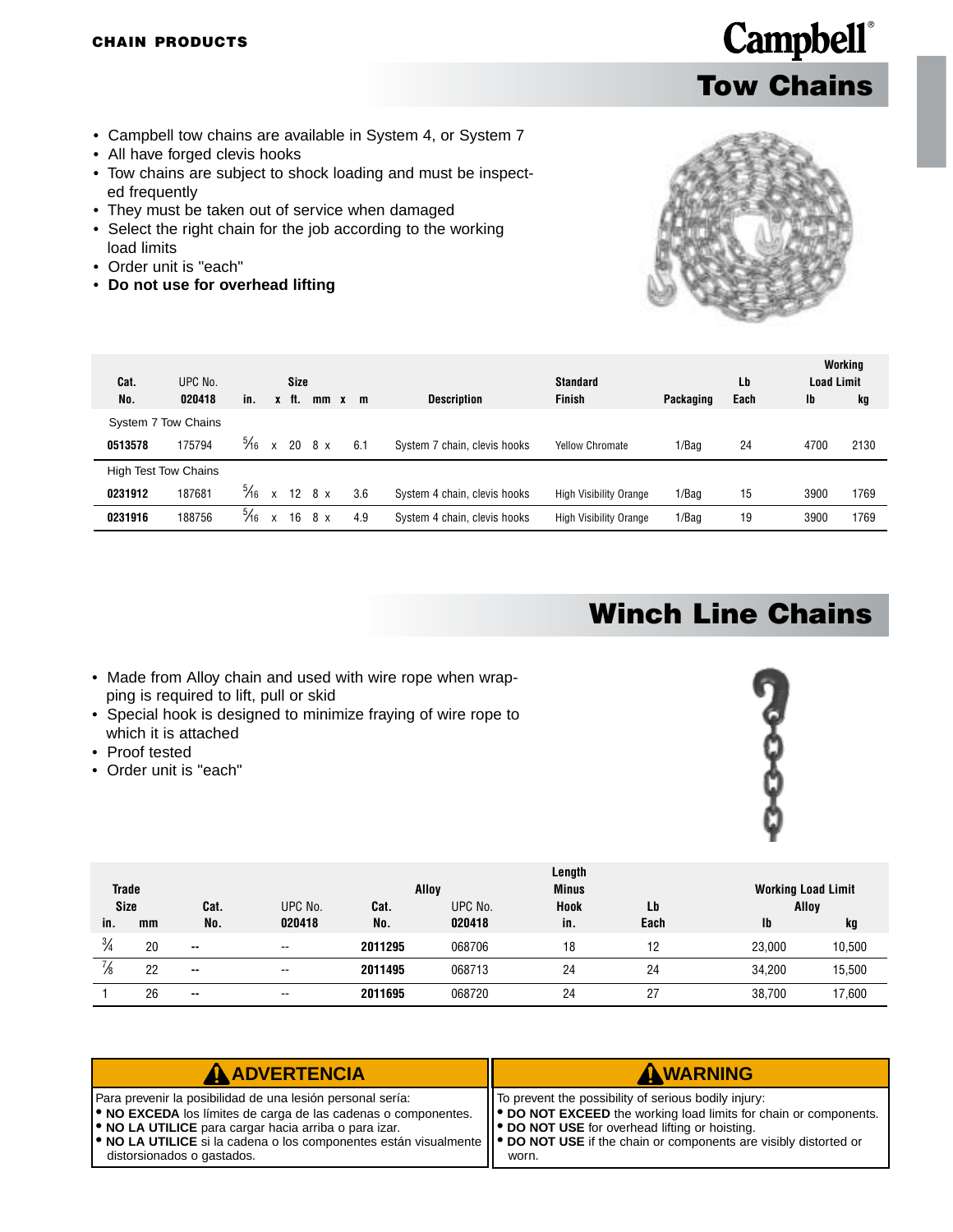### <span id="page-40-0"></span>**Campbell**® **Dog Halter and Lead Chains**



- Inco chain with Blu-Krome finish, toggle, ring and swivel snap
- One chain per clam shell pack

| Cat.<br>No. | UPC No.<br>020418 | <b>Chain</b><br>Size<br>ft. |   | <b>Chain Length</b><br>Ib<br>m |     | Wt. per<br>100 Pieces<br>kq | <b>Shelf Pack</b><br><b>Clam Shells</b><br>Per Box | Working<br><b>Load Limit</b><br>lb<br>kg |    |
|-------------|-------------------|-----------------------------|---|--------------------------------|-----|-----------------------------|----------------------------------------------------|------------------------------------------|----|
| 3019501     | 170980            | No. 4                       |   | 1.82                           | 37  |                             |                                                    | 70                                       | 32 |
| 3019507     | 171000            | No. 2/0                     | h | 82،                            | 110 | 50                          |                                                    | 120                                      | 54 |

### **Dog Runner and Kennel Chains**



- Inco chain with Blu-Krome finish and swivel snaps each end
- One chain per clam shell pack

| Cat.<br>No. | UPC No.<br>020418 | Chain<br>Size | ft. | <b>Chain Length</b> | Wt. per<br>100 Pieces<br>Ib |          | <b>Shelf Pack</b><br><b>Clam Shells</b><br>Per Box | Working<br><b>Ib</b> | <b>Load Limit</b> |
|-------------|-------------------|---------------|-----|---------------------|-----------------------------|----------|----------------------------------------------------|----------------------|-------------------|
| 3109505     | 171031            | No. 1         | 10  | m<br>3.04           | 100                         | kq<br>45 | ٠h                                                 | 80                   | kg<br>36          |
| 3129504     | 171055            | No. 2         | 15  | 4.57                | 125                         | 57       | 5                                                  | 80                   | 36                |
| 3129507     | 171079            | No. 2/0       | 15  | 4.57                | 250                         | 114      | 6                                                  | 120                  | 54                |

| <b>A ADVERTENCIA</b>                                                                                                                                                                                                                                                                                        | AWARNING                                                                                                                       |
|-------------------------------------------------------------------------------------------------------------------------------------------------------------------------------------------------------------------------------------------------------------------------------------------------------------|--------------------------------------------------------------------------------------------------------------------------------|
| Para prevenir la posibilidad de una lesión personal sería:                                                                                                                                                                                                                                                  | IT To prevent the possibility of serious bodily injury:                                                                        |
| <b>.</b> NO EXCEDA los límites de carga de las cadenas o componentes.<br><b>.</b> NO LA UTILICE para cargar hacia arriba o para izar.<br>• NO LA UTILICE si la cadena o los componentes están visualmente    • DO NOT USE if the chain or components are visibly distorted or<br>distorsionados o gastados. | ● DO NOT EXCEED the working load limits for chain or components.<br>   ● DO NOT USE for overhead lifting or hoisting.<br>worn. |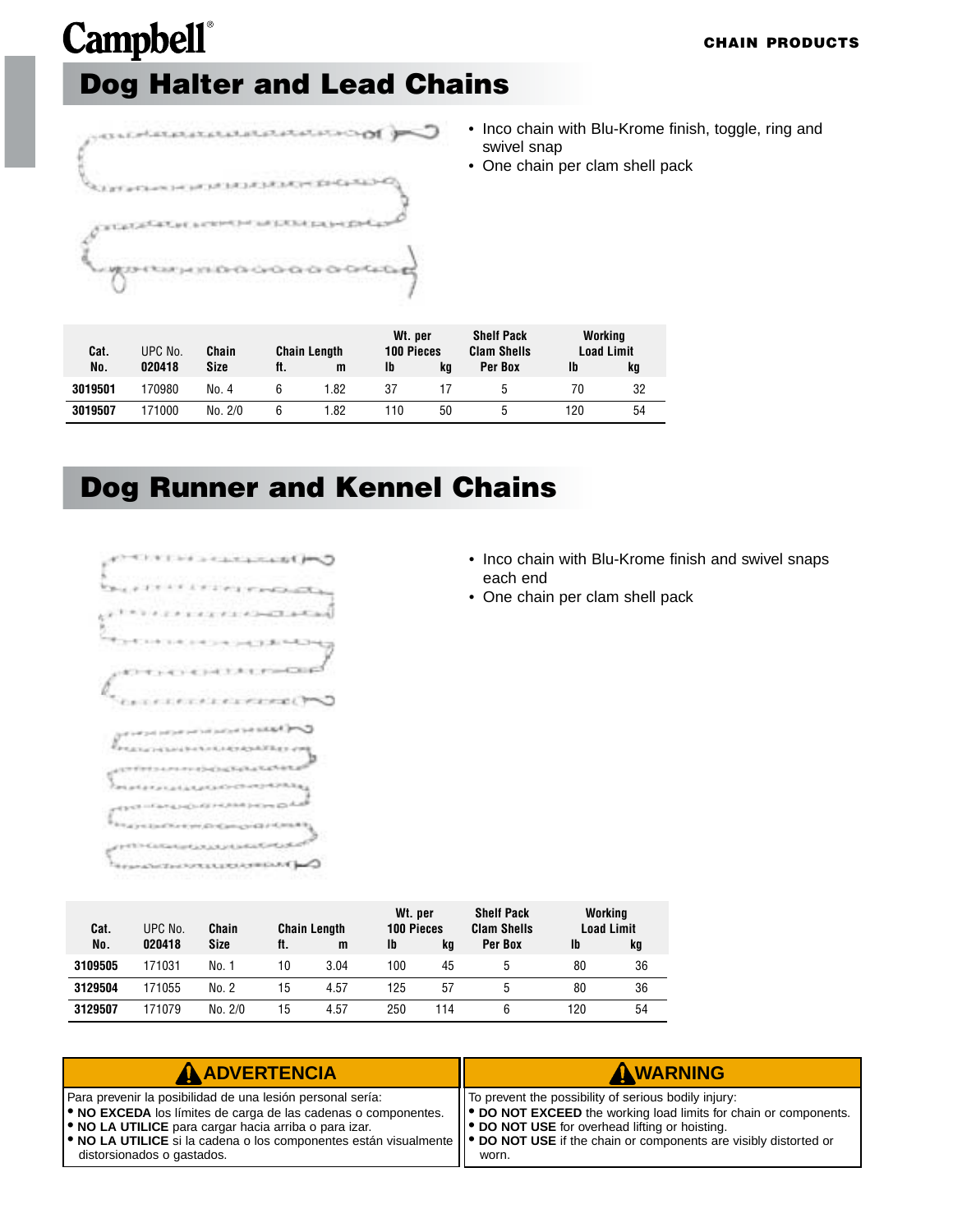#### **CHAIN PRODUCTS**

### **Campbell**® **Tie-Out Chains**

- Inco chain with ring and swivel snaps on opposite ends, swivel in center
- One chain per clam shell pack

| Cat.    | UPC No. | Chain   |     | <b>Chain Length</b> | Wt. per<br>100 Pieces |     | <b>Shelf Pack</b><br><b>Clam Shells</b> | Working<br>Load Limit |    |
|---------|---------|---------|-----|---------------------|-----------------------|-----|-----------------------------------------|-----------------------|----|
| No.     | 020418  | Size    | ft. | m                   | Ib                    | ka  | Per Box                                 | Ib                    | kq |
| 3209507 | 171109  | No. 2/0 | 20  | 6.09                | 325                   | 148 |                                         | 120                   | 54 |

### **Porch Swing Chain Assembly with Hooks**

#### **Porch Swing Chain Set**

- For securing porch swings to porch ceilings
- One pair per clam shell pack

#### **Porch Swing Hooks**

**Uses:** For swings and porch swings

- Plastic bushing to minimize sliding wear on chain and eyebolt
- Zinc plated
- Packaged 2 hooks per bag



| Cat.         | UPC No. | Wt. per<br><b>Shelf Pack</b> | Working<br><b>Load Limit</b> |                   |        |         |  |
|--------------|---------|------------------------------|------------------------------|-------------------|--------|---------|--|
| No.          | 020418  | Ib                           | kq                           | <b>Shelf Pack</b> | Ib     | kg      |  |
| 0702024      | 064562  | 6.75                         | 3.1                          |                   | $500*$ | $227 *$ |  |
| $+$ B0702025 | 161643  | 3.60                         | 1.6                          | 10                | $500*$ | $227 *$ |  |

† Replacement porch swing hook only. 2 pieces per bag; 10 bags per box. Order unit is "Bag."

\* The WLL is 500lb / 227kg per pair

| <b>A ADVERTENCIA</b>                                                                                                                                                                                                                                                                                                                                                      | AWARNING                                                                                                                                                                                 |
|---------------------------------------------------------------------------------------------------------------------------------------------------------------------------------------------------------------------------------------------------------------------------------------------------------------------------------------------------------------------------|------------------------------------------------------------------------------------------------------------------------------------------------------------------------------------------|
| Para prevenir la posibilidad de una lesión personal sería:<br><b>. NO EXCEDA</b> los límites de carga de las cadenas o componentes.<br><b>.</b> NO LA UTILICE para cargar hacia arriba o para izar.<br>• NO LA UTILICE si la cadena o los componentes están visualmente    • DO NOT USE if the chain or components are visibly distorted or<br>distorsionados o gastados. | To prevent the possibility of serious bodily injury:<br>  ● DO NOT EXCEED the working load limits for chain or components.<br>   ● DO NOT USE for overhead lifting or hoisting.<br>worn. |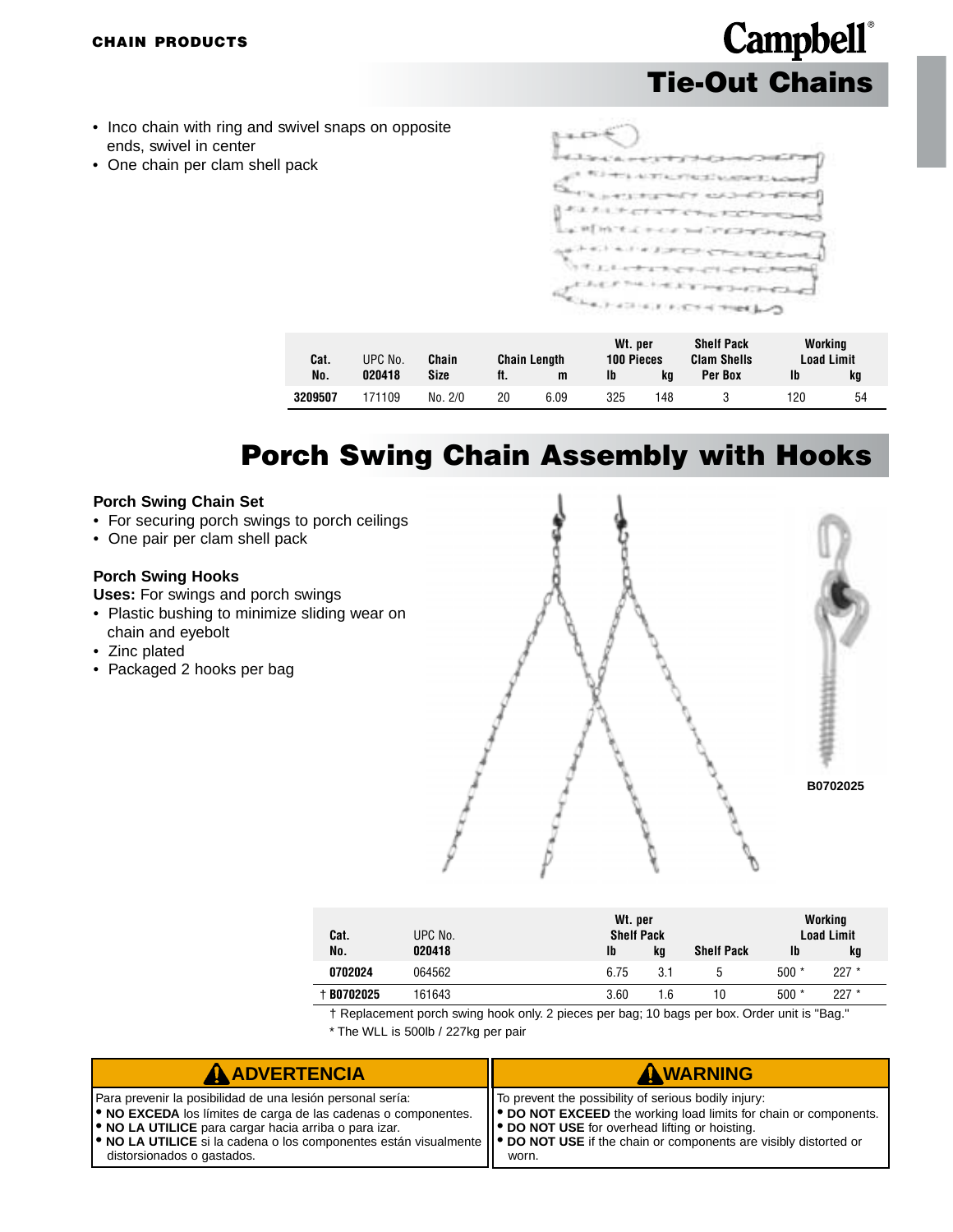# <span id="page-42-0"></span>**Campbell**® **Anchor Leads**



Galvanized Vinyl Coated

- For marine applications
- Oversized oblong end links to accommodate screw pin anchor shackles
- Galvanizing provides excellent resistance to rust and sea water corrosion
- Vinyl coated leads have galvanized links that are individually coated with white vinyl to protect deck finishes



- The lead is fully flexible and easy to handle and store
- Packaged in handsome polybags with descriptive headers; anchor lead chain is also available in pails
- Order unit is "each"

| <b>Vinyl Coated</b> |         | Galvanized |         |                   |              |           |             | Packaging |         | Pieces/<br>Carton |      | Weight/<br><b>Carton</b> |       | Workina           |     |
|---------------------|---------|------------|---------|-------------------|--------------|-----------|-------------|-----------|---------|-------------------|------|--------------------------|-------|-------------------|-----|
| Cat                 | UPC No. | Cat.       | UPC No. |                   | Size         |           | <b>Boat</b> | Vinvl     |         | Vinvl             |      | <b>Vinvl</b>             |       | <b>Load Limit</b> |     |
| No.                 | 020418  | No.        | 020418  | in.               | tt.          | $mmx$ $m$ | Size        | Coated    | Galv.   | Coated            | Galv | <b>Coated</b>            | Galv. | <b>Ib</b>         | kg  |
| 0200495             | 059421  | 0204635    | 059629  | ¼<br>$\mathsf{x}$ |              | $x$ 1.2   | 16-25 ft.   | Polybag   | Polybag |                   |      | 16.0                     | 16.0  | 1250              | 567 |
| 0200595             | 059445  | 0205235    | 059636  | $\frac{5}{16}$ x  | $\mathbf{h}$ | $x$ 1.5   | 26-40 ft.   | Polybag   | Polybag |                   |      | 30.0                     | 30.0  | 1900              | 862 |

#### **Chain and Cable Cutters**



7508495 7508595



| Weight Ea.<br>kg |
|------------------|
| 14               |
| 14               |
| $\overline{2}$   |
| 4                |
| $\overline{A}$   |
| 1.3              |
|                  |
| Weight Ea.<br>kg |
| .5               |
|                  |

| <b>A ADVERTENCIA</b>                                                                                                                                                                                                                                                                                                                                                                                           | AWARNING                                                                                                                                                                                     |
|----------------------------------------------------------------------------------------------------------------------------------------------------------------------------------------------------------------------------------------------------------------------------------------------------------------------------------------------------------------------------------------------------------------|----------------------------------------------------------------------------------------------------------------------------------------------------------------------------------------------|
| Para prevenir la posibilidad de una lesión personal sería:<br><b>. NO EXCEDA</b> los límites de carga de las cadenas o componentes.<br><b>O</b> NO LA UTILICE para cargar hacia arriba o para izar.<br>$\blacktriangleright$ NO LA UTILICE si la cadena o los componentes están visualmente $\blacktriangleright$ DO NOT USE if the chain or components are visibly distorted or<br>distorsionados o gastados. | IT To prevent the possibility of serious bodily injury:<br>   ● DO NOT EXCEED the working load limits for chain or components.<br>   ● DO NOT USE for overhead lifting or hoisting.<br>worn. |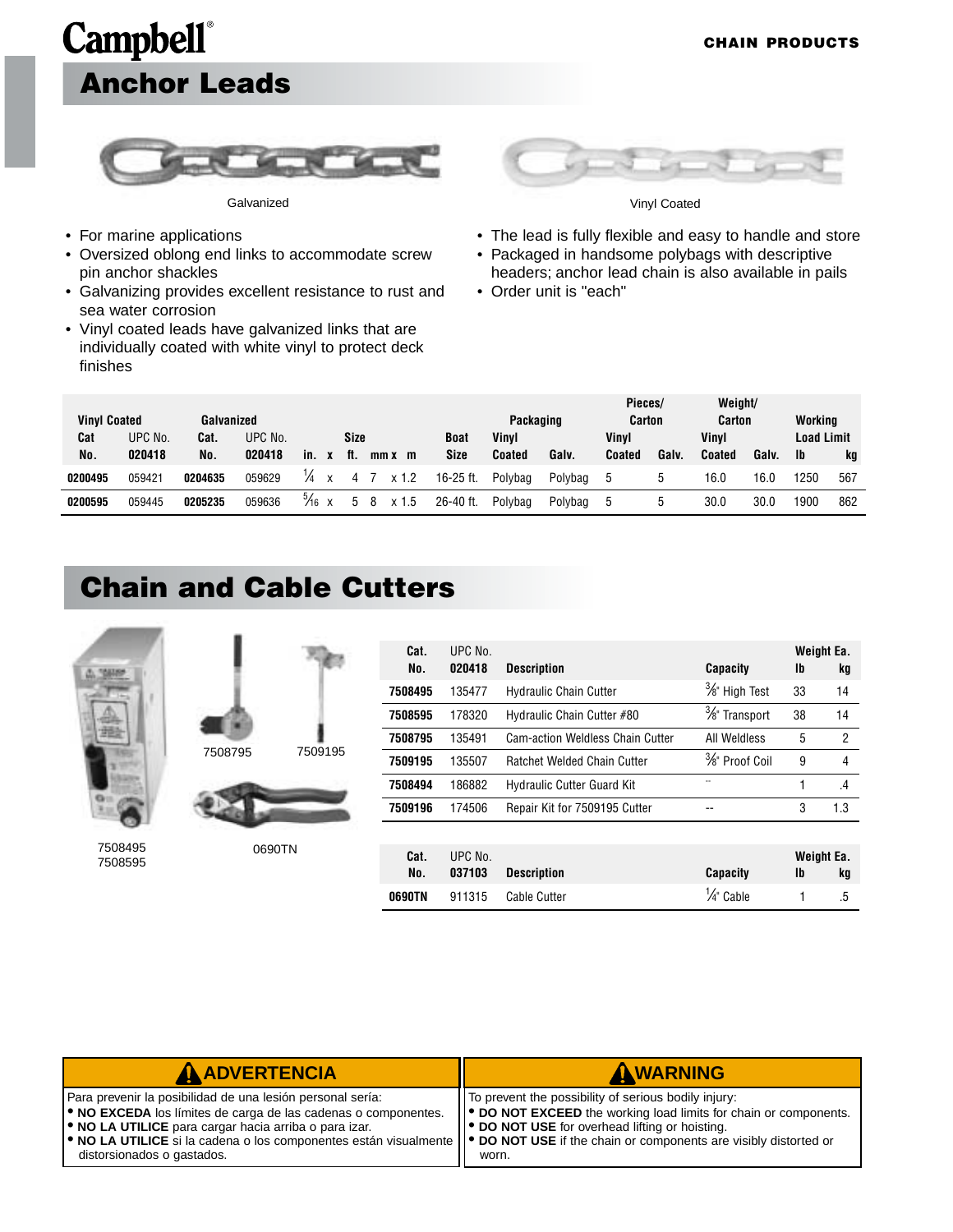#### <span id="page-43-0"></span>**Straight Link Machine Chain–Product Shown Actual Size**

**Links shown actual size**



#### **Twist Link Machine Chain-Product Shown Actual Size**



#### **Straight Link Coil Chain-Product Shown Actual Size**

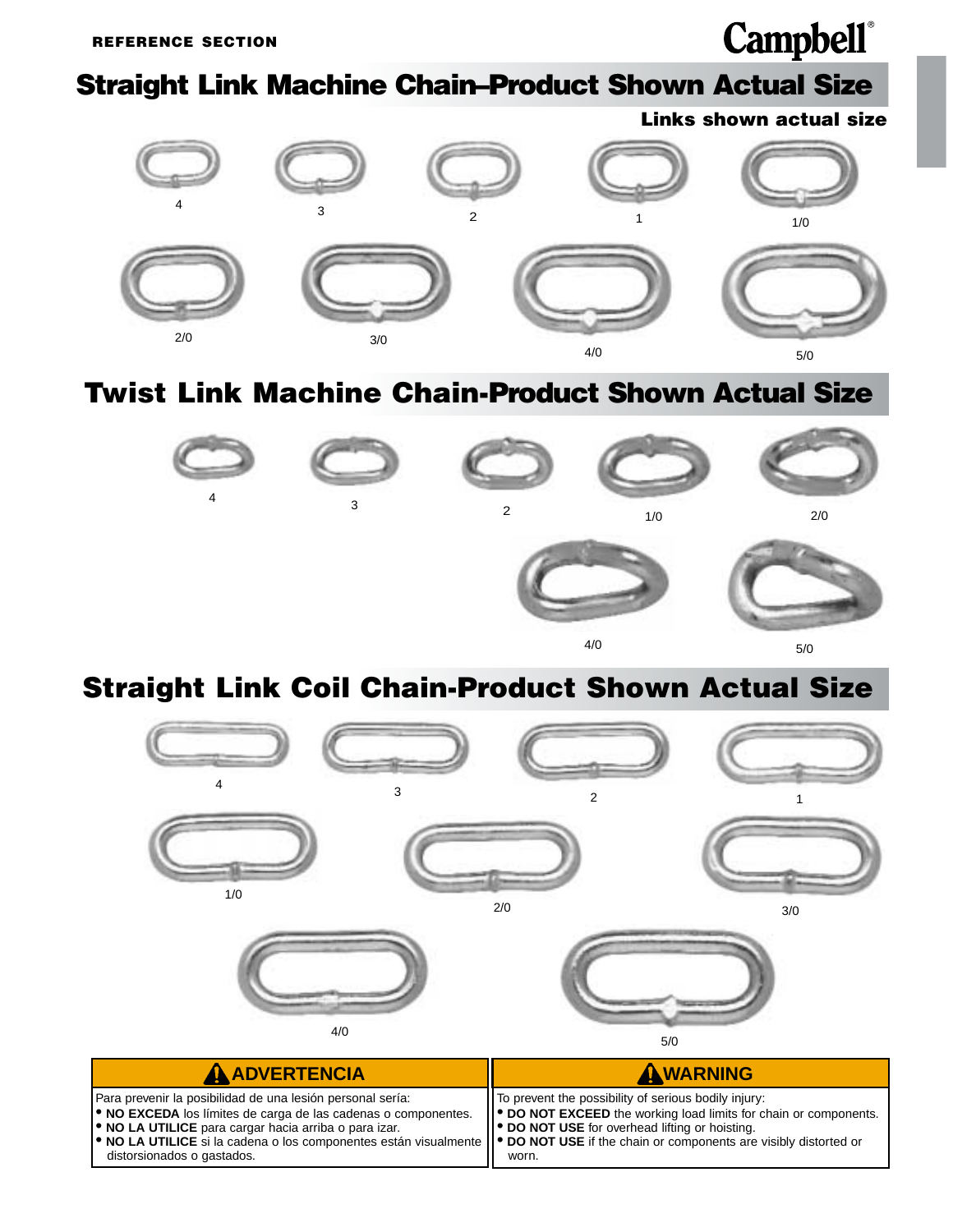**REFERENCE SECTION**

### **Twist Link Coil Chain-Product Shown Actual Size**



distorsionados o gastados.

### **Passing Link Chain-Product Shown Actual Size**



#### **Lock Link, Single Loop Chain-Product Shown Actual Size**



#### **Inco, Double Loop Chain-Product Shown Actual Size**



worn.